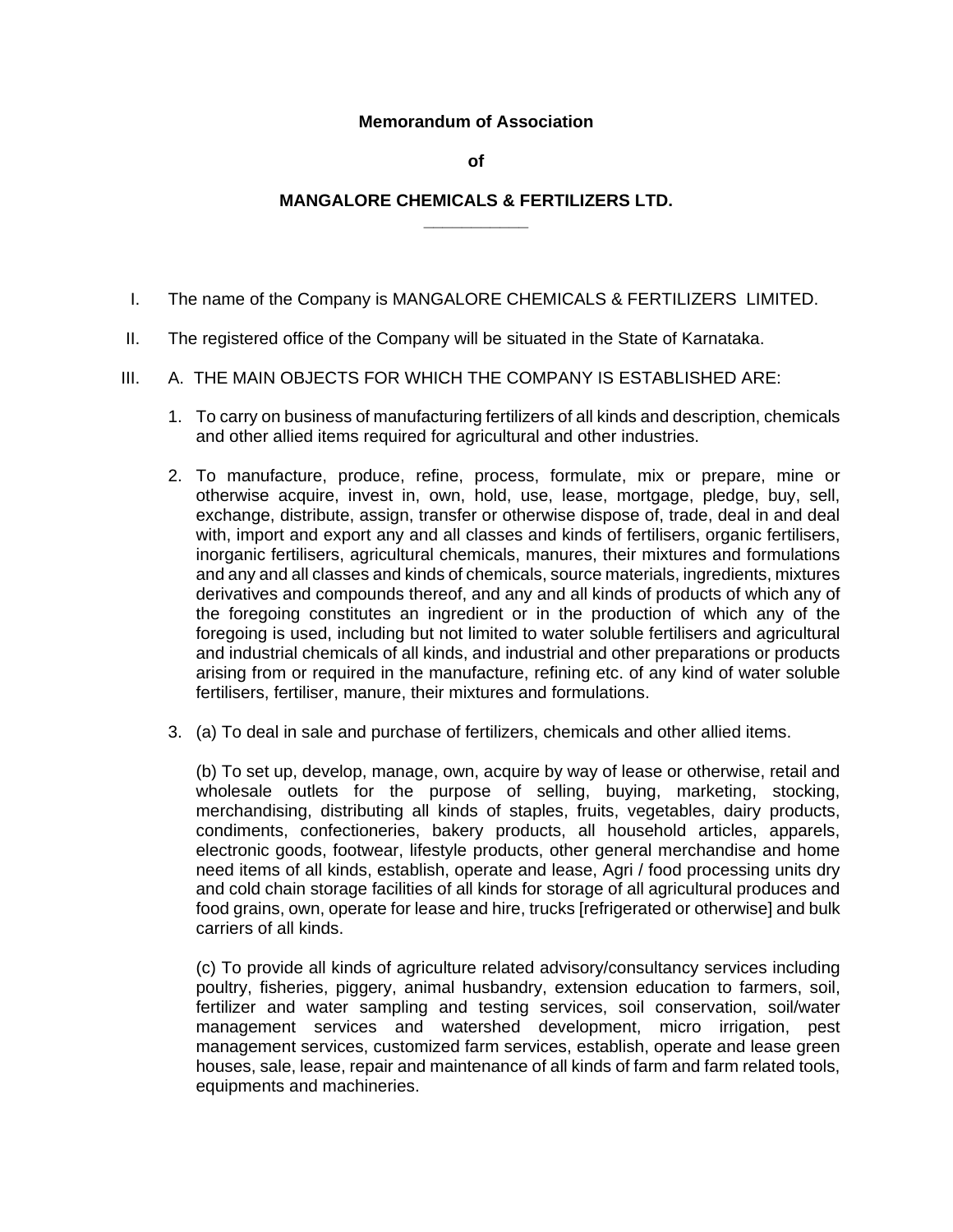(d) To carry on the business of producers, importers, exporters, buyers, sellers, dealers, distributors, wholesalers, retailers, stockists, C&F agents and warehouseman of all kinds of agricultural inputs , plant protection chemicals, seeds, seedlings, gratings, seed materials, products for soil health and plant nutrition management including soil amendments, conditioners, micronutrients specialty fertilizers, micro irrigations systems and equipments, feeds for dairy, poultry, piggery, fishery and other farm animals.

(e) To produce, procure all kinds of agriculture and farm produce, notified or otherwise, including all kinds of vegetables, fruits, cereals, pulses, oil seeds, all kinds of processed foods from farmers, wholesalers, retailers, auction houses, brokers, commission agents, co-operatives, agri marketing societies, market committees, markets, market yards, and rural shandy, aggregate, segregate, sort, grade, wash, process, pack, warehouse for export as well as domestic sale to wholesalers, retailers and all kinds of agencies and institutions and through Company's own outlets.

- 4. To float companies, firms to carry on business of manufacturing fertilisers and chemicals and other allied items.
- 5. To acquire and erect factories for manufacturing of fertilizers and chemicals of all kinds and description required for agricultural and other allied industries.
- 6. To enter into partnership or into any arrangement for sharing of profit, union of interest, co-operation, joint adventure, reciprocal concession or otherwise, with any corporation, firm or person carrying on or engaged in, or about to carry on or engage in, any business or transaction which the Company is authorised to carry on or engaged in.
- 7. To enter into any arrangements with any Government or State authority, or municipal, local or otherwise or any corporation, firms, or persons that may seem conducive to the Company's objects or any of them and to obtain from any such authority, corporation, firm or person, any contacts, rights, privileges and concessions which the Company may think desirable.
- 8. To receive money on deposit or loan and to borrow or raise money in such manner as the Company shall think fit, and in particular by the issue of debentures including privately placed debentures, or debenture stock (perpetual or otherwise), and to secure the repayment of any money borrowed, raised or owning by mortgage, charge or lien upon all or any of the property or assets of the Company (both present and future), including its uncalled capital, and also by a similar mortgage, charge or lien to secure and guarantee the performance by the Company or any other person or Company of any obligation undertaken by the Company or by any other person or Company as the case may be.
- 9. To lend money to such persons, firms or companies and on such terms as may seem expedient, and in particular to customers, agents and others having dealings with the Company, and to guarantee the performance of contracts by any such persons, firms, or companies.
- 10. To purchase or otherwise acquire and undertake all or any part of the business, property, liabilities, and transactons of any persons, firm or Company carrying on any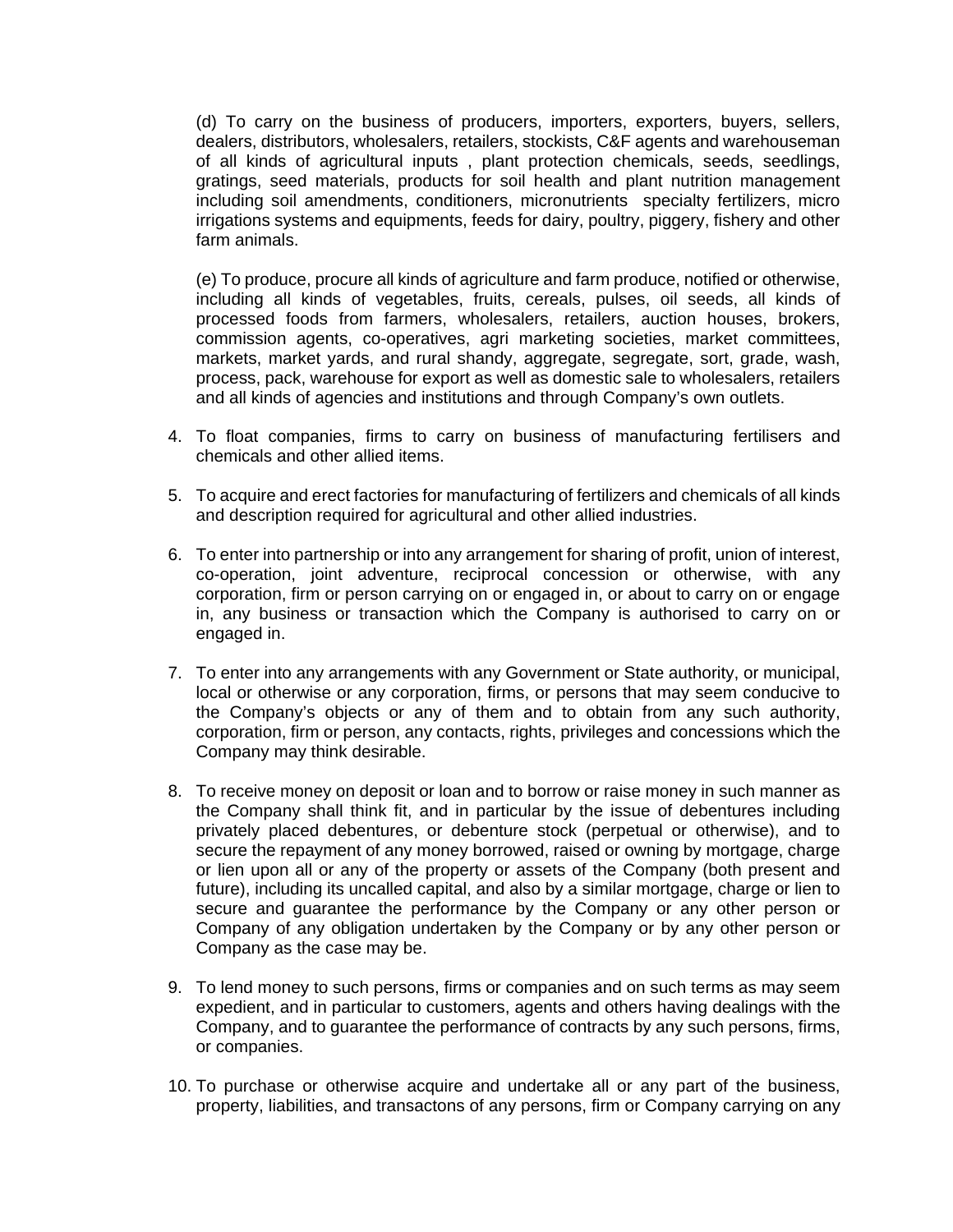business which this Company is authorised to carry on or possessed of property suitable for the purpose of the Company.

- 11. To invest and deal with moneys of the Company not immediately required in such manner as may from time to time be determined.
- 12. To sell or dispose of the undertaking of the Company or any part thereof for such consideration as the Company may think fit and in particular for shares, debentures or securities of any other Company having objects altogether or in part similar to those of this Company.
- 13. To draw, make, accept, endorse, discount, execute and issue, assign, otherwise deal in cheques, drafts, promissory notes, bills of exchange, hundies, debentures, bonds, bills of lading, railway receipts, warrants and other negotiable or transferable instruments in connection with the Company's business.
- 14. To adopt such means of making known the products of the Company as may seem expedient and in particular by advertising in the press, by circulars, by purchase and exhibition of merchandise and wares by publication of books and periodicals and to procure the Company to be registered in any foreign place or country.

(B) OBJECTS INCIDENTAL OR ANCILLARY TO THE ATTAINMENT OF THE MAIN OBJECTS.

- 1. To acquire, buy, hold, sell, transfer, hypothecate, deal in and dispose of properties of all kind and descriptions movable and immovable including shares, stocks, debentures stocks, bonds,obligations or securities by original subscription, tender, purchase, exchange, or otherwise and to subscribe for the same either conditionally or otherwise and to guarantee the subscription thereof and to exercise and enforce all rights and powers conferred by or incidental to the ownershipthereof.
- 2. To establish, subsidise, promote and assist Companies, syndicates, and firms carrying on businesssimilar to those of this Company and to acquire and dispose of shares and interest in suchCompanies.
- 3. To act as agent for the investment, loan, payment, transmission and collection of money and forthe purchase, sale and improvement, development and management of property and generally totransact financial matters.
- 4. To carry on the business of investment, holding and Investment Trust Company and for that purpose to invest in, acquire, underwrite, subscribe for, hold shares, bonds, stocks, securities, debentures, debenture stocks issued or guaranteed by any Company constituted and carrying on business in India or elsewhere; any Government, state, union territory, sovereign, Central or Provincial Commissioners, public body or authority, supreme, municipal, local or otherwise whether in India or elsewhere.
- 5. To carry on any other business (whether investment, holdings or otherwise), which may seem to the Company capable of being conveniently carried on in connection with the Company's objects or which it may be advisable to undertake with a view to developing, rendering valuable, prospecting or turning to account, any property, real or personal,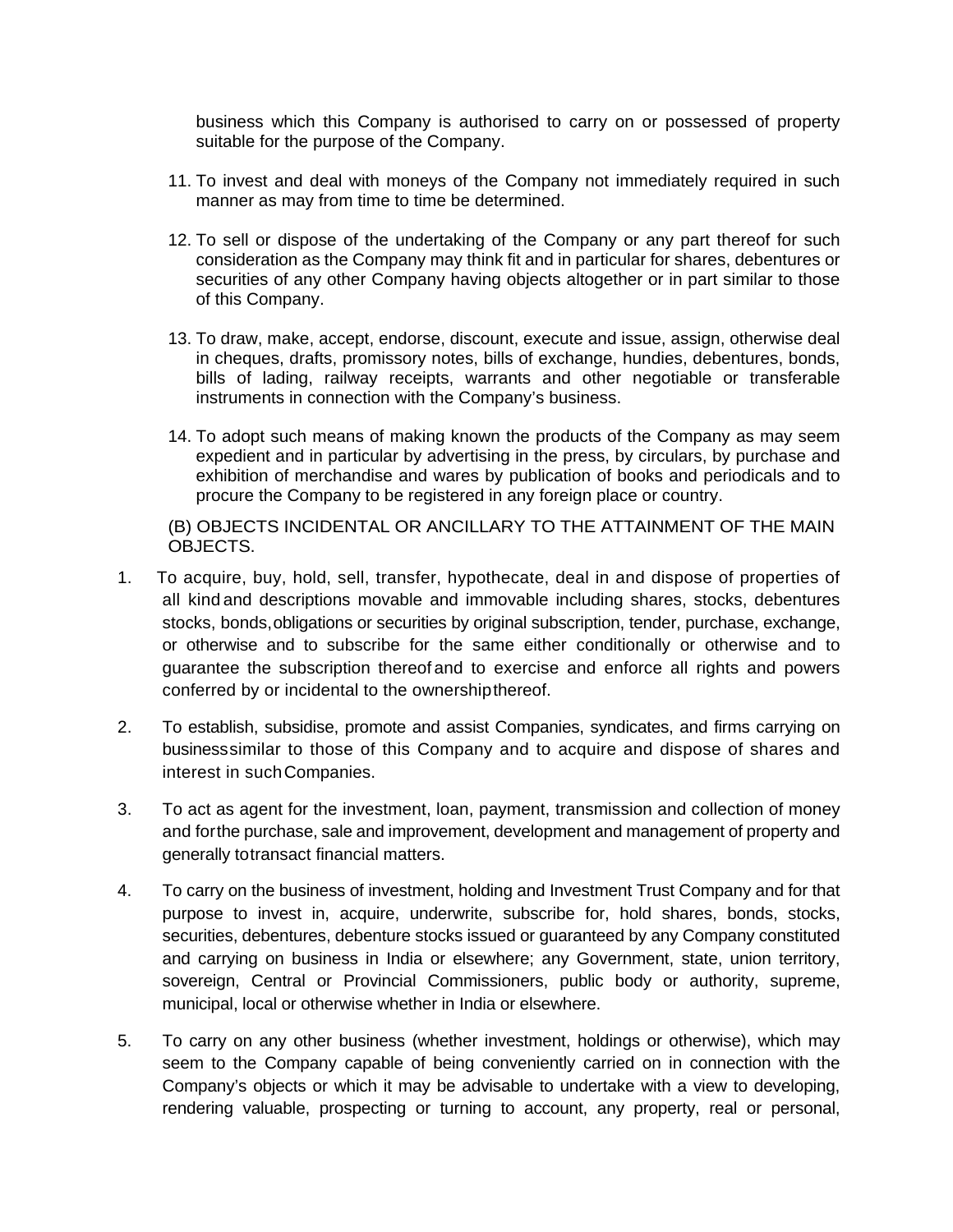belonging to the Company, or in which the Company may be interested.

- 6. To apply for membership or become a member of any company, association, society or body corporate having any objects similar to or identical with those of the company, or likely directly or indirectly to promote the interests of the Company.
- 7. To invest money (not amounting to banking business) on personal security or on the security of leasehold and freehold land, shares, securities, stock, merchandise and other properties and assets and generally to lend and advance money to such persons, firms, or Companies and upon such terms and subjects to such conditions as may seem expedient and to invest in and otherwise deal in gold, silver, and other precious metals and all articles and merchandise of all kinds either ready or for forward delivery and to carry on and transact every kind of guarantee and indemnity business and to undertake obligations of every kind and description and also to undertake trust of all kind.
- 8. To enter into market and perform contracts of every kind and description, agreement and arrangement with any Person, Firm, Association, Corporation, Municipality, Country, State, Body Politic or Government or colony or dependency thereof.
- 9. To carry on business as importers, exporters, buyers and sellers of and merchants and dealers in and manufacture of merchandise, goods, materials and machinery of all kinds, spare parts, accessories and equipment.
- 10. To carry on the activities of bill discounting, factories, dealing in commercial paper, treasury bills, certificate of deposits and other financial services.
- 11. To employ experts to investigate and examine into the terms and conditions, prospects, value, character and circumstances of any business concerns and undertaking and generally of any assets, investments proposals, projects, property or rights.
- 12. To purchase, take on lease or licence or in exchange hire or otherwise any real and/ or personal property and any rights or privileges, which the Company may think necessary or convenient for the purposes of its business or may enhance the value of any other property of the Company.
- 13. To promote, form or acquire company(ies), industry(ies) and to take purchase or acquire shares or interest in any company and to transfer any such company any property of this company and to take or otherwise acquire, hold and dispose of or otherwise deal in and invest in any shares, debentures and other securities in or of any company or companies either out of its own funds or out of funds it might borrow by issue of debentures or from bankers or otherwise howsoever or in any other manner whatsoever and to subsidise or otherwise assist any such company.
- 14. To let on lease or on hire-purchase system or to lend or otherwise dispose of any property belonging to the Company, and to finance the purchase of any article or articles, whether made by the Company or not, by way of loans or by the purchase of any such article or articles, and the letting thereof on the hire-purchase system or otherwise howsoever.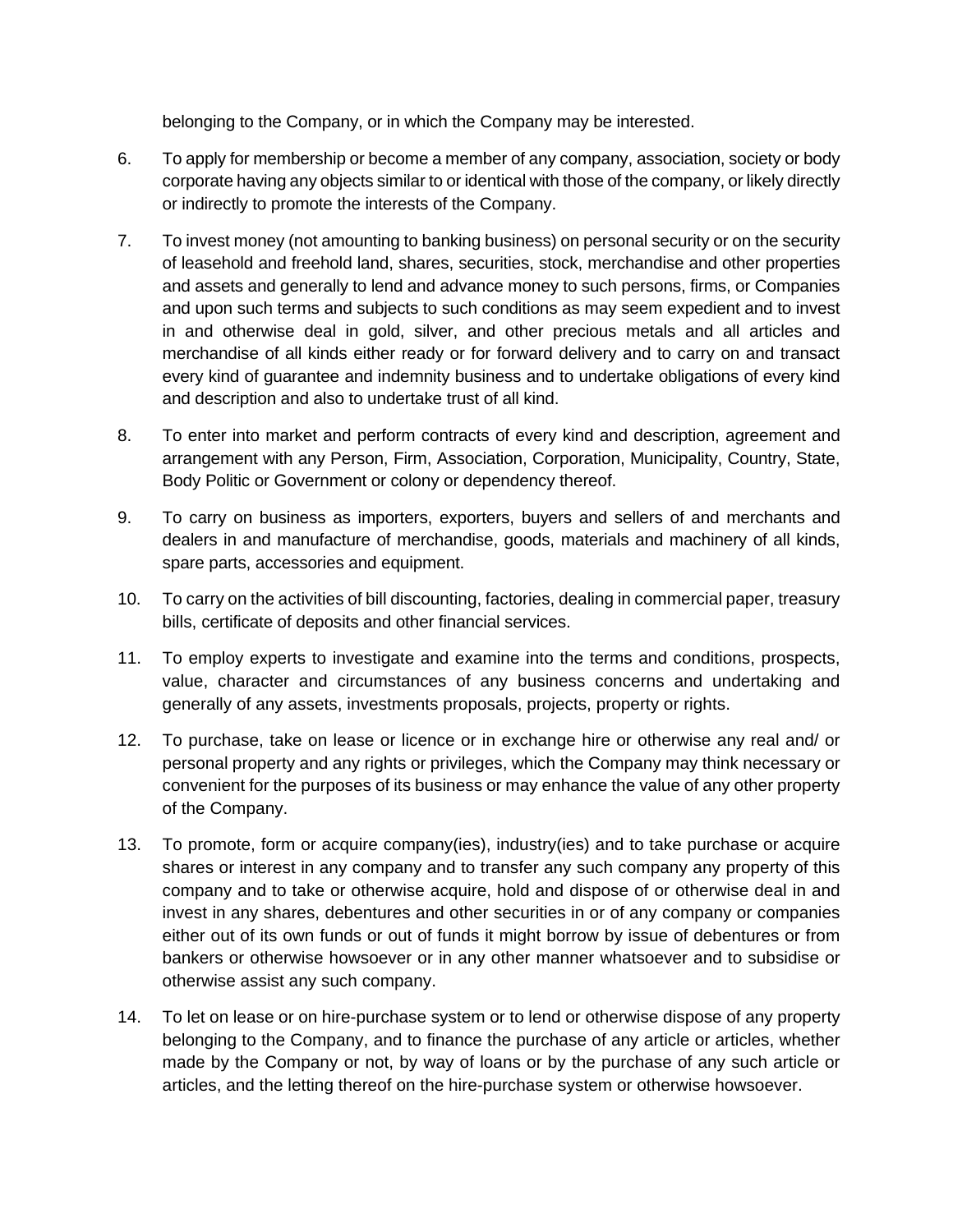- 15. To sell, lease, mortgage, grant licences, easements and other rights over and in any other manner whatsoever, to transfer deal with or dispose of, the undertaking, property, assets, rights and effects of the Company, or any part thereof, for such consideration as the Company, may think fit and, in particular, for shares, stocks, debentures, or other securities of any other company, whether or not having objects altogether or in part similar to those of the Company.
- 16. To amalgamate, enter into partnership or into any arrangement for sharing profits or losses, union of interests, co-operation, joint venture or reciprocal concession, or for limiting competition with any person, firm or company carrying on or engaged in or about to carryon or engage in or being authorised to carryon or engage in, any business or transaction which the Company is authorised to carryon or engage in, or which can be carried on in conjunction therewith or which is capable of being conducted so as directly or indirectly to benefit the Company.
- 17. To purchase or otherwise acquire and undertake the whole or any part of the business, property, rights and liabilities of any person, firm or Company, carrying on or proposing to carry on any business which this Company is authorised to carry on, or possessed of property or rights suitable for any of the purposes of the Company, or which can be carried on in conjunction therewith or which is capable of being conducted so as directly or indirectly to benefit the Company and to purchase, acquire, sell and deal in property, shares, stocks, debenture-stock of any such person, firm or company, and to conduct, make or carry into effect any arrangements in regard to the winding up of the business of any such person, firm or company.
- 18. To establish or promote or concur or be interested in establishing or promoting any Company or Companies for the purpose of acquiring all or any of the property, rights and liabilities of the Company of or for any other purpose whatsoever and to transfer to any such Company any property of this Company and to place or guarantee the placing of, underwrite, subscribe for or otherwise, acquire all or any part of the shares, debentures or other securities of any such other Company and to subsidies or otherwise assist any such other Company.
- 19. To pay for any rights or property acquired by the Company and to remunerate any person or company whether by cash payment or by allotment of shares, debentures or other securities of the Company credited as paid up in full or in part or otherwise.
- 20. To acquire, hold, use, sell, assign, lease, grant licences in respect of mortgage, pledge or otherwise dispose of in any part of the world any patents of India, patent rights, licenses and privileges, inventions, improvements and processes, copyrights, trademarks, trade names, concessions and formulas, of any mixture whatsoever, and apply for, purchase, or otherwise acquire, and protect and renew in any part of the world any patents, patent rights, brevets d'invention, trademarks, designs, licences, concessions and the like conferring any exclusive or nonexclusive or limited right to their use, or any secret or other information as to any invention which may seem capable of being used for any of the purposes of the Company, or the acquisition of which may seem calculated directly or indirectly to benefit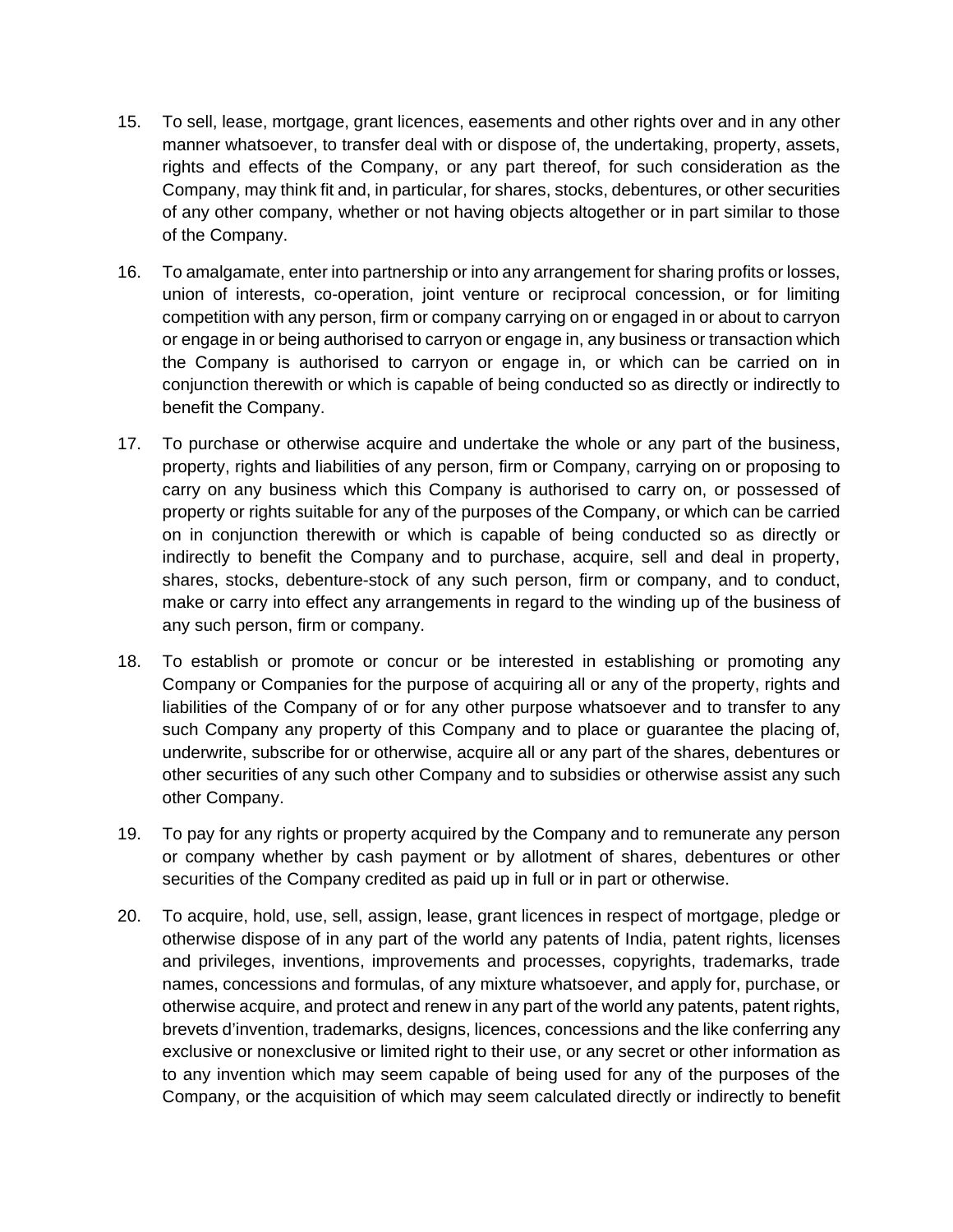the Company, and to use, exercise, develop, or grant licences in respect of, or otherwise turn to account the property, right or information so acquired and to expend money in experimenting upon, testing or improving any such patents, inventions or rights and without prejudice to the generality of the above any contracts, monopolies or concessions for or in relation to the supply and sale of any minerals, metals, products or other substances, materials, articles or things or equipment for or in relation to the construction, execution, carrying out, improvement, management, administration or control of any works and conveniences required for the purpose of carrying out, any of the businesses which the Company is entitled to carry on and to undertake, execute, carry out, dispose of, or otherwise turn to account, such contracts, monopolies or concessions.

- 21. To acquire from any person, firm or body corporate whether in India or elsewhere, financial information, technical information, know-how processes, engineering, manufacturing and operating data, plans, layouts and blue prints useful for any of the business of the Company and to acquire any grant or licence and other rights and benefits in the foregoing matters and things.
- 22. Subject to Section 181 of the Companies Act, 2013, to make donations to such persons or institutions and in such cases and either of cash or any other assets as may be thought directly or indirectly conducive to any of the Company's objects or otherwise expedient and in particular to remunerate any person or corporation introducing business to this Company, and also to subscribe, contribute, or otherwise assist or guarantee money for charitable, scientific, religious or benevolent, national, public or political or other institutions objects or for any exhibition or for any public, general or other objects.
- 23. To establish and maintain or procure the establishment and maintenance of any contributory or non-contributory provident, pension or superannuation funds for the benefit of, and give or procure the giving of donations, gratuities, pension, allowances or emoluments to any persons, who are or were at any time in the employment or service of the Company, or of any Company which is a subsidiary of the Company or is allied to or associated with the Company or with any such subsidiary company, or who are or were at any time the Directors or Officers of the Company or of any such other Company as aforesaid, and the wives, widows, families and dependants of any such persons, and also establish and subsidise and subscribe to any institutions, associations, clubs or funds calculated to the benefit of or-to advance the interests and well-being of the Company or of any such other Company as aforesaid and make payments to or towards the insurance of any such person as aforesaid and to any of the matters aforesaid either alone or in conjunction with any such other company as aforesaid.
- 24. To give to any officers, servants or employees of the Company any share or interest in the profits of the Company's business or any branch thereof, and whether carried on by means or through the agency of any subsidiary company or not, and for that purpose to enter into any arrangements the Company may think fit.
- 25. To train or provide the training in India or abroad of any of the Company's employees or any candidate in the interest of or for furtherance of the Company's objects.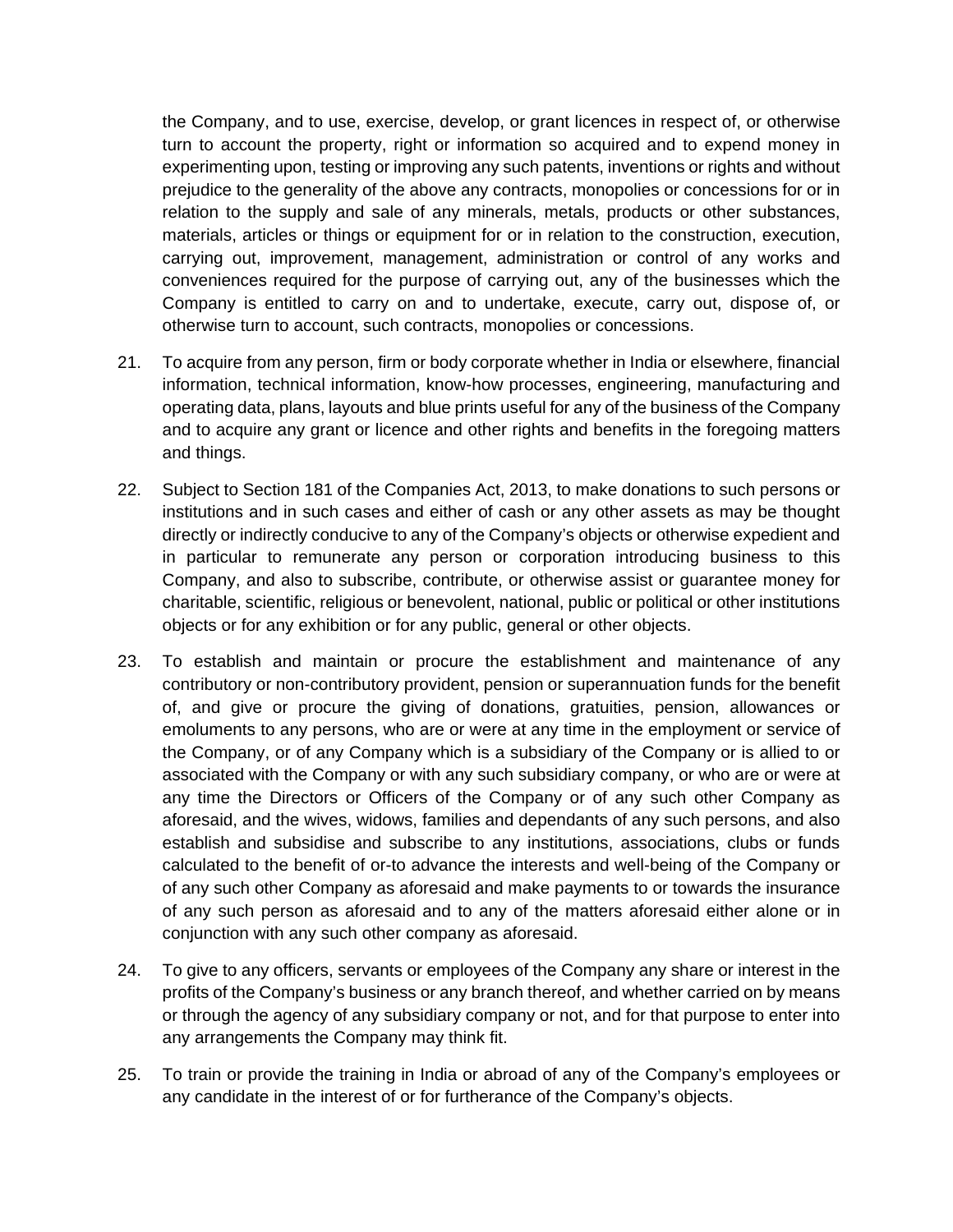- 26. To provide residence and/or residential facilities for employees and others, and in connection therewith to afford to such persons facilities and conveniences for washing, bathing, cooking, reading, writing and finding employment, and for the purchase, sale and consumption of provisions, both liquid and solid, and for the safe custody of goods.
- 27. To refer or agree to refer any claim, demand, dispute or any other question, by or against the Company, or in which the Company is interested or concerned, and whether between the Company and the member or members or his or their representatives, or between the Company and third parties, to arbitration in India or at any place outside India, and to observe and perform and to do all acts, deeds, matters and things to carry out or enforce the awards.
- 28. To pay all expenses of and all costs, charges and expenses with respect to the promotion, formation and registration of the Company and/ or the issue of its capital or which the Company shall consider to be preliminary, including therein the cost of advertising, printing and stationery and commission for obtaining application for taking, placing or underwriting or procuring the underwriting of shares, debentures or other securities of the Company and expenses attendant upon the formation of agencies, branches and local boards.
- 29. Upon any issue of shares, debentures or other securities of the Company, to employ brokers, commission agents and underwriters and to provide for the remuneration of such persons for their services by payment in cash or by the issue of shares, debentures or other securities of the Company or by the granting of options to take the same, or in any other manner allowed by law.
- 30. Subject to Section 73/76 of the Companies Act, 2013 and Rules made thereunder and directives from RBI from time to time, to borrow or raise money, or to receive money on deposit or loan at interest or otherwise in such manner as the Company may think fit, and in particular by the issue of debentures, or debenture-stock (perpetual or otherwise) and convertible into shares of this or any other company or not and to secure the repayment of any such money borrowed, raised, or received, or owing by mortgage, pledge, charge or lien upon all or any of the property, assets or revenue of the Company (both present and future) including its uncalled capital and to give the lenders or creditors the power of sale and other powers as may seem expedient and to purchase, redeem or payoff any such securities and also by a similar mortgage, charge or lien to secure and guarantee the performance by the Company or other person, firm or company of any obligationundertaken by the Company or any other person, firm or company as the case may be.
- 31. To take or concur in taking all such steps and proceedings as may seem best calculated to uphold and support the credit of the Company and to obtain and justify public confidence and to avert or minimise financial disturbances which might affect the Company.
- 32. To confer upon any encumbrances or trustee for any encumbrances of uncalled capital, such powers of making and enforcing calls and of voting the transfer of shares not fully paid up as may be thought fit.
- 33. To issue or guarantee the issue of or the payment of interest on the shares, debentures,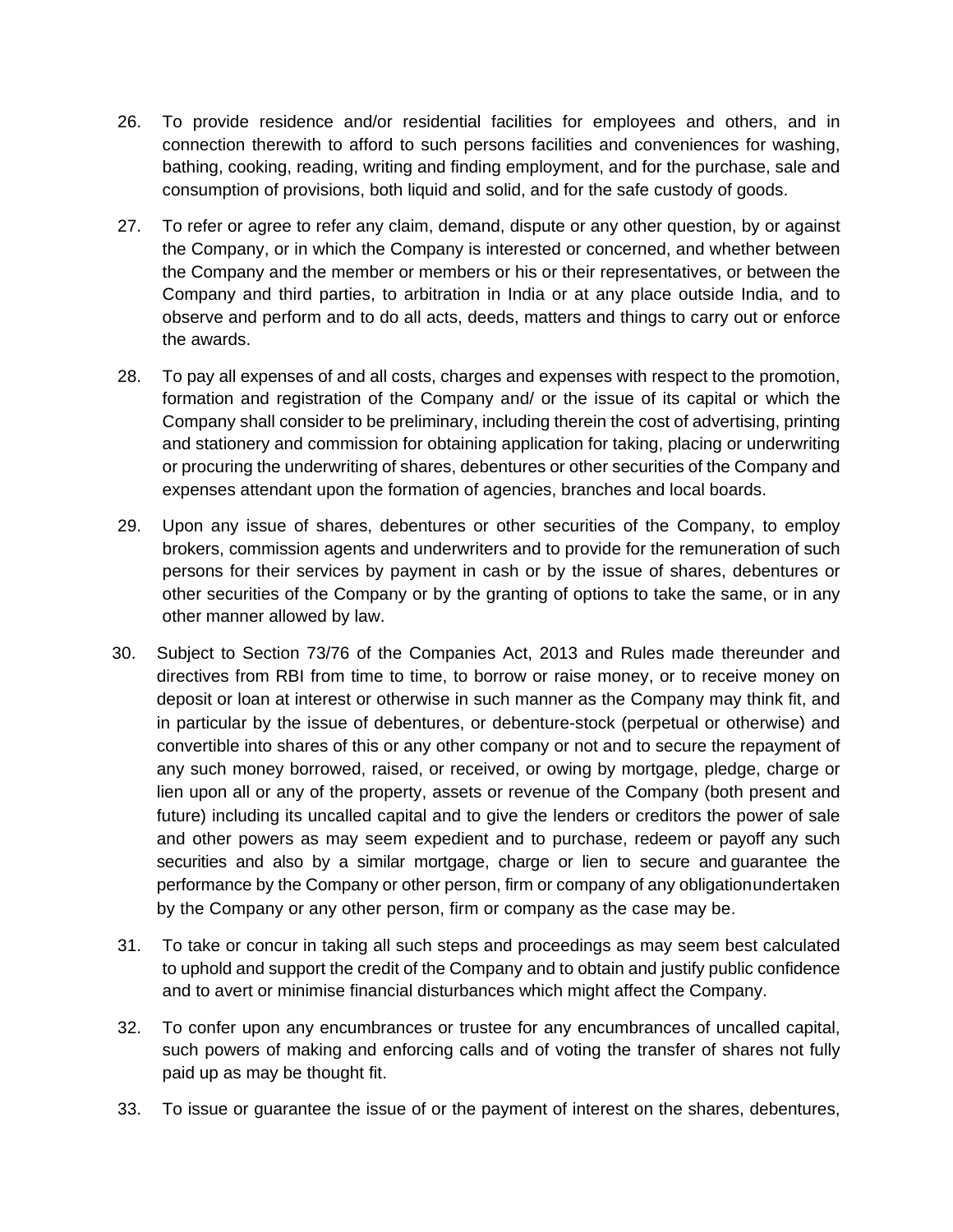debenture-stock or other security or obligations of any -company or association and to pay or provide for brokerage, commission and underwriting in respect of any such issue.

- 34. To subsidise, assist, and guarantee the payment of money by or the performance of any contract, engagement or obligation by any person or companies and in particular, customers of the Company or any person or companies with whom the Company may have or intend to have business relations.
- 35. To vest any real or personal property, rights or interest acquired by or belonging to the Company in any person or company on behalf of or for the benefit of the company and with or without any declared trust in favour of the Company.
- 36. To act as agents or brokers and as trustees for any person or company and to undertake and perform sub-contracts and to do all or any of the above things in any part of the world and as principals, agents, contractors or trustees or otherwise and by or through agents, sub-contractors or trustees or otherwise and either alone or jointly with others.
- 37. To procure the incorporation, registration or other recognition of the Company in any country, state or place and to establish and regulate agencies for the purpose of the Company's business.
- 38. To carry on any business or branch of a business which this Company is authorised to carryon by means or through the agency of any subsidiary company or companies and to enter into any arrangement with any such subsidiary company for taking the profits and bearing the losses of any business or branch so carried on, or for financing any such subsidiary company or guaranteeing its liabilities, or to make any other arrangements, which may seem desirable with reference to any business or branch so carried on, including power at any time either temporarily or permanently to close any such business or branch and to appoint Directors or Managers of any such subsidiary company.
- 39. To do all or any of the above things either as principals, agents, trustees, contractors or otherwise and either by or through agents, sub-contractors, trustees or otherwise, and either alone or in conjunction with others and to do all such things as are incidental or conducive to the attainment of the above objects.
- 40. To do all and everything necessary suitable or proper for the accomplishment of any of the purposes or the attainment of any of the objects or the furtherance of any of the powers hereinbefore set forth, either alone or in association with other corporate bodies, firms or individuals, and to do every other act or acts, thing or things incidental or appurtenant to or growing out of connected with the aforesaid business or powers or any part or parts thereof, provided the same be not inconsistent with the laws of the Union of India.
- 41. To repair, alter, remodel, clean, renovate, convert, manipulate and prepare for resell any goods from time to time belonging to the company.
- 42. To employ experts to investigate and examine into the conditions, prospects, value, character and circumstances of any business concerns and undertaking and generally of any assets, property or right.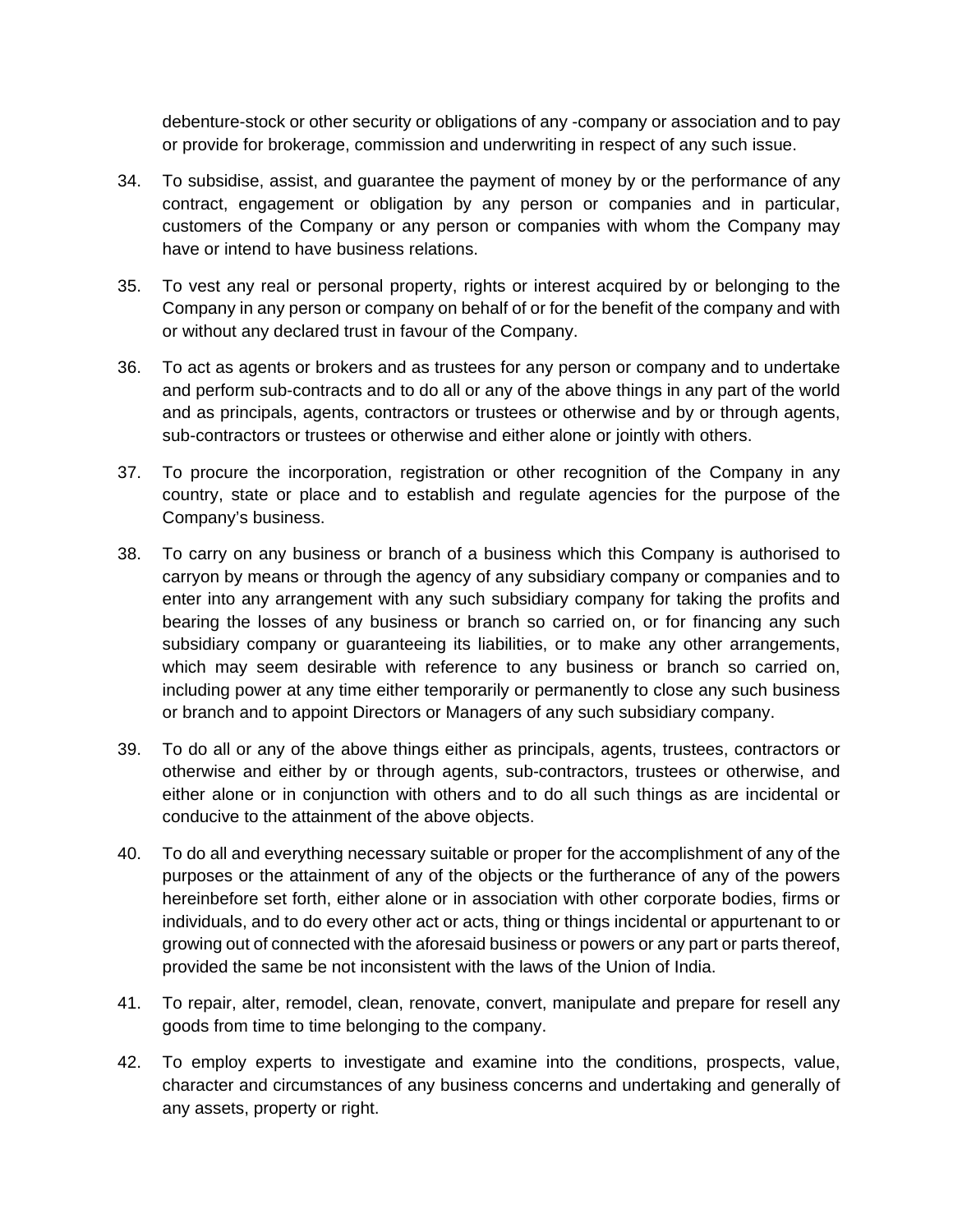- 43. To purchase, take on lease or license or in exchange hire or otherwise any real and/or personal property and any right to privileges, which the Company may think necessary or convenient for the purposes of its business or may enhance the value of any property of the Company and, in particular, any land (freehold, leasehold or other tenure), buildings, easements, machinery, plant and stock-in-trade and on any such lands to erect buildings, factories, shed, godowns, or other structures for the works and purposes of the Company, and also for the residence and amenity of its employees, staff and other workmen and erect and install machinery, plant and other equipment deemed necessary or convenient or profitable for the purpose of the company and either to retain any property to be acquired for the purposes of the Company's business or to turn the same to account as may seem expedient.
- 44. To build, construct, maintain, enlarge, pull down, remove or repair, improve or develop and to work manage and control any buildings, offices, factories, mills, foundries, refineries, furnaces, godowns, warehouse, shops, machinery, engines, roads, ways, railway, tramways, roadways, or other means of transport, sidings, bridges, reservoirs, dams, water-courses, water system, wharves, electrical works, gas work, or work operated by any other kind of power and also some other machinery, equipment, conveyances, works and conveniences which may seem calculated directly or indirectly to advance the interests of the Company and to subsidies contribute or otherwise assist or take part in doing of this things and/or to join with any other person or company or with any Government or Government authority in doing any other things.
- 45. To carry on the business of a waterworks Company in all its branches and to sink wells and shafts, and to make, built and construct, lay down and maintain, reservoirs, waterworks, cisterns, culverts, filter beds, main and other pipes and appliances and to execute and do all works and things necessary or convenient for obtaining, storing, selling, delivering, measuring, and distributing water for purposes of the Company.
- 46. To enter in to arrangement with Government or Authority, Central, State, Local or Foreign or Public body, or person or authority, or from any private individual that may seem conducive to the Companies object or any of them and to obtain from any such Government Authority, person or Company concession, grants, decrees, rights, charters, contracts, licenses, powers, and privileges whatsoever which may seem to the Company capable of being turned to account or with the Company may think directly or indirectly conducive to any of its object or capable of being carried on in connection with its business, and to work, develop, carry out, exercise and turn to account the same.
- 47. To establish, maintain and conducts training schools, courses and programs in connection with the sale, installation, use, maintenance, improvement or repair of machines, apparatus, appliances or product and of articles, required in the use thereof or used in connection therewith by the Company, and establish, provide, maintain and conduct, or otherwise subsidies research laboratory and experiments, and to undertake and carry on with all scientific and technical research, experiments, and test of all kind and to promote studies and research, both scientific and technical, investigation and invention by providing, subsidizing endowing or assisting laboratories, workshops, libraries, lectures, meetings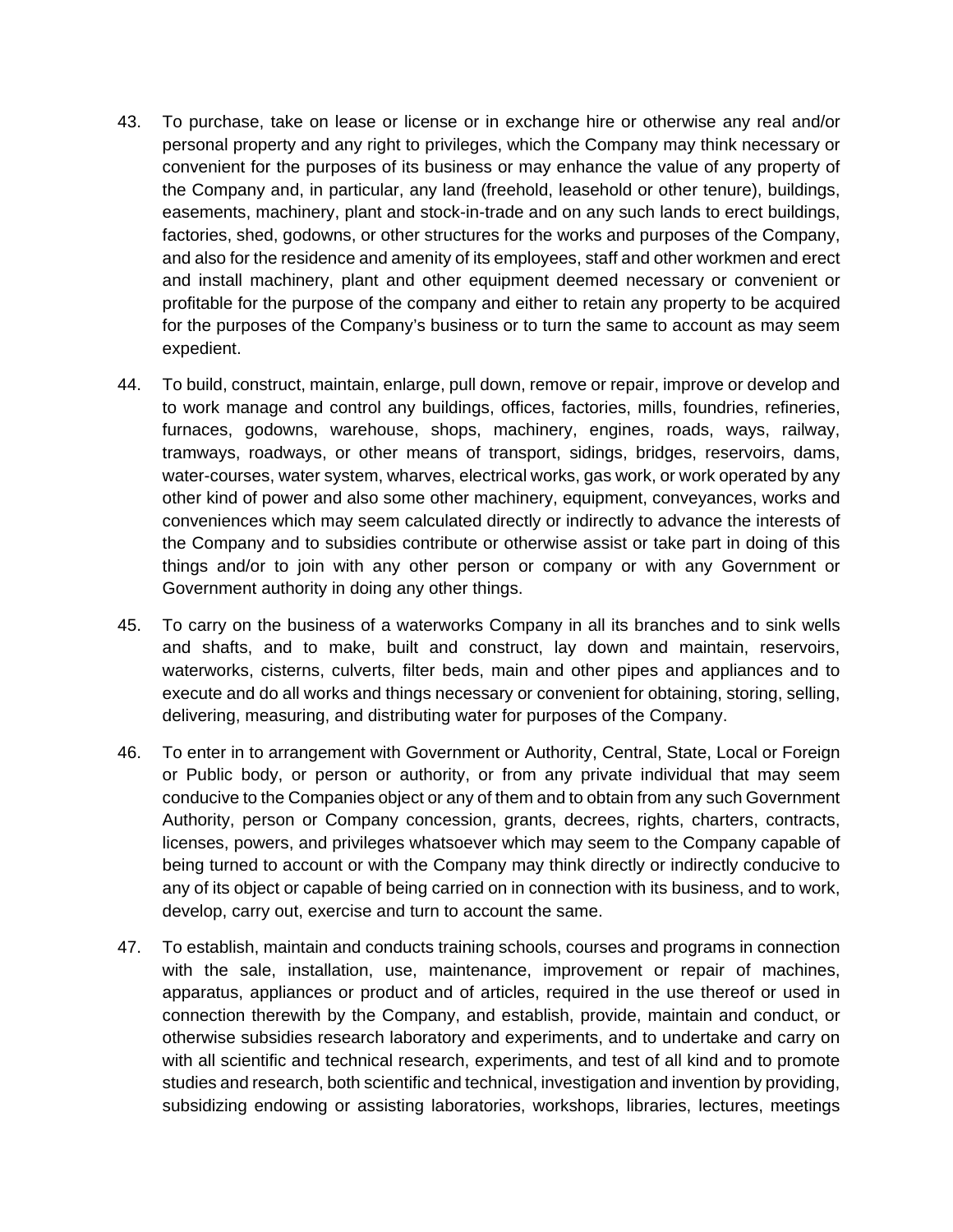and conferences and by providing for the remuneration of exhibitions, scholarship, prize and grants to students or otherwise and generally to encourages, promote and review studies, researches, investigation, experiments, tests and invention of any kind that may be considered likely to assist any of the business which the Company is authorised to carry on.

- IV. The liability of the members is limited.
- V. (1) The Share Capital of the Company is Rs.130,00,00,000/- (Rupees One hundred thirty crores only) divided into 12,40,00,000 (twelve crore forty lakhs) EQUITY SHARES of Rs.10/- (Rupees ten only) each, 6,00,000 (six lakhs) PREFERENCE SHARES of Rs.100/- (Rupees one hundred only) each and such PREFERENCE SHARES shall confer upon the holders thereof the right to be paid out of any profits of the Company a fixed cumulative preference dividend at the rate or rates as may be specified by the terms of issue of such shares from time to time (free of Company's tax but subject to deduction of tax at the prescribed rate) on the capital for the time being paid-up or credited as paid-up thereon and a right on a winding up of the Company to be paid all arrears of such dividend, whether earned or declared or not, down to the commencement of winding up and also to be repaid the amount of capital paid-up or credited as paid-up on the preference shares held by them respectively in priority to any payment in respect of the equity shares but shall not confer any other right in the profits or assets of the Company.

(2) The Company in General Meeting may, by resolution from time to time, increase the capital by the creation of new shares, such increase to be of such aggregate amount and to be divided into shares of such respective amounts as the resolution shall prescribe. The new shares shall be issued upon such terms and conditions and with such rights and privileges annexed thereto, as the resolution shall prescribe, and in particular, such shares may be issued with a preferential or qualified right to dividends, and in the distribution of assets of the Company, and with a right of voting at General Meeting of the Company in conformity with Sections 47 of the Companies Act, 2013. Whenever the capital of the Company has been increased under the provisions of this Article, the Company shall file with the Registrar, notice of the increase of capital as required by Section 64 of the Companies Act, 2013 within prescribed time after the passing of the resolution authorizing the increase.

We, the several persons whose names and address are subscribed below are desirous of being formed into a Company in pursuance of this Memorandum of Association and we respectively agree to take the number of shares in the capital of the Company set opposite to our respective names.

| SI. | Name, address and         | No.of shares  | Signature  | Signature, address,   |
|-----|---------------------------|---------------|------------|-----------------------|
| No. | description of subscriber | taken by each | Ωt         | description and       |
|     |                           | subscriber    | subscriber | occupation of witness |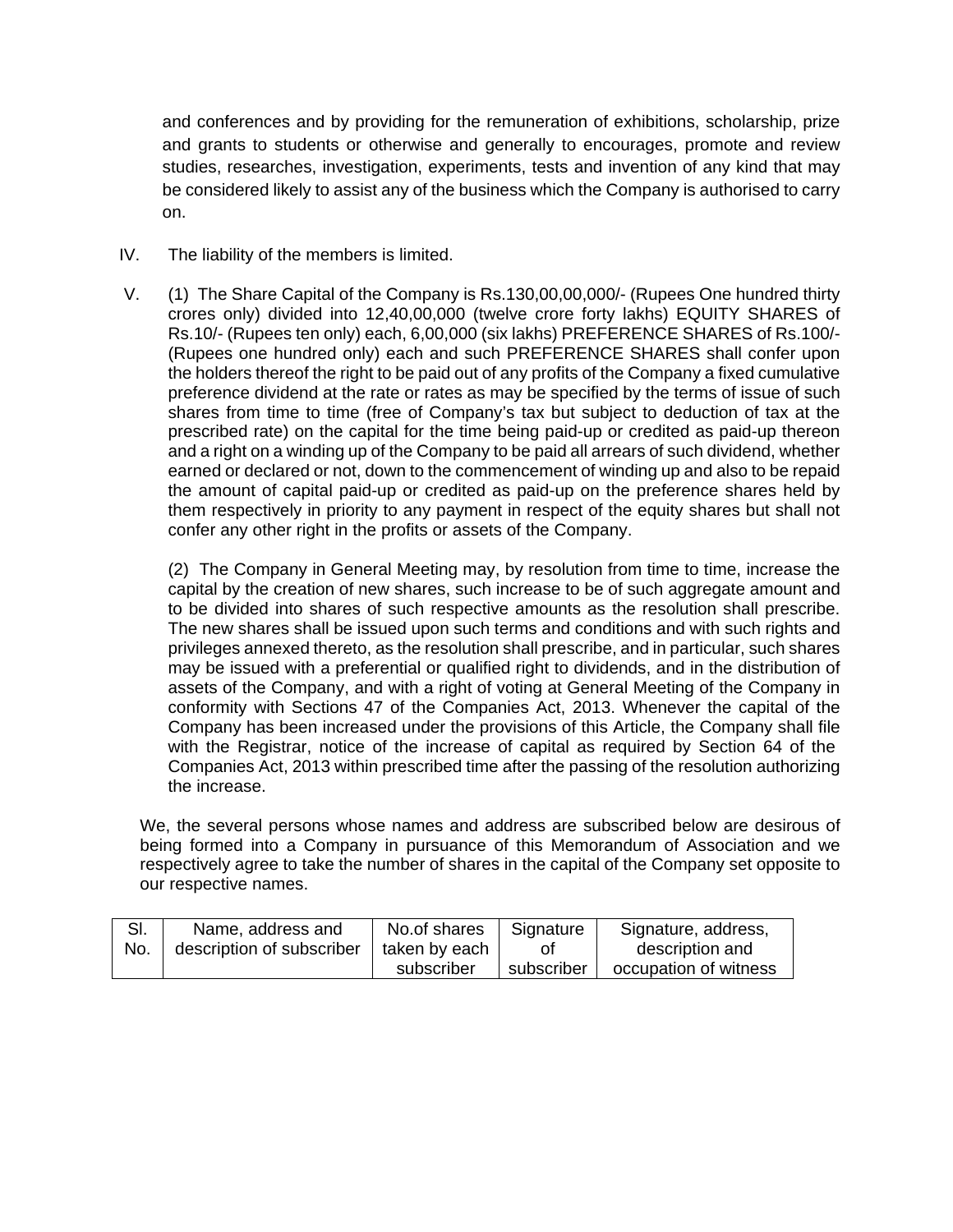| 1              | M.N.Seth<br>S/o Lala Shi Dayal<br>21, Golf Links<br>New Delhi                              | One (1)<br>Equity<br>Share | Sd/-<br>M.N.Seth       |                                                                                                                                                         |
|----------------|--------------------------------------------------------------------------------------------|----------------------------|------------------------|---------------------------------------------------------------------------------------------------------------------------------------------------------|
|                | <b>Business</b>                                                                            |                            |                        |                                                                                                                                                         |
| $\overline{2}$ | Mr.K.K.Khanna<br>S/o Mr S R Khanna<br>26 E, Defence Colony<br>New Delhi<br><b>Business</b> | One (1)<br>Equity<br>Share | Sd/-<br>K.K.<br>Khanna | Sd/- A.L.Bajaj, A.C.A.<br><b>Chartered Accountant</b><br>Room No.21, 3rd Floor<br>Lakshmi Insurance<br><b>Building</b><br>Asaf Ali Road<br>New Delhi-1. |
|                | Total:                                                                                     | 2 Shares                   |                        |                                                                                                                                                         |
|                |                                                                                            |                            |                        |                                                                                                                                                         |

Dated this 16th day of July 1966.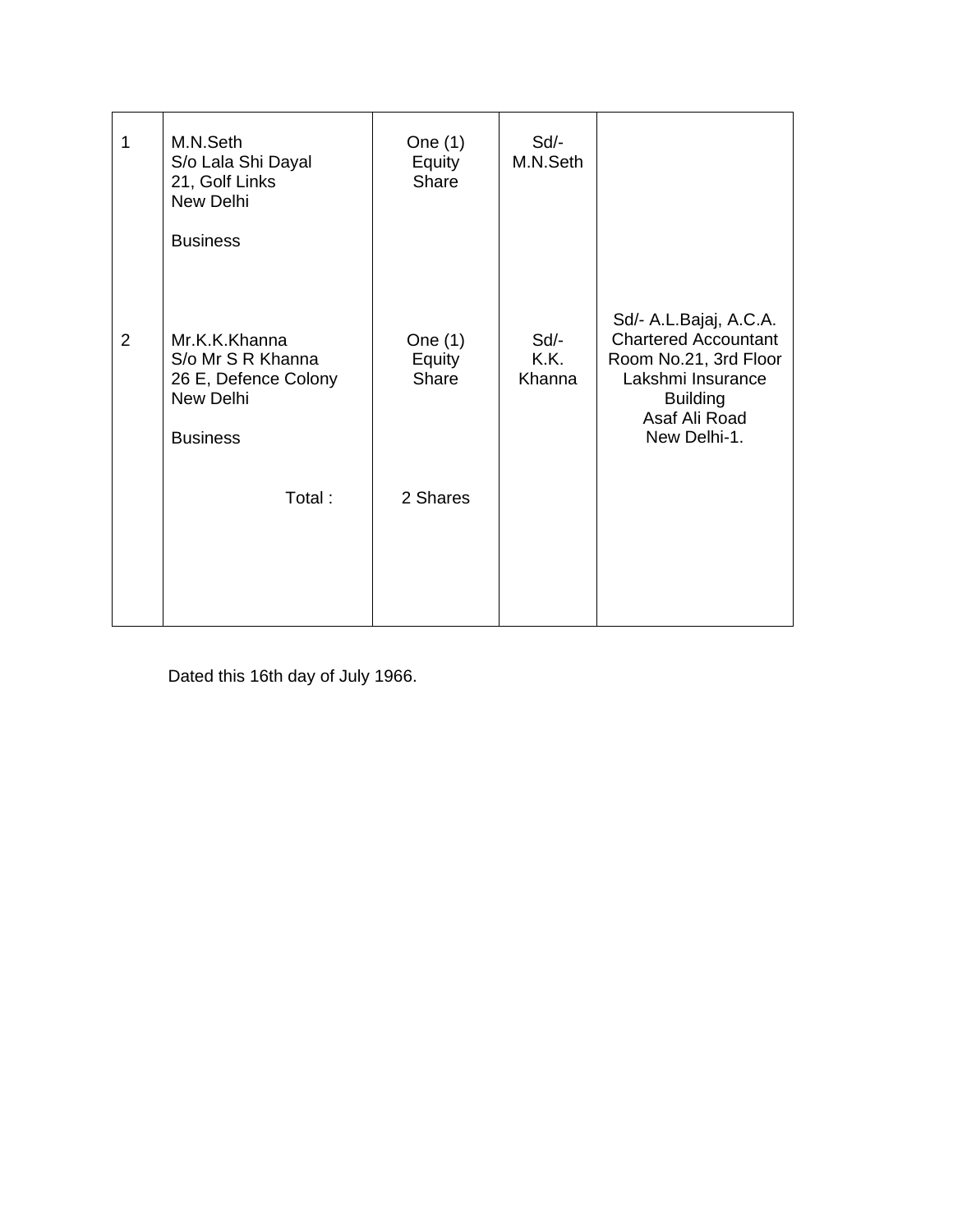## **Articles of Association**

**of**

## **MANGALORE CHEMICALS & FERTILIZERS LTD.**

| 1              | No regulations contained in Table F, in the Schedule I to the Companies Act, 2013,<br>or in the Schedule to any previous Companies Act, shall apply to this Company,<br>but the regulations for the management of the Company and for the observance<br>of the Members thereof and their representatives, shall, subject to any exercise<br>of the statutory powers of the Company with reference to the repeal or<br>alteration of, or addition to, its regulations by Special Resolution, as<br>prescribed by the said Companies Act, 2013, be such as are contained in<br>these Articles. | Table F<br>not to<br>apply<br>but<br>Company<br>be<br>to<br>governed by these<br>Articles |
|----------------|----------------------------------------------------------------------------------------------------------------------------------------------------------------------------------------------------------------------------------------------------------------------------------------------------------------------------------------------------------------------------------------------------------------------------------------------------------------------------------------------------------------------------------------------------------------------------------------------|-------------------------------------------------------------------------------------------|
|                | <b>INTERPRETATION</b>                                                                                                                                                                                                                                                                                                                                                                                                                                                                                                                                                                        |                                                                                           |
| $\overline{2}$ | In the interpretation of these Articles, unless repugnant to the subject or<br>context:-                                                                                                                                                                                                                                                                                                                                                                                                                                                                                                     | Interpretation<br>clause                                                                  |
| a)             | "The Company" or "this Company" means MANGALORE CHEMICALS AND<br><b>FERTILIZERS LIMITED.</b>                                                                                                                                                                                                                                                                                                                                                                                                                                                                                                 | "The Company"                                                                             |
| b)             | "The Act" means "The Companies Act, 2013" or any statutory modification or re-<br>enactment thereof for the time being in force and the term shall be deemed to<br>refer to the applicable section thereof which is relatable to the relevant Article in<br>which the said term appears in these Articles and any previous company law,<br>so far as may be applicable and shall also include Rules, where necessary.                                                                                                                                                                        | "The Act"                                                                                 |
| $\mathsf{c}$   | "Board of Directors" or "Board", means the collective body of the directors of<br>the company.                                                                                                                                                                                                                                                                                                                                                                                                                                                                                               | "The<br><b>Board</b><br>of<br>Directors" or "The<br>Board"                                |
| d)             | "Director" means a director for the time being of the Company.                                                                                                                                                                                                                                                                                                                                                                                                                                                                                                                               | "Director"                                                                                |
| e)             | "Articles" means these articles of association of the Company or as altered<br>from time to time.                                                                                                                                                                                                                                                                                                                                                                                                                                                                                            | "Articles"                                                                                |
| f              | "In Writing" and "Written" include printing, lithography and other modes of<br>representing or reproducing words in a visible form and any other form of<br>electronic transmission.                                                                                                                                                                                                                                                                                                                                                                                                         | "In<br>Writing"<br>and<br>"Written"                                                       |
| g)             | The "Managing Director" means the Managing Director for the time being of the<br>Company                                                                                                                                                                                                                                                                                                                                                                                                                                                                                                     | "Managing<br>Director"                                                                    |
| h)             | The "Executive Director" and / or "Wholetime Director" means any Director of the<br>Company, by whatever name called who is in the wholetime employment of the<br>Company                                                                                                                                                                                                                                                                                                                                                                                                                    | "Executive Director<br>and<br>or Whole<br>Time Director"                                  |
| i)             | The "Secretary" means the Secretary for the time being of the Company                                                                                                                                                                                                                                                                                                                                                                                                                                                                                                                        | "The Secretary"                                                                           |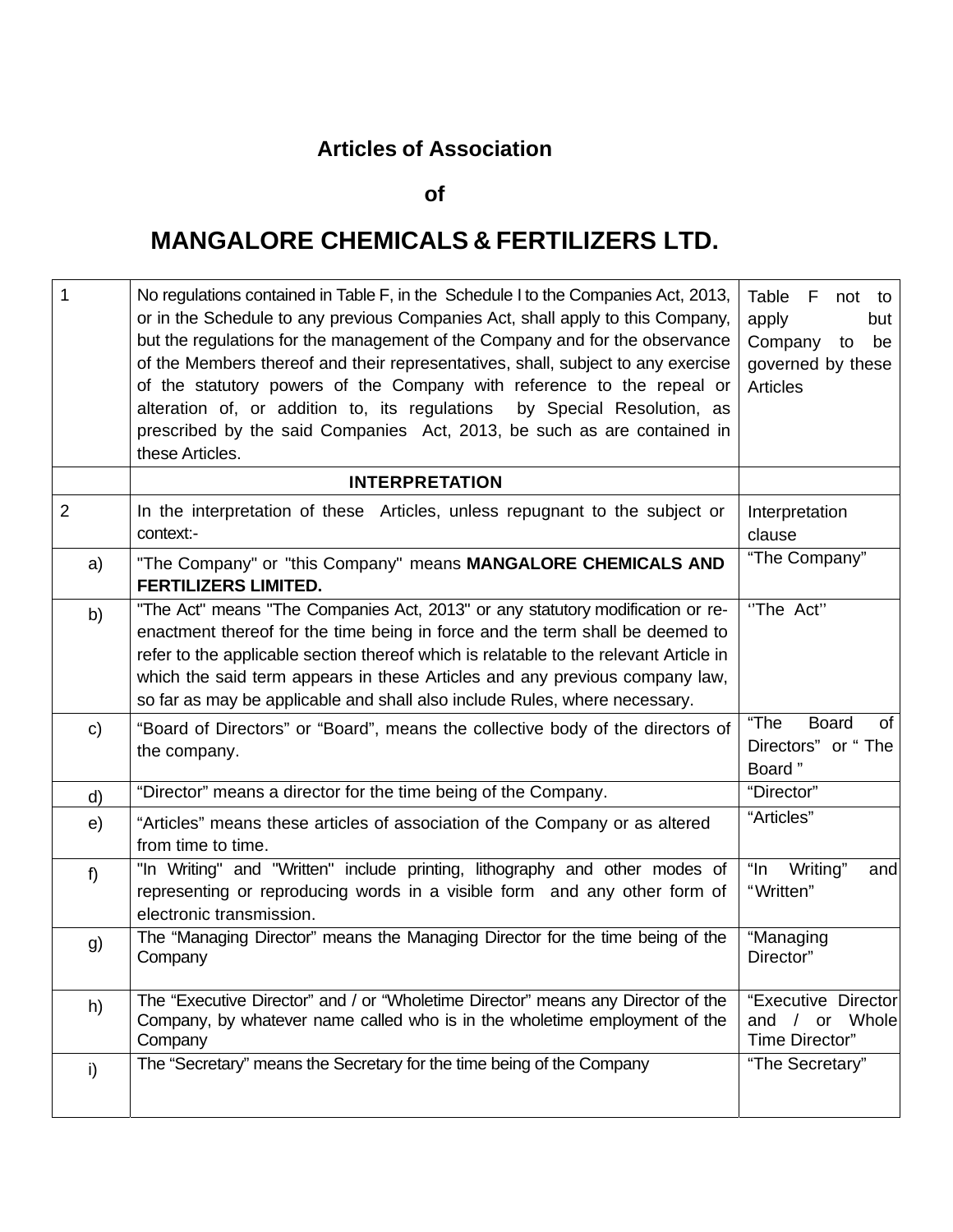| j)           | The "Office" means the Registered Office for the time being of the Company                                                                                                                                                                                                                                                                                                                                                                                                                                                                                                                                                                                                                                                                                                           | "The Office"                                                                 |
|--------------|--------------------------------------------------------------------------------------------------------------------------------------------------------------------------------------------------------------------------------------------------------------------------------------------------------------------------------------------------------------------------------------------------------------------------------------------------------------------------------------------------------------------------------------------------------------------------------------------------------------------------------------------------------------------------------------------------------------------------------------------------------------------------------------|------------------------------------------------------------------------------|
| $\mathsf{k}$ | The "Registrar" means the Registrar of Companies in Karnataka, Bangalore                                                                                                                                                                                                                                                                                                                                                                                                                                                                                                                                                                                                                                                                                                             | "The Registrar"                                                              |
| $\vert$      | "Shareholder" or "Member" means the duly registered holders of the shares from<br>time to time and includes beneficial owner(s) as defined under Depositories Act,<br>1996                                                                                                                                                                                                                                                                                                                                                                                                                                                                                                                                                                                                           | "Shareholder"<br>or<br>"Member"                                              |
| m)           | "Depository" means a Company formed and registered under the Companies Act,<br>1956/2013 and which has been granted a Certificate of Registration under Section<br>12 of the Securities and Exchange Board of India Act, 1992.                                                                                                                                                                                                                                                                                                                                                                                                                                                                                                                                                       | "Depository"                                                                 |
| n)           | "Rules" means the applicable rules for the time being in force as prescribed<br>under relevant sections of the Act.                                                                                                                                                                                                                                                                                                                                                                                                                                                                                                                                                                                                                                                                  | "Rules"                                                                      |
| O)           | "Seal" means the Common Seal of the Company for the time being.                                                                                                                                                                                                                                                                                                                                                                                                                                                                                                                                                                                                                                                                                                                      | "Seal"                                                                       |
| p)           | Words importing the singular number include, where the context admits or<br>requires, the plural number and vice versa and words importing the masculine<br>gender also include the feminine gender.                                                                                                                                                                                                                                                                                                                                                                                                                                                                                                                                                                                 | "Number"<br>and<br>"Gender"                                                  |
| q)           | "Persons" means the word imparting persons shall, where the context<br>requires, include bodies corporate, companies as well as individuals and<br>trust.                                                                                                                                                                                                                                                                                                                                                                                                                                                                                                                                                                                                                            | "Persons"                                                                    |
| r)           | "Alter" and "Alteration" shall include making of additions, omissions and<br>modifications.                                                                                                                                                                                                                                                                                                                                                                                                                                                                                                                                                                                                                                                                                          | "Alter"<br>and<br>"Alteration"                                               |
| s)           | "These presents" means and includes the Memorandum and these Articles<br>of Association.                                                                                                                                                                                                                                                                                                                                                                                                                                                                                                                                                                                                                                                                                             | "These presents"                                                             |
| t)           | Save as aforesaid, any words or expressions defined in the Act shall, if not<br>inconsistent with the subject or context, bear the same meaning in these<br>Articles.                                                                                                                                                                                                                                                                                                                                                                                                                                                                                                                                                                                                                | Expressions in the<br>Articles to bear the<br>same meaning as<br>in the Act. |
|              | The marginal notes hereto are inserted for the convenience and shall not affect<br>the construction hereof under these presents, unless there be something in the<br>subject or context inconsistent therewith.                                                                                                                                                                                                                                                                                                                                                                                                                                                                                                                                                                      |                                                                              |
|              | <b>SHARE CAPITAL</b>                                                                                                                                                                                                                                                                                                                                                                                                                                                                                                                                                                                                                                                                                                                                                                 |                                                                              |
| 3            | The Authorized Share Capital of the Company is Rs.130,00,00,000 (Rupees<br>One hundred and thirty Crore only) divided into 12,40,00,000 equity shares of<br>Rs.10/- each and 6,00,000 Preference Shares of Rs.100 each with power to<br>increase and reduce the capital of the Company and to divide the shares in<br>the capital for the time being into several classes and attach thereto<br>respectively such preferential qualified or special rights, privileges or<br>conditions as may be determined by or in accordance with the Articles of the<br>Company for the time being and to vary, modify or abrogate any such rights,<br>privileges or conditions in such manner as may be permitted by the Act or<br>provided by the Articles of the Company for the time being. | Authorised<br>Share<br>Capital                                               |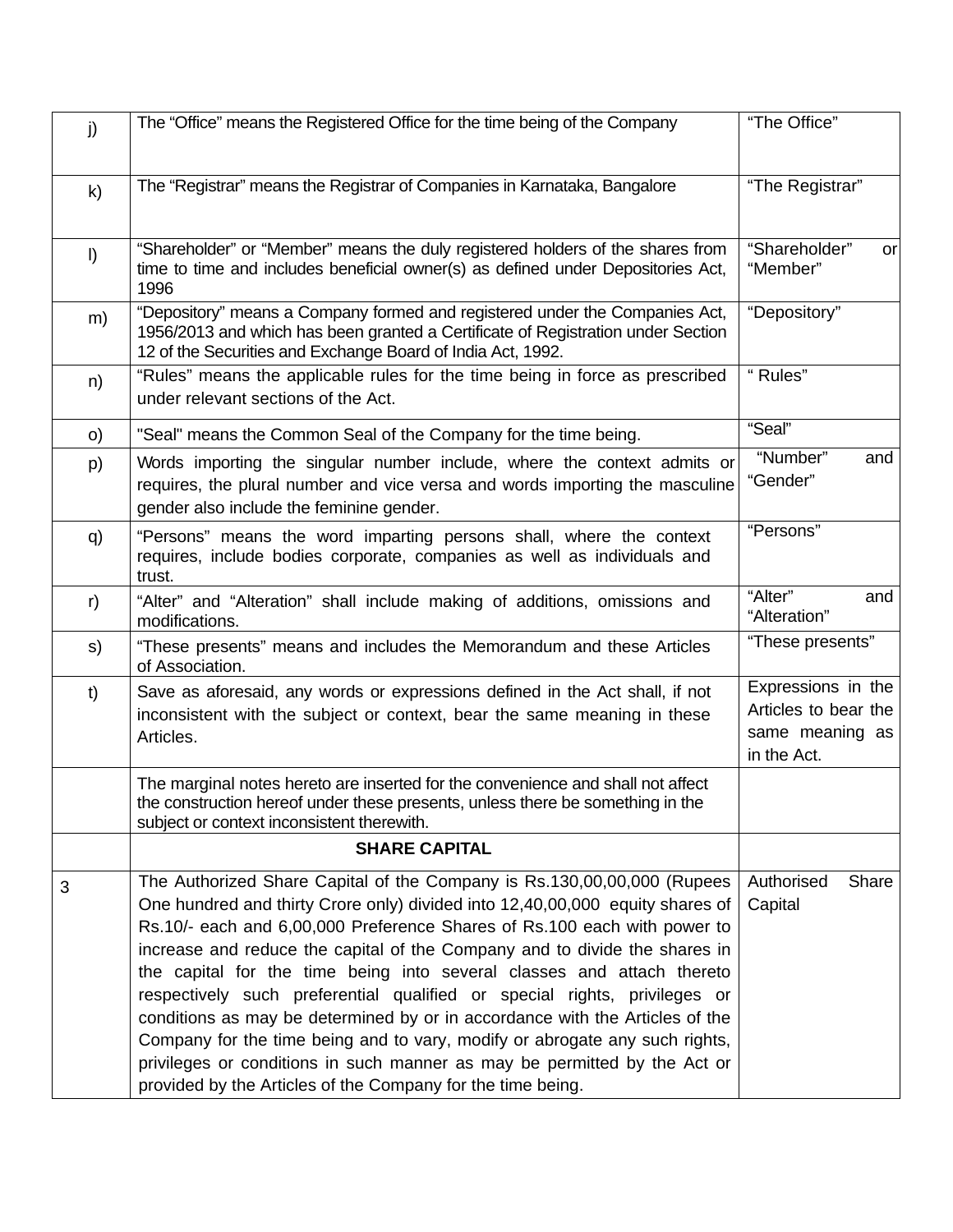| $\overline{4}$ | a) The Directors shall in making the allotments duly observe the provisions Restriction<br>of the Act.                                                                                                                                                                                                                                                                                                                                                                                                                                                                                                                                                    | on<br>Allotment                                             |
|----------------|-----------------------------------------------------------------------------------------------------------------------------------------------------------------------------------------------------------------------------------------------------------------------------------------------------------------------------------------------------------------------------------------------------------------------------------------------------------------------------------------------------------------------------------------------------------------------------------------------------------------------------------------------------------|-------------------------------------------------------------|
|                | b) Nothing herein contained shall prevent the Directors from issuing fully paid up<br>shares either on payment of the entire nominal value thereof in cash or in<br>satisfaction of any outstanding debt or obligation of the Company.                                                                                                                                                                                                                                                                                                                                                                                                                    |                                                             |
| 5              | (a) The Company may issue the following kinds of shares in accordance<br>with these Articles, the Act, the Rules and other applicable laws:                                                                                                                                                                                                                                                                                                                                                                                                                                                                                                               | <b>Kinds</b><br>of<br>share<br>Capital                      |
|                | <b>Equity shares</b><br>i.<br>ii.<br>Preference shares                                                                                                                                                                                                                                                                                                                                                                                                                                                                                                                                                                                                    |                                                             |
|                | (b) Subject to the provisions of the Act and these Articles, the shares in<br>the capital of the Company for the time being (including any shares<br>forming part of any increased capital of the Company) shall be under<br>the control of the Board who may allot the same or any of them to such<br>persons, in such proportion and on such terms and conditions and<br>either at a premium or at par and at such terms as they may, from time<br>to time, think fit.                                                                                                                                                                                  | <b>Shares</b><br>under<br>Control of Board                  |
|                | (c) Subject to the provisions of the Act and these Articles, the Board may<br>issue and allot shares in the capital of the Company on payment or part<br>payment for any property or assets of any kind whatsoever sold or<br>transferred, goods or machinery supplied or for services rendered to<br>the Company in the conduct of its business and any shares which may<br>be so allotted may be issued as fully paid-up or partly paid-up<br>otherwise than for cash, and if so issued, shall be deemed to be fully<br>paid-up or partly paid-up shares, as the case may be.                                                                           | Directors may allot<br>shares<br>otherwise<br>than for cash |
| 6              | The authorized but un-issued shares shall be offered in the first instance to the<br>existing shareholders in the same proportion to their holdings of shares in the<br>Company unless otherwise determined by the Company by a Special<br>Resolution. Except so far as otherwise provided by the conditions of issue or by<br>these presents, any capital raised by the creation of new shares shall be<br>considered as part of the existing capital and shall be subject to the provisions<br>herein contained, with reference to the payment of calls and installments,<br>forfeiture, lien, surrender, transfer, transmission, voting and otherwise. | capital<br><b>New</b><br>same as existing<br>capital        |
| $\overline{7}$ | The shares in the capital of the Company shall be numbered progressively<br>according to their several denominations, provided however, that the provision<br>relating to progressive numbering shall not apply to the shares of the Company<br>which are dematerialized or may be dematerialized in future or issued in future in<br>dematerialized form. Every forfeited or surrendered share held in material form<br>shall continue to bear the number by which the same was originally<br>distinguished.                                                                                                                                             | <b>Shares</b><br>to<br>be<br>numbered<br>progressively      |
| 8              | Except as ordered by a Court of competent jurisdiction or as by Law required,                                                                                                                                                                                                                                                                                                                                                                                                                                                                                                                                                                             | Company<br>not                                              |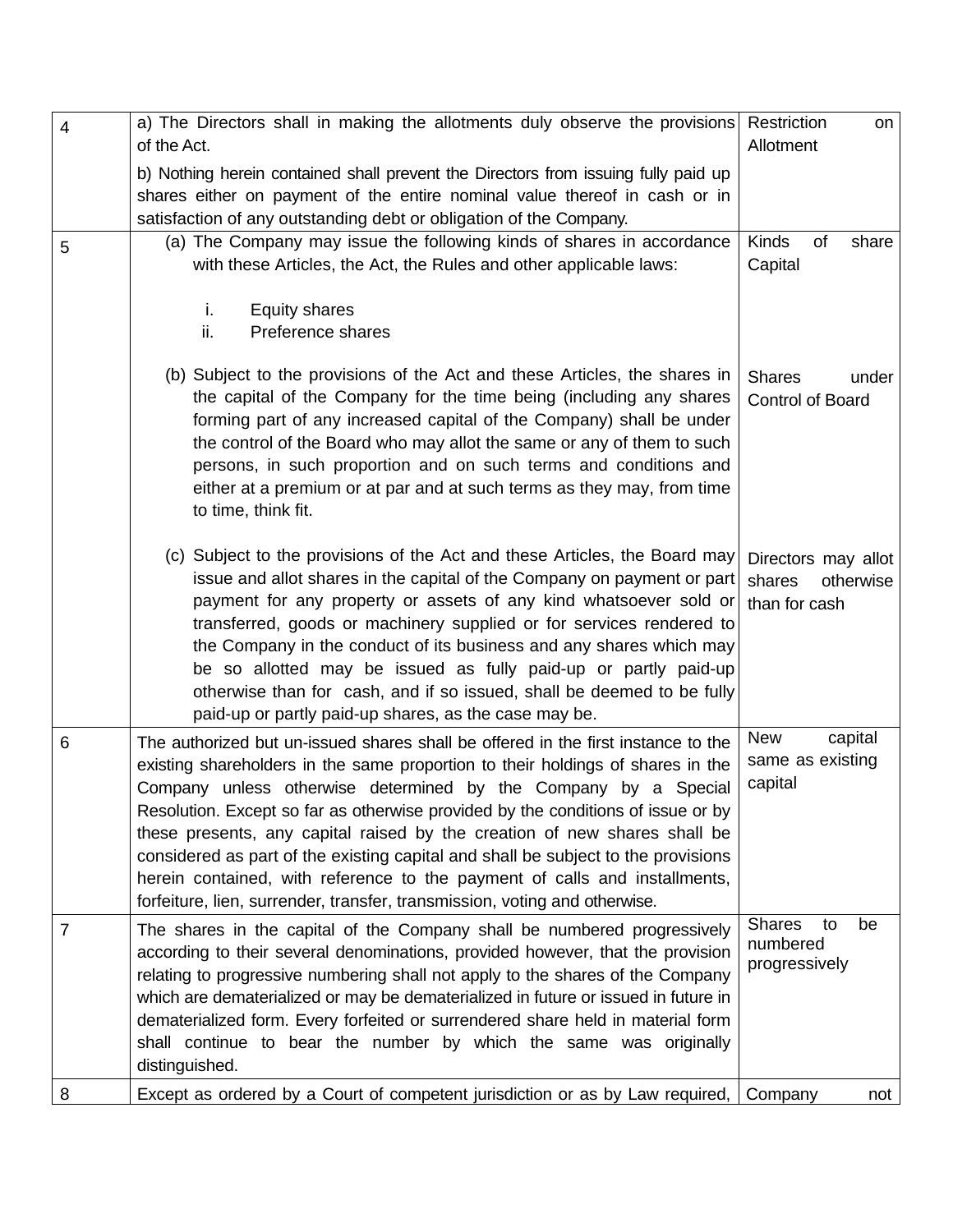|    | the Company shall be entitled to treat the person whose name appears on the<br>Register of Members as the holder of any share or whose name appears as the<br>beneficial owner of shares in the records of the Depository, as the absolute<br>owner thereof and accordingly shall not be bound to recognise any benami, trust<br>or equity or equitable, contingent or other claim to or interest in such share on<br>the part of any other person whether or not he shall have express or implied<br>notice thereof. The Board shall be entitled at their sole discretion to register any<br>shares in the joint names of any two or more persons or the survivor or survivors<br>of them.                                                                                                                                                            | bound to recognise<br>interest<br>any<br>in<br>share other than<br>that of registered<br>holder |
|----|--------------------------------------------------------------------------------------------------------------------------------------------------------------------------------------------------------------------------------------------------------------------------------------------------------------------------------------------------------------------------------------------------------------------------------------------------------------------------------------------------------------------------------------------------------------------------------------------------------------------------------------------------------------------------------------------------------------------------------------------------------------------------------------------------------------------------------------------------------|-------------------------------------------------------------------------------------------------|
| 9  | If, by the conditions of allotment of any share, the whole or part of the amount or<br>issue price thereof shall be payable by instalments, every such instalment shall,<br>when due, be paid to the Company by the person who, for the time being, shall<br>be the registered holder of the shares or by his executor or administrator.                                                                                                                                                                                                                                                                                                                                                                                                                                                                                                               | Instalments<br>of<br>Shares to be duly<br>paid                                                  |
| 10 | Save as herein otherwise provided, the Company shall be entitled to treat the<br>registered holder of any share as the absolute owner thereof and accordingly<br>shall not, except as ordered by a Court of competent jurisdiction, or as by statute<br>required, be bound to recognise any equitable or other claim to or interest in<br>such share on the part of any other person.                                                                                                                                                                                                                                                                                                                                                                                                                                                                  | <b>Trusts</b><br>not<br>Recognised                                                              |
| 11 | Shares may be registered in the name of any person, Company or other body<br>corporate. Not more than four persons shall be registered as joint holders of any<br>share.                                                                                                                                                                                                                                                                                                                                                                                                                                                                                                                                                                                                                                                                               | Who<br>be<br>may<br>Registered                                                                  |
| 12 | The Company may purchase its own shares or other specified securities in<br>accordance with the provisions of Section 66 and other applicable provisions of<br>the Act.                                                                                                                                                                                                                                                                                                                                                                                                                                                                                                                                                                                                                                                                                | Company<br>to<br>purchase its<br>own<br>shares                                                  |
|    |                                                                                                                                                                                                                                                                                                                                                                                                                                                                                                                                                                                                                                                                                                                                                                                                                                                        |                                                                                                 |
|    | <b>ALTERATION OF CAPITAL</b>                                                                                                                                                                                                                                                                                                                                                                                                                                                                                                                                                                                                                                                                                                                                                                                                                           |                                                                                                 |
| 13 | Subject to the provisions of the Act, Rules and applicable laws the<br>Company may-<br>a) increase the share capital by such sum, to be divided into shares of<br>such amount as it thinks expedient;<br>b) consolidate and divide all or any of its share capital into shares of larger<br>amount than its existing shares; Provided that any consolidation and<br>division which results in changes in the voting percentage of members<br>shall require applicable approvals under the Act;<br>convert all or any of its fully paid-up shares into stock, and reconvert<br>C)<br>that stock into fully paid-up shares of any denomination;<br>sub-divide its existing shares or any of them into shares of smaller<br>d)<br>amount than is fixed by the memorandum;<br>Cancel any shares which, at the date of the passing of the resolution,<br>e) | alter<br>Power<br>to<br>share<br>capital                                                        |
| 14 | have not been taken or agreed to be taken by any person.<br>Subject to any special rights or privileges for the time being attached to any                                                                                                                                                                                                                                                                                                                                                                                                                                                                                                                                                                                                                                                                                                             |                                                                                                 |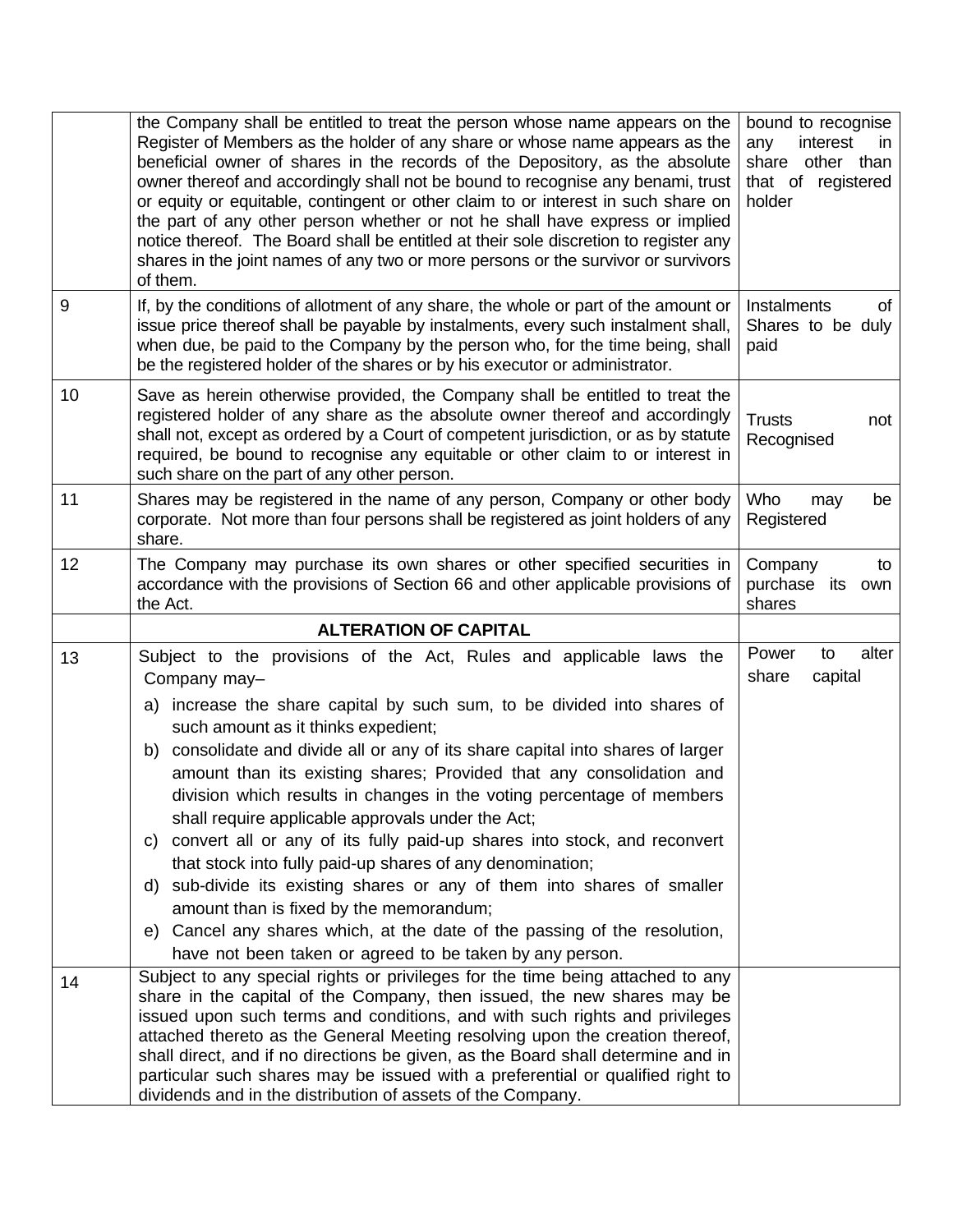| 15 | Except so far as otherwise provided by the conditions of issue or by these<br>presents, any capital raised by the creation of new shares shall be considered<br>part of the then existing capital of the Company and shall be subject to the<br>provisions herein contained with reference to the payment of dividends, calls,<br>and instalments, transfer or transmission, forfeiture, lien, surrender and<br>otherwise.                                                                                                                                |                                            |            |
|----|-----------------------------------------------------------------------------------------------------------------------------------------------------------------------------------------------------------------------------------------------------------------------------------------------------------------------------------------------------------------------------------------------------------------------------------------------------------------------------------------------------------------------------------------------------------|--------------------------------------------|------------|
| 16 | If owing to any inequality in the number of new shares to be issued, and the<br>number of shares held by members entitled to have the offer of such new<br>shares, any difficulty shall arise in the apportionment of such new shares or<br>any of them amongst the members, such difficulty shall, in the absence of any<br>direction in the Resolution creating the shares or by the Company in General<br>Meeting, be determined by the Board.                                                                                                         |                                            |            |
| 17 | Where shares are converted into stock:                                                                                                                                                                                                                                                                                                                                                                                                                                                                                                                    |                                            |            |
|    | (a) the holders of stock may transfer the same or any part thereof in the<br>same manner as, and subject to the same<br>Articles under which,<br>the shares from which the stock arose might before the conversion<br>have been transferred, or as near thereto as circumstances admit:                                                                                                                                                                                                                                                                   | <b>Shares</b><br>may<br>converted<br>stock | be<br>into |
|    | Provided that the Board may, from time to time, fix the minimum<br>amount of stock transferable, however, that such minimum shall not<br>exceed the nominal amount of the shares from which the stock arose;                                                                                                                                                                                                                                                                                                                                              |                                            |            |
|    | (b) the holders of stock shall, according to the amount of stock held by<br>them, have the same rights, privileges and advantages as regards<br>dividends, voting at meetings of the Company, and other matters, as if<br>they held the shares from which the stock arose; but no such<br>privilege or advantage (except participation in the dividends and profits<br>of the Company and in the assets on winding up) shall be conferred by<br>an amount of stock which would not, if existing in shares, have<br>conferred that privilege or advantage; | <b>Right</b><br>stockholders               | of         |
|    | (c) such of these Articles of the Company as are applicable to paid-up<br>shares shall apply to stock and the<br>words<br>"share"<br>and<br>"shareholder"/"member" shall include "stock" and<br>"stock-holder"<br>respectively.                                                                                                                                                                                                                                                                                                                           | Articles<br>apply<br>stock                 | to         |
| 18 | The Company may, by resolution as prescribed by the Act, reduce in any<br>manner and in accordance with the provisions of the Act and the Rules, -                                                                                                                                                                                                                                                                                                                                                                                                        | Reduction<br>capital                       | of         |
|    | (a) its share capital; and/or<br>(b) any capital redemption reserve account; and/or<br>(c) any securities premium account; and/or                                                                                                                                                                                                                                                                                                                                                                                                                         |                                            |            |
|    | (d) any other reserve in the nature of share capital.                                                                                                                                                                                                                                                                                                                                                                                                                                                                                                     |                                            |            |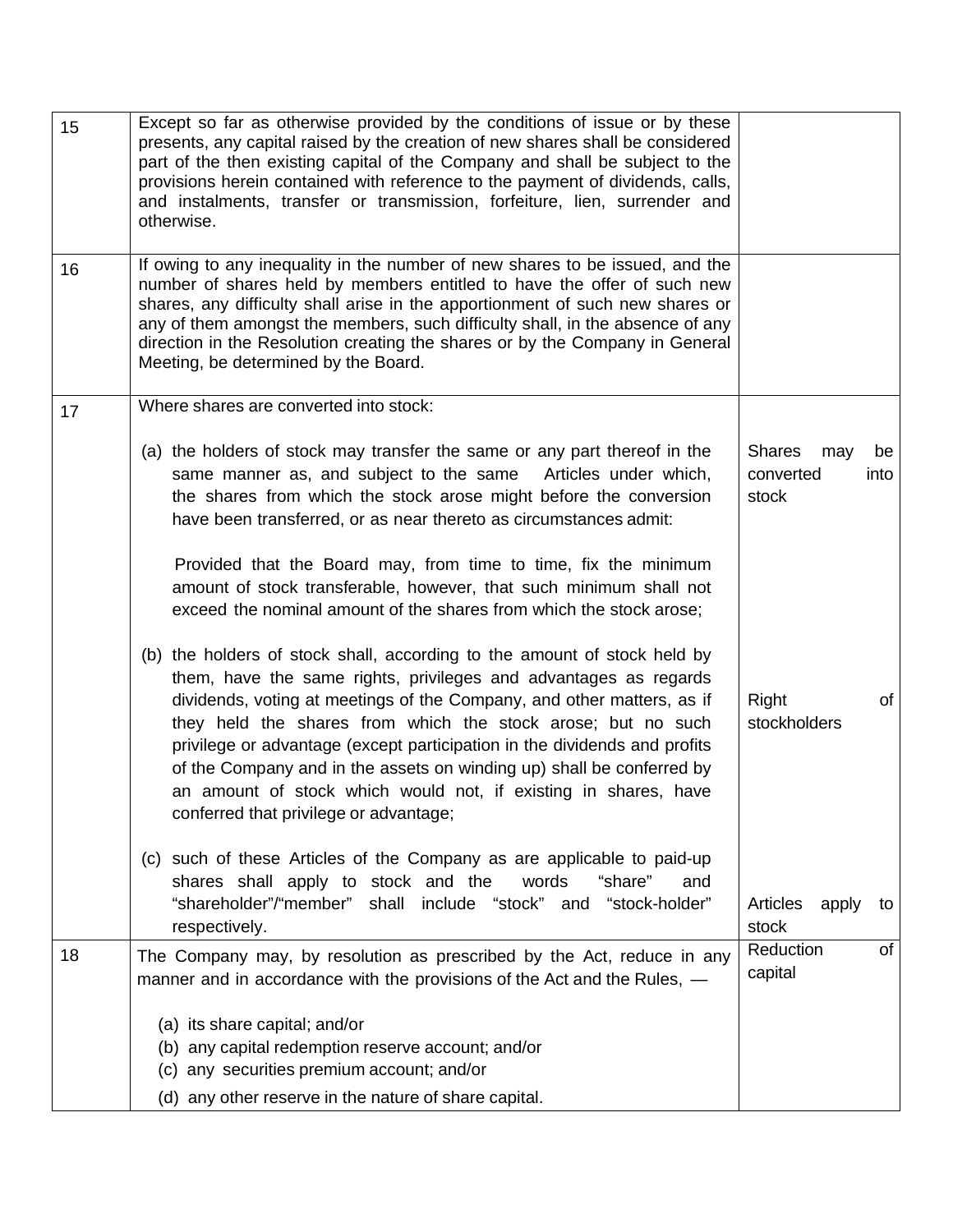|    | <b>SHARES AND CERTIFICATES</b>                                                                                                                                                                                                                                                                                                                                                                                                                                                                                                                                                                                                                     |                                                                                                                            |
|----|----------------------------------------------------------------------------------------------------------------------------------------------------------------------------------------------------------------------------------------------------------------------------------------------------------------------------------------------------------------------------------------------------------------------------------------------------------------------------------------------------------------------------------------------------------------------------------------------------------------------------------------------------|----------------------------------------------------------------------------------------------------------------------------|
| 19 | (1) Every person whose name is entered as a member in the register of<br>members shall be entitled to receive within two months after allotment or<br>within fifteen days from the date of receipt by the Company of the<br>application for the registration of transfer or transmission or within such<br>other period as the conditions of issue shall provide -                                                                                                                                                                                                                                                                                 | Issue of certificate                                                                                                       |
|    | (a) one certificate for all his shares without payment of any charges; or                                                                                                                                                                                                                                                                                                                                                                                                                                                                                                                                                                          |                                                                                                                            |
|    | (b) Several certificates, each for one or more of his shares, upon payment<br>of such charges as may be fixed by the Board under the provisions of<br>the Act, for each certificate after the first.                                                                                                                                                                                                                                                                                                                                                                                                                                               |                                                                                                                            |
|    | (2) Every certificate shall be under the seal if any, and shall specify the<br>shares to which it relates and the amount paid-up thereon.                                                                                                                                                                                                                                                                                                                                                                                                                                                                                                          | Certificate to bear<br>seal                                                                                                |
|    | (3) In respect of any share or shares held jointly by several persons, the<br>Company shall not be bound to issue more than one certificate, and<br>delivery of a certificate for a share to one of several joint holders shall<br>be sufficient delivery to all such holders.                                                                                                                                                                                                                                                                                                                                                                     | One certificate for<br>shares held jointly                                                                                 |
| 20 | A person subscribing to shares offered by the Company shall have the<br>option either to receive certificates for such shares or hold the shares in a<br>dematerialized state with a depository. Where a person opts to hold any<br>share with the depository, the Company shall intimate such depository the<br>details of allotment of the share to enable the depository to enter in its<br>records the name of such person as the beneficial owner of that share.                                                                                                                                                                              | Option to receive<br>share certificate or<br>hold shares with<br>depository                                                |
| 21 | If any share certificate be worn out, defaced, mutilated or torn or if there be<br>no further space on the back for endorsement of transfer, then upon<br>production and surrender thereof to the Company, a new certificate may be<br>issued in lieu thereof, and if any certificate is lost or destroyed then upon<br>proof thereof to the satisfaction of the Company and on execution of such<br>indemnity as the Board deems adequate, a new certificate in lieu thereof<br>shall be given. Every certificate under this Article shall be issued on payment<br>of fees for each certificate as may be fixed by the Board pursuant to the Act. | of<br><b>Issue</b><br>new<br>certificate in place<br>defaced,<br>of one<br>lost or destroyed                               |
| 22 | The provisions of the foregoing Articles relating to issue of certificates shall<br>mutatis mutandis apply to issue of certificates for any other securities (except<br>where the Act otherwise requires) of the Company.                                                                                                                                                                                                                                                                                                                                                                                                                          | Provisions<br>as<br>to<br>issue of certificates<br>apply<br>mutatis<br>to<br>mutandis<br>to<br>any<br>other securities etc |
| 23 | Company may exercise the powers of paying commissions<br>$(1)$ The<br>conferred by the Act, to any person in connection with the subscription to<br>its securities, provided that the rate per cent or the amount of the<br>commission paid or agreed to be paid shall be disclosed in the manner                                                                                                                                                                                                                                                                                                                                                  | Power<br>to<br>pay<br>commission<br>in<br>connection<br>with<br>securities issued                                          |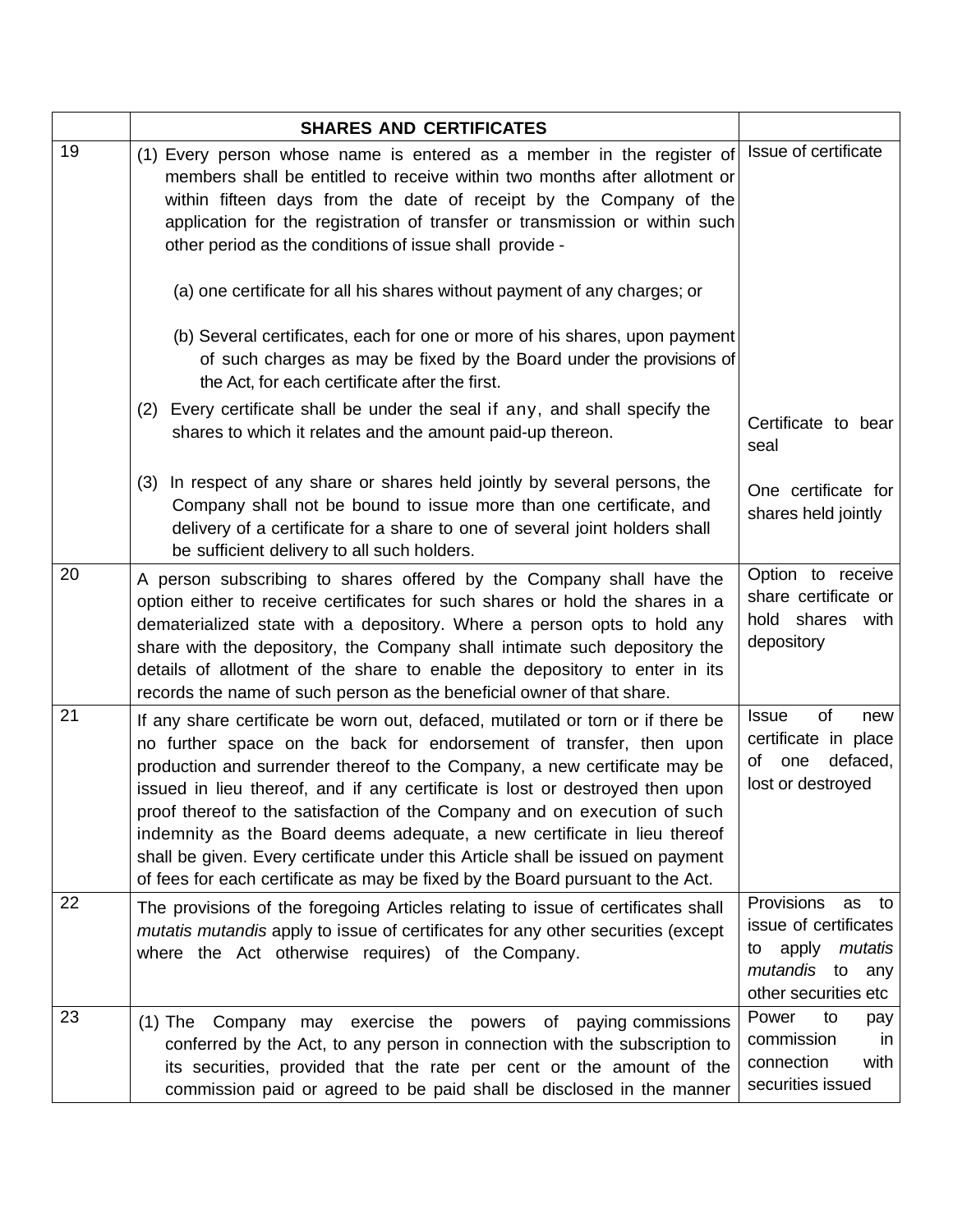|    | required by the Act and the Rules.                                                                                                                                                                                                                                                                                 |                                                                                        |
|----|--------------------------------------------------------------------------------------------------------------------------------------------------------------------------------------------------------------------------------------------------------------------------------------------------------------------|----------------------------------------------------------------------------------------|
|    | (2) The rate or amount of the commission shall not exceed the rate or amount<br>prescribed in the Rules.                                                                                                                                                                                                           | of<br>Rate<br>commission<br>in.<br>accordance<br>with<br><b>Rules</b>                  |
|    | (3) The commission may be satisfied by the payment of cash or the allotment<br>of fully or partly paid shares or partly in the one way and partly in the<br>other.                                                                                                                                                 | Mode of payment<br>in commission                                                       |
| 24 | The rights conferred upon the holders of the shares of any class issued with<br>preferred or other rights shall not, unless otherwise expressly provided by the<br>terms of issue of the shares of that class, be deemed to be varied by the<br>creation or issue of further shares ranking pari passu therewith.  | of<br>further<br><b>Issue</b><br>shares not to affect<br>rights of existing<br>members |
| 25 | Subject to the provisions of the Act, the Board shall have the power to issue<br>or re-issue preference shares of one or more classes which are liable to be<br>redeemed, or converted to equity shares, on such terms and conditions and in<br>such manner as determined by the Board in accordance with the Act. | Power<br>issue<br>to<br>redeemable<br>preference shares                                |
| 26 | (1) The Board or the Company, as the case may be, may, in accordance<br>with the Act and the Rules, issue further shares to -                                                                                                                                                                                      | Further<br>issue<br>of<br>share capital                                                |
|    | (a) persons who, at the date of offer, are holders of equity shares of the<br>Company; such offer shall be deemed to include a right exercisable<br>by the person concerned to renounce the shares offered to him or any<br>of them in favour of any other person; or                                              |                                                                                        |
|    | (b) employees under any scheme of employees' stock option; or                                                                                                                                                                                                                                                      |                                                                                        |
|    | any persons, whether or not those persons include the persons<br>(c)<br>referred to in clause (a) or clause (b) above.                                                                                                                                                                                             |                                                                                        |
|    | (2) A further issue of shares may be made in any manner whatsoever as the<br>Board may determine including by way of preferential offer or private<br>placement, subject to and in accordance with the Act and the Rules.                                                                                          | Mode<br>further<br>οf<br>issue of shares.                                              |
|    | <b>CALLS</b>                                                                                                                                                                                                                                                                                                       |                                                                                        |
| 27 | The Board may, from time to time, make calls upon the members in respect of<br>any monies unpaid on their shares (whether on account of the nominal value of<br>the shares or by way of premium) and not by the conditions of allotment thereof<br>made payable at fixed times.                                    | The<br><b>Board</b><br>of<br><b>Directors</b><br>may<br>make calls                     |
| 28 | At least Fourteen days notice in writing of any call shall be given by the<br>Company specifying the time and place of payment, and the person or persons<br>to whom such call shall be paid.                                                                                                                      | Notice of calls                                                                        |
| 29 | A call shall be deemed to have been made at the time when the resolution<br>authorising such call was passed at a meeting of the Board.                                                                                                                                                                            | Call to date from<br>resolution                                                        |
| 30 | A call may be revoked or postponed at the discretion of the Board.                                                                                                                                                                                                                                                 | Call<br>be<br>may<br>revoked<br>or<br>postponed                                        |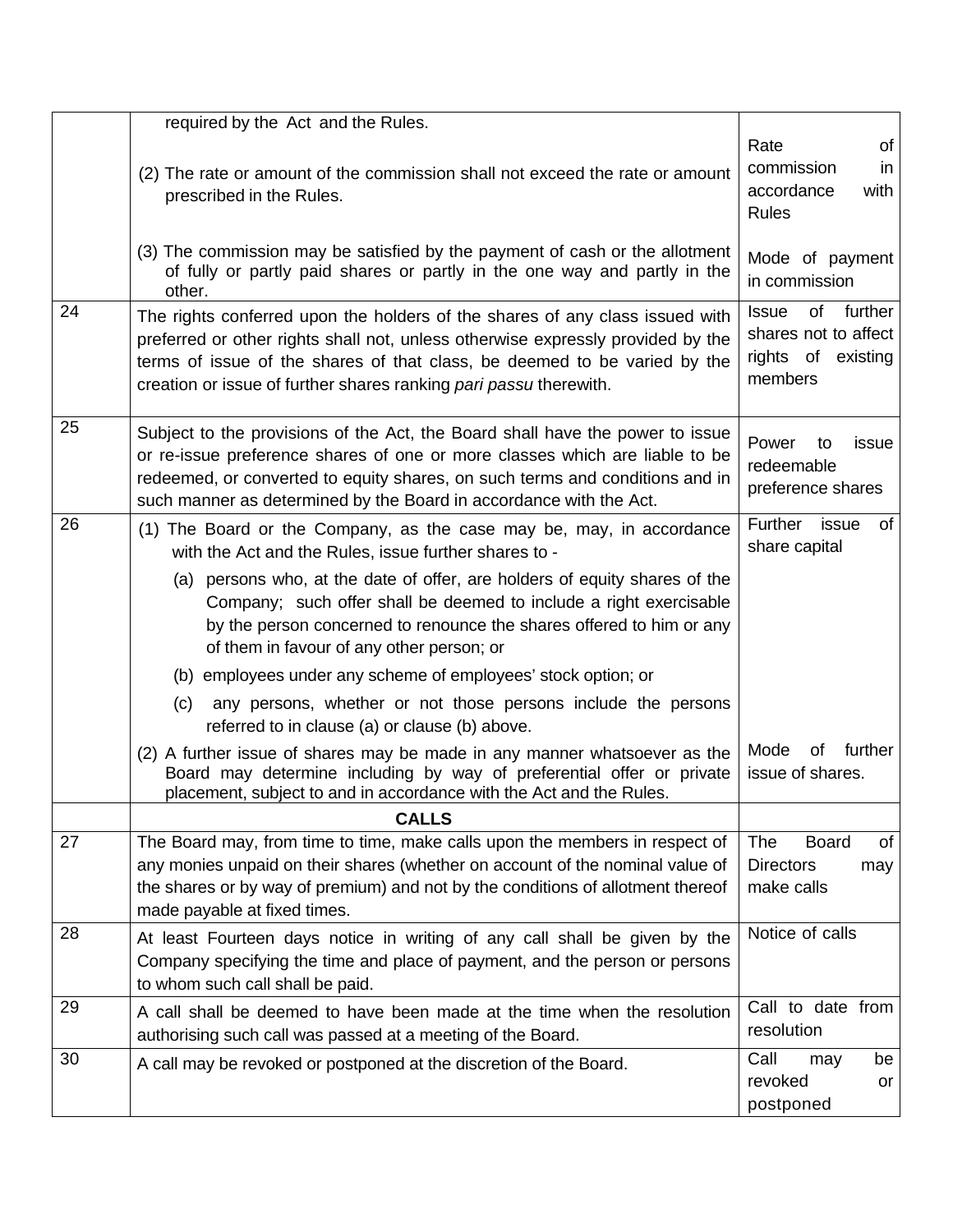| 31 | The joint-holders of a share shall be jointly and severally liable to pay all calls in<br>respect thereof.                                                                                                                                                                                                                                                                                                                                                                                                                                                                                                                                                                                                                                                                                                                                                                                                                                                                                                                                                                                                                                                                                        | Liability<br>of<br>joint-<br>holders                     |
|----|---------------------------------------------------------------------------------------------------------------------------------------------------------------------------------------------------------------------------------------------------------------------------------------------------------------------------------------------------------------------------------------------------------------------------------------------------------------------------------------------------------------------------------------------------------------------------------------------------------------------------------------------------------------------------------------------------------------------------------------------------------------------------------------------------------------------------------------------------------------------------------------------------------------------------------------------------------------------------------------------------------------------------------------------------------------------------------------------------------------------------------------------------------------------------------------------------|----------------------------------------------------------|
| 32 | The Board may, from time to time at its discretion, extend the time fixed for the<br>payment of any call, and may extend such time as to all or any of the Members<br>who from residence at a distance or other cause the Board may deem fairly<br>entitled to such extension but no member shall be entitled to such extension<br>save as a matter of grace and favour.                                                                                                                                                                                                                                                                                                                                                                                                                                                                                                                                                                                                                                                                                                                                                                                                                          | <b>Directors</b><br>may<br>extend time                   |
| 33 | If any Member fails to pay any call due from him on the day appointed for<br>payment thereof, or any such extension thereof as aforesaid, he shall be liable to<br>pay interest on the same from the day appointed for the payment thereof to the<br>time of actual payment at such rate as shall from time to time be fixed by the<br>Board not exceeding 10 per cent per annum but nothing in this Article shall<br>render it obligatory for the Board to demand or recover any interest from any such<br>Member.                                                                                                                                                                                                                                                                                                                                                                                                                                                                                                                                                                                                                                                                               | Non $-$ payment of<br>Calls on time to<br>carry interest |
| 34 | Any sum, which by the terms of issue of a share becomes payable on<br>allotment or at any fixed date, whether on account of the nominal value of the<br>share or by way of premium, shall for the purposes of these Articles be deemed<br>to be a call duly made and payable on the date on which by the terms of issue<br>the same becomes payable. In case of non-payment of such sum, all the<br>relevant provisions of these Articles as to payment of interest and expenses,<br>forfeiture or otherwise, shall apply as if such sum had become payable by<br>virtue of a call duly made and notified.                                                                                                                                                                                                                                                                                                                                                                                                                                                                                                                                                                                        | Sums deemed to<br>be calls                               |
| 35 | On the trial or hearing of any action or suit brought by the company against any<br>Member or his representatives for the recovery, of any money claimed to be due<br>to the Company in respect of his shares, it shall be sufficient to prove that the<br>name of the Member in respect of whose shares the money is sought to be<br>recovered appears entered on the Register of Members as the holder at or<br>subsequent to the date at which the money sought to be recovered is alleged<br>to have become due on the shares in respect of which such money is sought to<br>be recovered; that the resolution making the call is duly recorded in the Minute<br>Book; and that notice of such call was duly given to the Members or his<br>representatives sued in pursuance of these Articles and that it shall not be<br>necessary to prove the appointment of the Directors who made such call nor<br>that a quorum of Directors was present at the Board at which any call was<br>made, nor that the meeting at which any call was made was duly convened or<br>constituted nor any other matters whatsoever, but the proof of the matters<br>aforesaid shall be conclusive of the debt. | Proof on trial of<br>suit for<br>money<br>due on shares  |
| 36 | Neither the receipt by the Company of a portion of any money which shall from<br>time to time be due from any Member to the Company in respect of his shares,<br>either by way of principal or interest, nor any indulgence granted by the Company<br>in respect of the payment of any such money, shall preclude the Company<br>from thereafter proceeding to enforce a forfeiture of such shares as hereinafter                                                                                                                                                                                                                                                                                                                                                                                                                                                                                                                                                                                                                                                                                                                                                                                 | Partial<br>payment<br>not to<br>preclude<br>forfeiture   |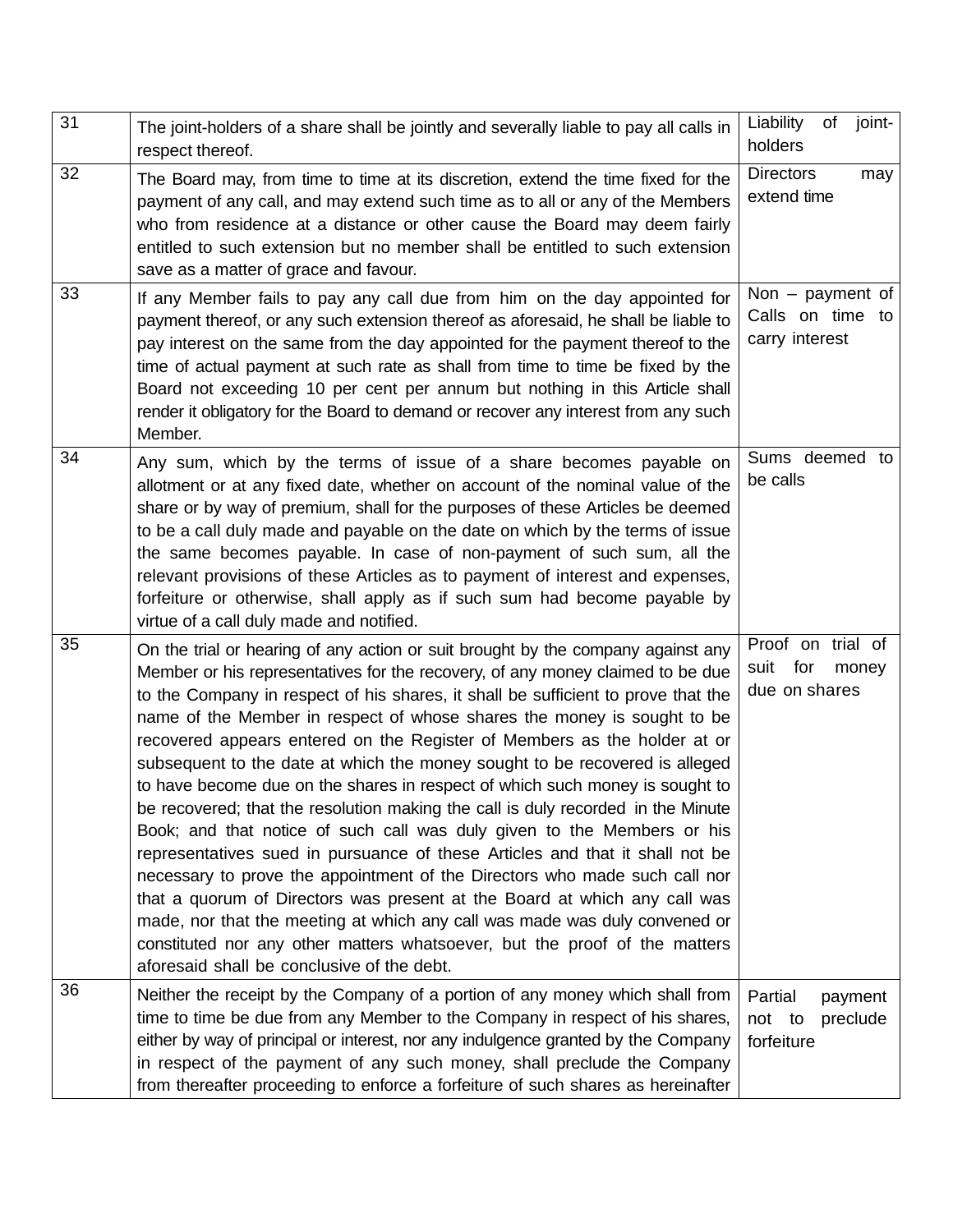|    | provided.                                                                                                                                                                                                                                                                                                                                                                                                                                                                                                                                                                                                                                                                                                                                                                                                                                                                                                                                                                |                                                              |
|----|--------------------------------------------------------------------------------------------------------------------------------------------------------------------------------------------------------------------------------------------------------------------------------------------------------------------------------------------------------------------------------------------------------------------------------------------------------------------------------------------------------------------------------------------------------------------------------------------------------------------------------------------------------------------------------------------------------------------------------------------------------------------------------------------------------------------------------------------------------------------------------------------------------------------------------------------------------------------------|--------------------------------------------------------------|
| 37 | The Board may, if it thinks fit, agree to and receive from any Member<br>a)<br>willing to advance the same all or any part of the amounts of his shares<br>beyond the sums actually called up; and upon the money so paid in advance,<br>or upon so much thereof, from time to time, and at any time thereafter as<br>exceeds the amount of the calls then made upon and due in respect of<br>the shares on account of which such advances are made, the Board may<br>pay or allow interest, at such rate (not exceeding without the sanction of<br>the Company in General Meeting, 12 per cent per annum) as the<br>Member paying the sum in advance and the Board agree upon. The<br>Board may agree to repay at any time any amount so advanced or may<br>at any time repay the same upon giving to the Member three months<br>notice in writing. Provided that monies paid in advance of calls shall not<br>confer a right to dividend or to participate in profits. | Payment<br>in<br>anticipation of calls<br>may carry interest |
|    | No Member paying any such sum in advance shall be entitled to voting<br>b)<br>rights in respect of the monies so paid by him until the same would but for<br>such payment become presently payable.                                                                                                                                                                                                                                                                                                                                                                                                                                                                                                                                                                                                                                                                                                                                                                      |                                                              |
|    | <b>LIEN</b>                                                                                                                                                                                                                                                                                                                                                                                                                                                                                                                                                                                                                                                                                                                                                                                                                                                                                                                                                              |                                                              |
| 38 | (1) The Company shall have a first and paramount lien -<br>a) on every share (not being a fully paid share), for all monies (whether<br>presently payable or not) called, or payable at a fixed time, in respect<br>of that share; and<br>b) on all shares (not being fully paid shares) standing registered in the<br>name of a member, for all monies presently payable by him or his estate<br>to the Company:<br>Provided that the Board may at any time declare any share to be<br>wholly or in part exempt from the provisions of this clause.                                                                                                                                                                                                                                                                                                                                                                                                                     | Company's lien on<br>shares                                  |
|    | (2) The Company's lien, if any, on a share shall extend to all dividends or Lien to extend to<br>interest, as the case may be, payable and bonuses declared from time<br>to time in respect of such shares for any money owing to the Company.                                                                                                                                                                                                                                                                                                                                                                                                                                                                                                                                                                                                                                                                                                                           | dividends, etc.                                              |
|    | (3) Unless otherwise agreed by the Board, the registration of a transfer of<br>shares shall operate as a waiver of the Company's lien.                                                                                                                                                                                                                                                                                                                                                                                                                                                                                                                                                                                                                                                                                                                                                                                                                                   | Waiver of lien in<br>of<br>case<br>registration              |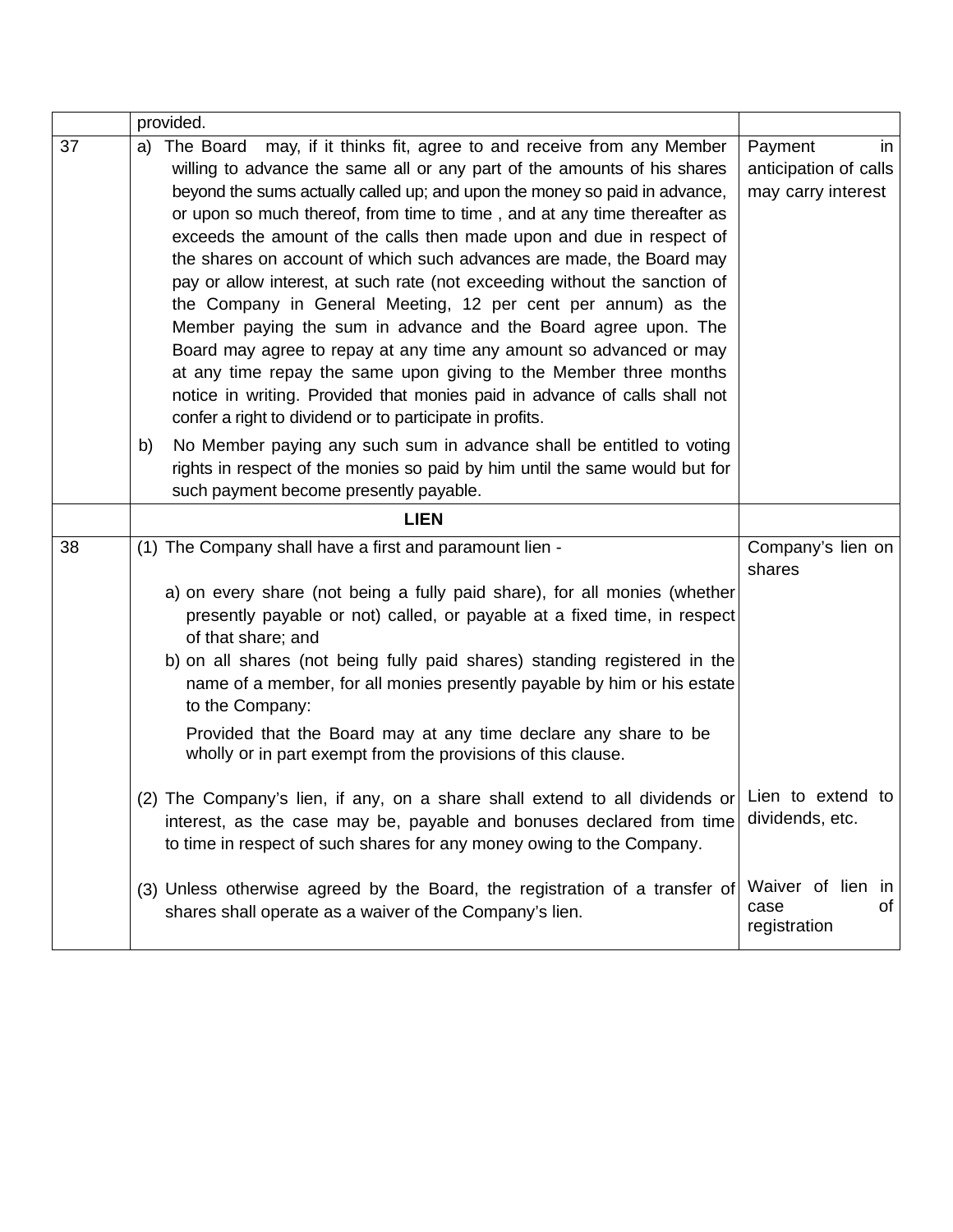| 39 | The Company may sell, in such manner as the Board thinks fit, any shares on To enforce lien by                                                                                                                                                                                                                                                                        |                                                                                                      |
|----|-----------------------------------------------------------------------------------------------------------------------------------------------------------------------------------------------------------------------------------------------------------------------------------------------------------------------------------------------------------------------|------------------------------------------------------------------------------------------------------|
|    | which the Company has a lien:                                                                                                                                                                                                                                                                                                                                         | sale                                                                                                 |
|    | Provided that no sale shall be made-                                                                                                                                                                                                                                                                                                                                  |                                                                                                      |
|    | unless a sum in respect of which the lien exists is presently payable;<br>(a)<br>or                                                                                                                                                                                                                                                                                   |                                                                                                      |
|    | until the expiration of fourteen days after a notice in writing stating and<br>(b)<br>demanding payment of such part of the amount in respect of which<br>the lien exists as is presently payable, has been given to the<br>registered holder for the time being of the share or to the person<br>entitled thereto by reason of his death or insolvency or otherwise. |                                                                                                      |
| 40 | (1) To give effect to any such sale, the Board may authorise some person to<br>transfer the shares sold to the purchaser thereof.                                                                                                                                                                                                                                     | Validity of sale                                                                                     |
|    | (2) The purchaser shall be registered as the holder of the shares comprised in<br>any such transfer.                                                                                                                                                                                                                                                                  | Purchaser to<br>be<br>registered holder                                                              |
|    | (3) The receipt of the Company for the consideration (if any) given for the<br>share on the sale thereof shall (subject, if necessary, to execution of an<br>instrument of transfer or a transfer by relevant system, as the case may<br>be) constitute a good title to the share and the purchaser shall be<br>registered as the holder of the share.                | Validity<br>οf<br>Company's receipt                                                                  |
|    | (4) The purchaser shall not be bound to see to the application of the purchase   Purchaser<br>money, nor shall his title to the shares be affected by any irregularity or<br>invalidity in the proceedings with reference to the sale.                                                                                                                                | not<br>affected                                                                                      |
| 41 | (1) The proceeds of the sale shall be received by the Company and applied<br>in payment of such part of the amount in respect of which the lien exists as<br>is presently payable.                                                                                                                                                                                    | Application<br>of<br>proceeds of sale                                                                |
|    | (2) The residue, if any, shall, subject to a like lien for sums not presently<br>payable as existed upon the shares before the sale, be paid to the person<br>entitled to the shares at the date of the sale.                                                                                                                                                         | of<br>Payment<br>residual monev                                                                      |
| 42 | The provisions of these Articles relating to lien shall <i>mutatis mutandis</i> apply<br>to any other securities of the Company, if any.                                                                                                                                                                                                                              | Provisions<br>as<br>to<br>lien<br>to<br>apply<br>mutatis mutandis to<br>any other securities<br>etc. |
|    | <b>FORFEITURE OF SHARES</b>                                                                                                                                                                                                                                                                                                                                           |                                                                                                      |
| 43 | If any Member fails to pay any call or instalment of a call on or before the day<br>appointed for the payment of the same or any such extension thereof as<br>aforesaid, the Board may at any time thereafter, during such time as the call<br>or instalment remains unpaid, give notice to him requiring him to pay the same                                         | If money payable<br>shares<br>not<br>on<br>paid, notice to be<br>given to Member                     |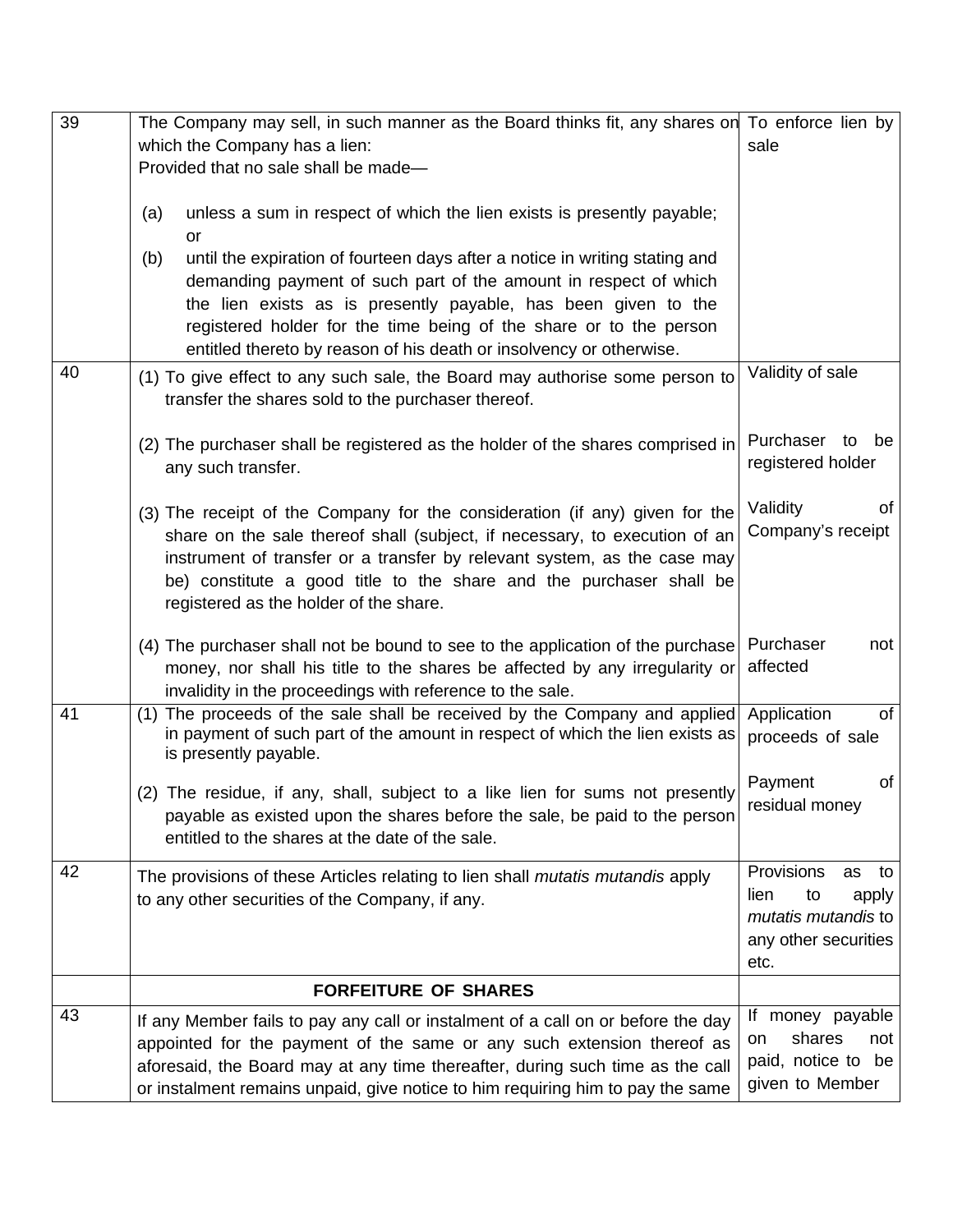|    | together with any interest that may have accrued and all expenses that may<br>have been incurred by the Company by reason of such non-payment.                                                                                                                                                                                                                                                                                                                                                                                                                                                        |                                                                                                |
|----|-------------------------------------------------------------------------------------------------------------------------------------------------------------------------------------------------------------------------------------------------------------------------------------------------------------------------------------------------------------------------------------------------------------------------------------------------------------------------------------------------------------------------------------------------------------------------------------------------------|------------------------------------------------------------------------------------------------|
| 44 | The notice shall name a day (not being less than fourteen days from the date<br>of the notice) and a place or places on and at which such call or instalment<br>and such interest thereon at such rate as the Directors shall determine from<br>the day on which such call or instalment ought to have been paid and<br>expenses as aforesaid are to be paid. The notice shall also state that, in the<br>event of the non-payment at or before the time and at the place appointed, the<br>shares in respect of which the call was made or installment is payable will be<br>liable to be forfeited. | <b>Terms of Notice</b>                                                                         |
| 45 | If the requirements of any such notice as aforesaid shall not be complied with,<br>every or any share in respect of which such notice has been given may at any<br>time thereafter before payment of all calls or instalments, interest and expenses<br>due in respect thereof, be forfeited by a resolution of the Board to that effect.<br>Such forfeiture shall include all dividends declared or any other monies payable<br>in respect of the forfeited share and not actually paid before the forfeiture.                                                                                       | default<br>of<br>In.<br>shares<br>payment,<br>to be forfeited                                  |
| 46 | When any share shall have been so forfeited, notice of the forfeiture shall be<br>given to the Member in whose name it stood immediately prior to the forfeiture<br>and an entry of the forfeiture, with the date thereof, shall forthwith be made in<br>the Register of Members, but no forfeiture shall be in any manner invalidated by<br>any omission or neglect to give such notice or to make any such entry as<br>aforesaid.                                                                                                                                                                   | Notice of forfeiture<br>to a Member                                                            |
| 47 | Any share so forfeited shall be deemed to be the property of the Company. And Forfeited shares<br>may be sold, re-allotted, or otherwise disposed of, either to the original holder to be property<br>thereof or to any other person, upon such terms and in such manner as the<br>Board shall think fit.                                                                                                                                                                                                                                                                                             | of the Company<br>and<br>may<br>be<br>sold etc.                                                |
| 48 | Any member whose shares have been forfeited shall, notwithstanding the<br>forfeiture, be liable to pay and shall forthwith pay to the Company on demand all<br>calls, instalments, interest and expenses owing upon or in respect of such<br>shares at the time of the forfeiture, together with interest thereon from the time<br>of the forfeiture, until payment at such rate as the Board may determine and the<br>Board may enforce the payment thereof, if it thinks fit.                                                                                                                       | Member still liable<br>to<br>pay<br>money<br>owing at time of<br>forfeiture<br>and<br>interest |
| 49 | The forfeiture of a share shall involve extinction, at the time of the forfeiture of<br>all interest in and all claims and demands, against the Company, in respect of<br>the shares and all other rights incidental to the share, except only such of those<br>rights as by these Articles are expressly saved.                                                                                                                                                                                                                                                                                      | Effect of forfeiture                                                                           |
| 50 | A declaration in writing that the declarant is a Director or Secretary of the<br>Company and that a share in the Company has been duly forfeited in<br>accordance with these Articles on a date stated in the declaration shall be<br>conclusive evidence of the facts therein stated as against all persons claiming<br>to be entitled to the shares.                                                                                                                                                                                                                                                | Evidence<br>0f<br>forfeiture                                                                   |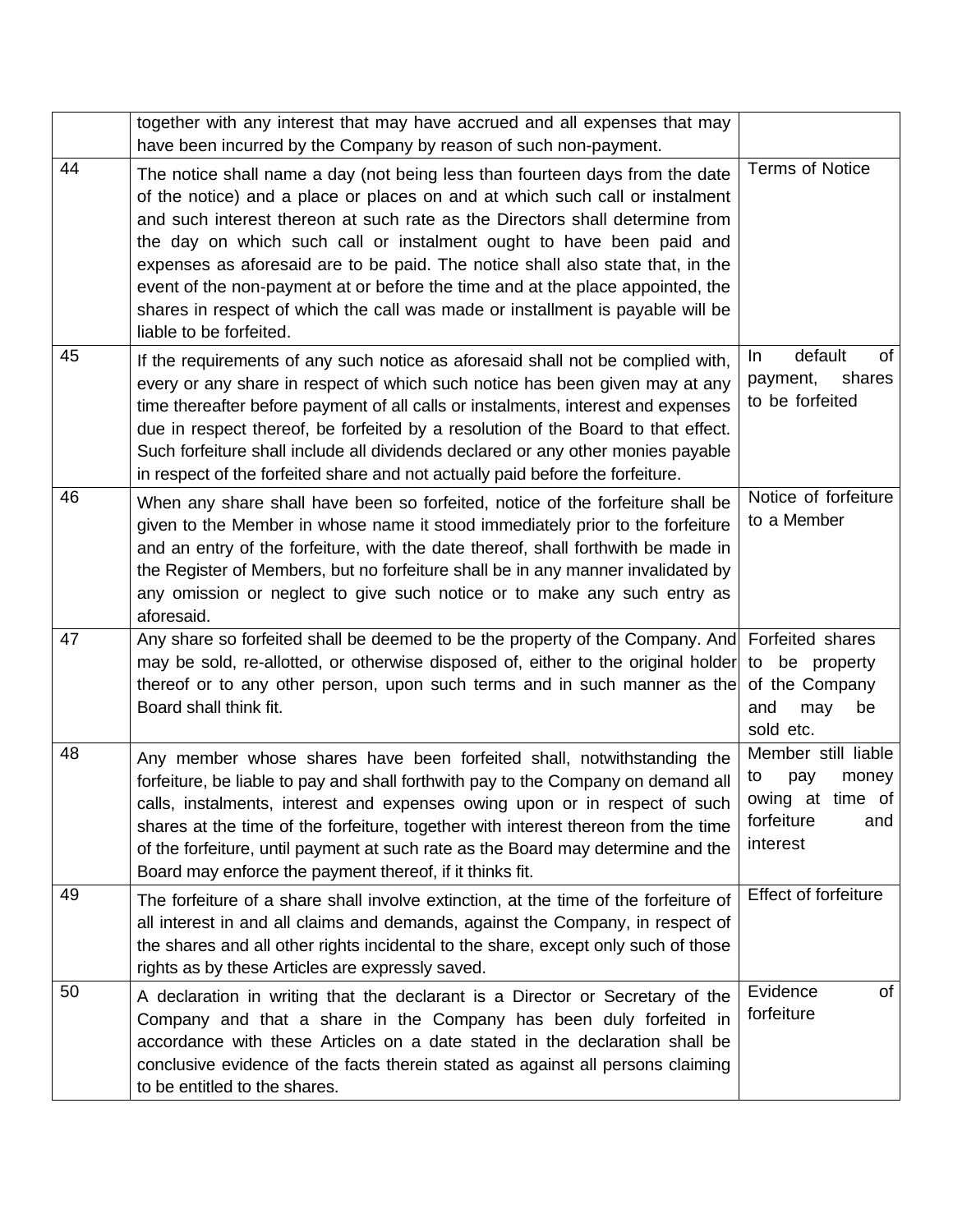| $\overline{51}$ | Upon any sale after forfeiture or for enforcing a lien in purported exercise of the<br>powers herein before given, the Board may appoint some person to execute an<br>instrument of transfer of the shares sold and cause the purchaser's name to be<br>entered in the Register in respect of the shares sold, and the purchaser shall<br>not be bound to see to the regularity of the proceedings or to the application of<br>the purchase money, and after his name has been entered in the Register in<br>respect of such shares the validity of the sale shall not be impeached by any<br>person and the remedy of any person aggrieved by the sale shall be in<br>damages only and against the Company exclusively. | Validity of sale                                                                                                               |
|-----------------|--------------------------------------------------------------------------------------------------------------------------------------------------------------------------------------------------------------------------------------------------------------------------------------------------------------------------------------------------------------------------------------------------------------------------------------------------------------------------------------------------------------------------------------------------------------------------------------------------------------------------------------------------------------------------------------------------------------------------|--------------------------------------------------------------------------------------------------------------------------------|
| 52              | Upon any sale, re-allotment or other disposal under the provisions of the<br>preceding Articles, the certificate or certificates originally issued in respect of the<br>relative shares shall (unless the same shall on demand by the Company have<br>been previously surrendered to it by the defaulting Member) stand cancelled<br>and become null and void and of no effect, and the Directors shall be entitled to<br>issue a new certificate or certificates in respect of the said shares to the person<br>or persons entitled thereto.                                                                                                                                                                            | Cancellation<br>of<br>certificates<br>share<br>respect<br>in<br>of<br>forfeited shares                                         |
| 53              | The Board may, at any time before any share so forfeited shall have been sold,<br>re-allotted or otherwise disposed of, annul the forfeiture thereof upon such<br>conditions as it thinks fit.                                                                                                                                                                                                                                                                                                                                                                                                                                                                                                                           | Power<br>annul<br>to<br>forfeiture                                                                                             |
| 54              | The provisions of these Articles relating to forfeiture of shares shall <i>mutatis</i><br>mutandis apply to any other securities of the Company.                                                                                                                                                                                                                                                                                                                                                                                                                                                                                                                                                                         | Provisions<br>as<br>to<br>forfeiture of shares<br>apply<br>mutatis<br>to<br>mutandis<br>to any<br>other<br>securities,<br>etc. |
|                 | <b>TRANSFER</b>                                                                                                                                                                                                                                                                                                                                                                                                                                                                                                                                                                                                                                                                                                          |                                                                                                                                |
| 55              | The Company shall keep a 'Register of Transfers' and therein shall be fairly<br>and distinctly entered particulars of every transfer or transmission of any share<br>held in material form.                                                                                                                                                                                                                                                                                                                                                                                                                                                                                                                              | Register<br>of<br><b>Transfers</b>                                                                                             |
| 56              | The instrument of transfer of any share held in physical form in the Instrument<br>(1)<br>Company shall be duly executed by or on behalf of both the transferor and<br>transferee.<br>The transferor shall be deemed to remain a holder of the share until the<br>(2)<br>name of the transferee is entered in the register of members in respect<br>thereof.                                                                                                                                                                                                                                                                                                                                                             | of<br>transfer<br>to<br>be<br>executed<br>by<br>transferor<br>and<br>transferee                                                |
| 57              | The Board may, subject to the right of appeal conferred by the Act decline to<br>register -<br>(a) the transfer of a share, not being a fully paid share, to a person of whom<br>they do not approve; or<br>(b) any transfer of shares on which the Company has a lien; or                                                                                                                                                                                                                                                                                                                                                                                                                                               | Board may refuse<br>to register transfer                                                                                       |
|                 | (c) if the transferee is of unsound mind or a minor.                                                                                                                                                                                                                                                                                                                                                                                                                                                                                                                                                                                                                                                                     |                                                                                                                                |
| 58              | case of shares held in physical form, the Board may decline to<br>In.                                                                                                                                                                                                                                                                                                                                                                                                                                                                                                                                                                                                                                                    | Board may decline                                                                                                              |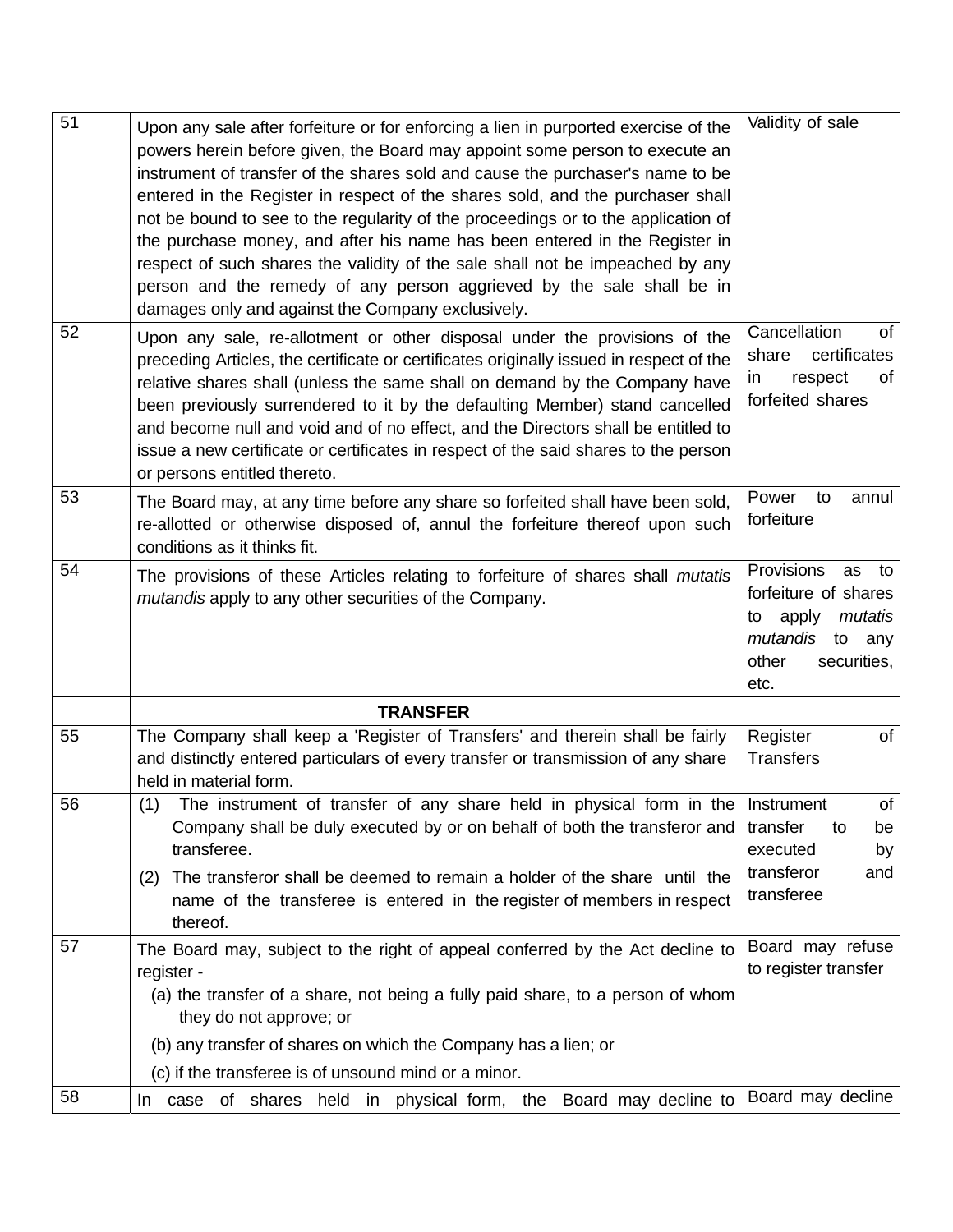|    | recognise any instrument of transfer unless -                                                                                                                       | recognize<br>to                              |
|----|---------------------------------------------------------------------------------------------------------------------------------------------------------------------|----------------------------------------------|
|    |                                                                                                                                                                     | of<br>instrument                             |
|    | (a) the instrument of transfer is duly executed and is in the form as<br>prescribed in the Rules made under the Act;                                                | transfer                                     |
|    | (b) the instrument of transfer is accompanied by the certificate of the                                                                                             |                                              |
|    | shares to which it relates, and such other evidence as the Board may                                                                                                |                                              |
|    | reasonably require to show the right of the transferor to make the<br>transfer; and                                                                                 |                                              |
|    | (c) the instrument of transfer is in respect of only one class of shares.                                                                                           |                                              |
| 59 | On giving of previous notice of at least seven days or such lesser period in                                                                                        | Transfer of shares                           |
|    | accordance with the Act and Rules made there under, the registration of                                                                                             | when suspended                               |
|    | transfers may be suspended at such times and for such periods as the Board<br>may from time to time determine:                                                      |                                              |
|    | Provided that such registration shall not be suspended for more than thirty                                                                                         |                                              |
|    | days at any one time or for more than forty- five days in the aggregate in any<br>year.                                                                             |                                              |
| 60 | The provisions of these Articles relating to transfer of shares shall <i>mutatis</i>                                                                                | Provisions<br>as<br>to                       |
|    | mutandis apply to any other securities of the Company.                                                                                                              | transfer of shares<br>mutatis<br>apply<br>to |
|    |                                                                                                                                                                     | mutandis<br>to any                           |
|    |                                                                                                                                                                     | other Securities                             |
| 61 | Where, in the case of partly paid shares, an application for registration is made                                                                                   | Notice<br>of                                 |
|    | by the transferor, the Company shall give notice of the application to the                                                                                          | when<br>application                          |
|    | transferee in accordance with the provisions of the Act.                                                                                                            | to be given                                  |
| 62 | The Company shall incur no liability or responsibility whatsoever in                                                                                                | Company<br>not<br>liable for disregard       |
|    | consequence of its registering or giving effect to any transfer of shares made or<br>purported to be made by any apparent legal owner thereof as shown or           | notice<br>οf<br>a                            |
|    | appearing in the Register of Members to the prejudice of persons having or                                                                                          | prohibiting                                  |
|    | claiming any equitable right, title or interest to or in the said shares,                                                                                           | registration<br>of<br><sub>a</sub>           |
|    | notwithstanding that the Company may have had notice of such equitable right,                                                                                       | transfer                                     |
|    | title or interest or notice prohibiting registration of such transfer, and may have                                                                                 |                                              |
|    | entered such notice, or referred thereto, in any book of the Company, and the                                                                                       |                                              |
|    | Company shall not be bound or required to regard or attend or give effect to<br>any notice which may be given to it of any equitable right, title or interest or be |                                              |
|    | under any liability whatsoever for refusing or neglecting so to do, though it may                                                                                   |                                              |
|    | have been entered or referred to in some book of the Company; but the                                                                                               |                                              |
|    | Company shall nevertheless be at liberty to regard and attend to any such                                                                                           |                                              |
| 63 | notice and give effect thereto if the Board shall so think fit.                                                                                                     | entitled<br>Persons                          |
|    | A person entitled to a share by transmission shall, subject to the right of the<br>Directors to retain such dividends or money as hereinafter provided, be          | receive<br>may                               |
|    | entitled to receive and may give a discharge for, any dividends or other                                                                                            | dividend<br>without                          |
|    | monies payable in respect of the share.                                                                                                                             | registered<br>being                          |
|    |                                                                                                                                                                     | as Member                                    |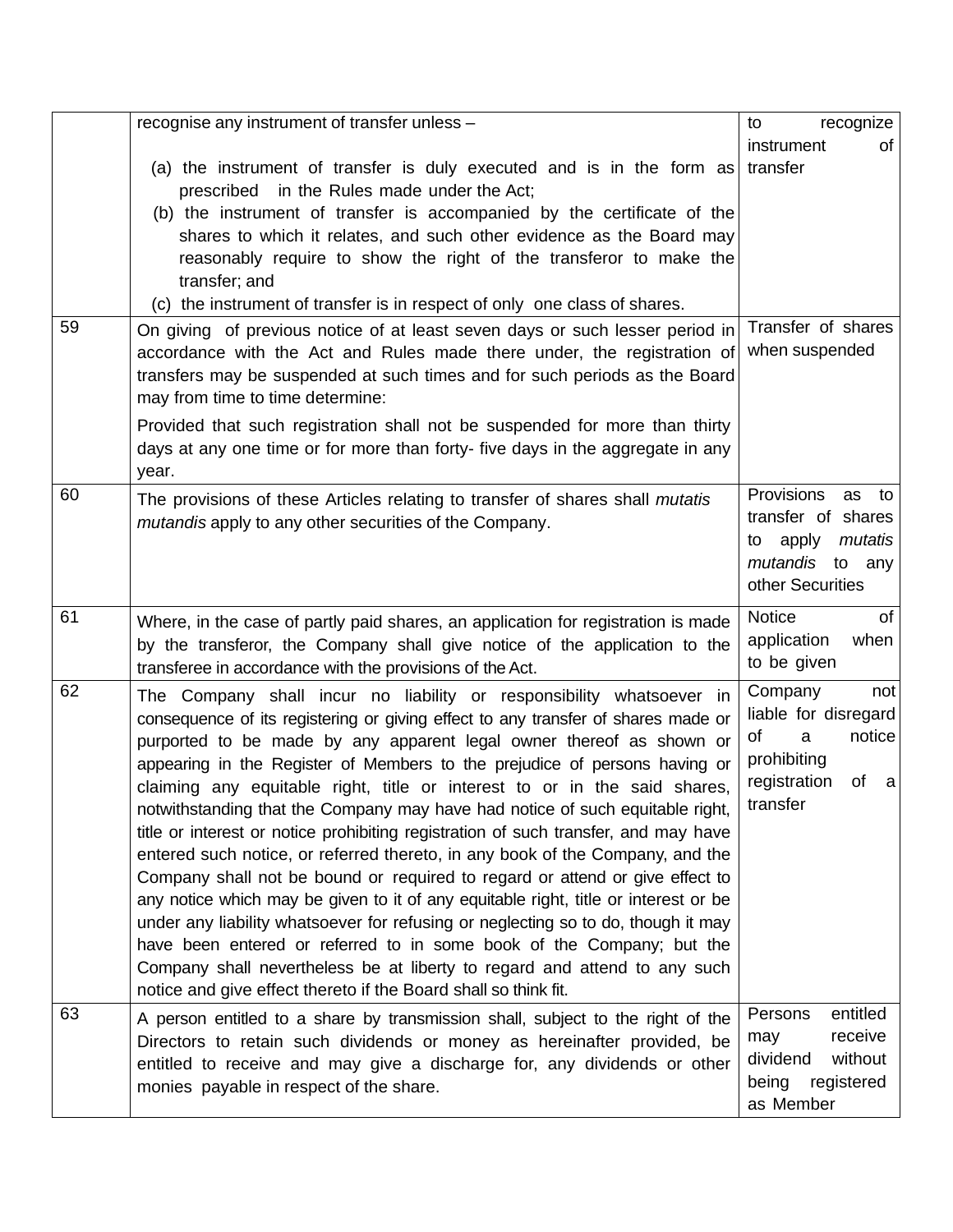| 64 | There shall be paid to the Company, in respect of the transfer or<br>transmission of any number of shares to the same party, such fee, if any, as the                                                                                                                                                                                                                                                                                                                      | Fee on transfer or<br>transmission                |
|----|----------------------------------------------------------------------------------------------------------------------------------------------------------------------------------------------------------------------------------------------------------------------------------------------------------------------------------------------------------------------------------------------------------------------------------------------------------------------------|---------------------------------------------------|
|    | Directors may require.                                                                                                                                                                                                                                                                                                                                                                                                                                                     |                                                   |
| 65 | (a) The Company shall keep a Register of Members, and therein shall be<br>entered the particulars of every transfer or transmission of any share and<br>all other particulars of shares required by the Act to be entered in such<br>Register.                                                                                                                                                                                                                             | Register<br>of<br>members                         |
|    | (b) The Board may, after giving not less than seven days previous notice or<br>such lesser period as may be specified by Securities and Exchange Board<br>of India by advertisement in some newspapers circulating in the district in<br>which the Registered Office of the Company is situated, close the Register<br>of Members for any period or periods not exceeding in the aggregate forty-<br>five days in each year but not exceeding thirty days at any one time. | <b>Closure of Register</b><br>of Members          |
|    | (c) All instruments of transfer which shall be registered shall be retained by<br>the Company but any instrument of transfer which the Directors may<br>decline to register shall be returned to the person depositing the same.                                                                                                                                                                                                                                           | When instruments<br>of transfer to be<br>retained |
| 66 | The instrument of transfer shall, after registration, remain in the custody of the<br>Company. The Board may cause to be destroyed all transfer deeds lying with<br>the Company for a period of ten years or more.                                                                                                                                                                                                                                                         | Custody of transfer<br>instrument                 |
|    | <b>TRANSMISSION OF SHARES</b>                                                                                                                                                                                                                                                                                                                                                                                                                                              |                                                   |
| 67 | On the death of a member, the survivor or survivors where the member Title to shares on<br>(1)<br>was a joint holder, and his nominee or nominees or legal representatives<br>where he was a sole holder, shall be the only persons recognised by the<br>Company as having any title to his interest in the shares.                                                                                                                                                        | death of a member                                 |
|    | Nothing in clause (1) shall release the estate of a deceased joint holder<br>(2)<br>from any liability in respect of any share which had been jointly held by<br>him with other persons.                                                                                                                                                                                                                                                                                   | Estate of deceased<br>member liable               |
| 68 | Any person becoming entitled to a share in consequence of the death or<br>(1)<br>insolvency of a member may, upon such evidence being produced as<br>may from time to time properly be required by the Board and subject as<br>hereinafter provided, elect, either -                                                                                                                                                                                                       | Transmission<br>Clause                            |
|    | (a) to be registered himself as holder of the share; or                                                                                                                                                                                                                                                                                                                                                                                                                    |                                                   |
|    | (b) to make such transfer of the share as the deceased or insolvent<br>member could have made.                                                                                                                                                                                                                                                                                                                                                                             |                                                   |
|    | The Board shall, in either case, have the same right to decline<br>(2)<br>or suspend registration as it would have had, if the deceased or<br>insolvent member had transferred the share before his death or<br>insolvency.                                                                                                                                                                                                                                                | Board's<br>right<br>unaffected                    |
|    | The Company shall be fully indemnified by such person from all<br>(3)                                                                                                                                                                                                                                                                                                                                                                                                      | Indemnity<br>the<br>to<br>Company                 |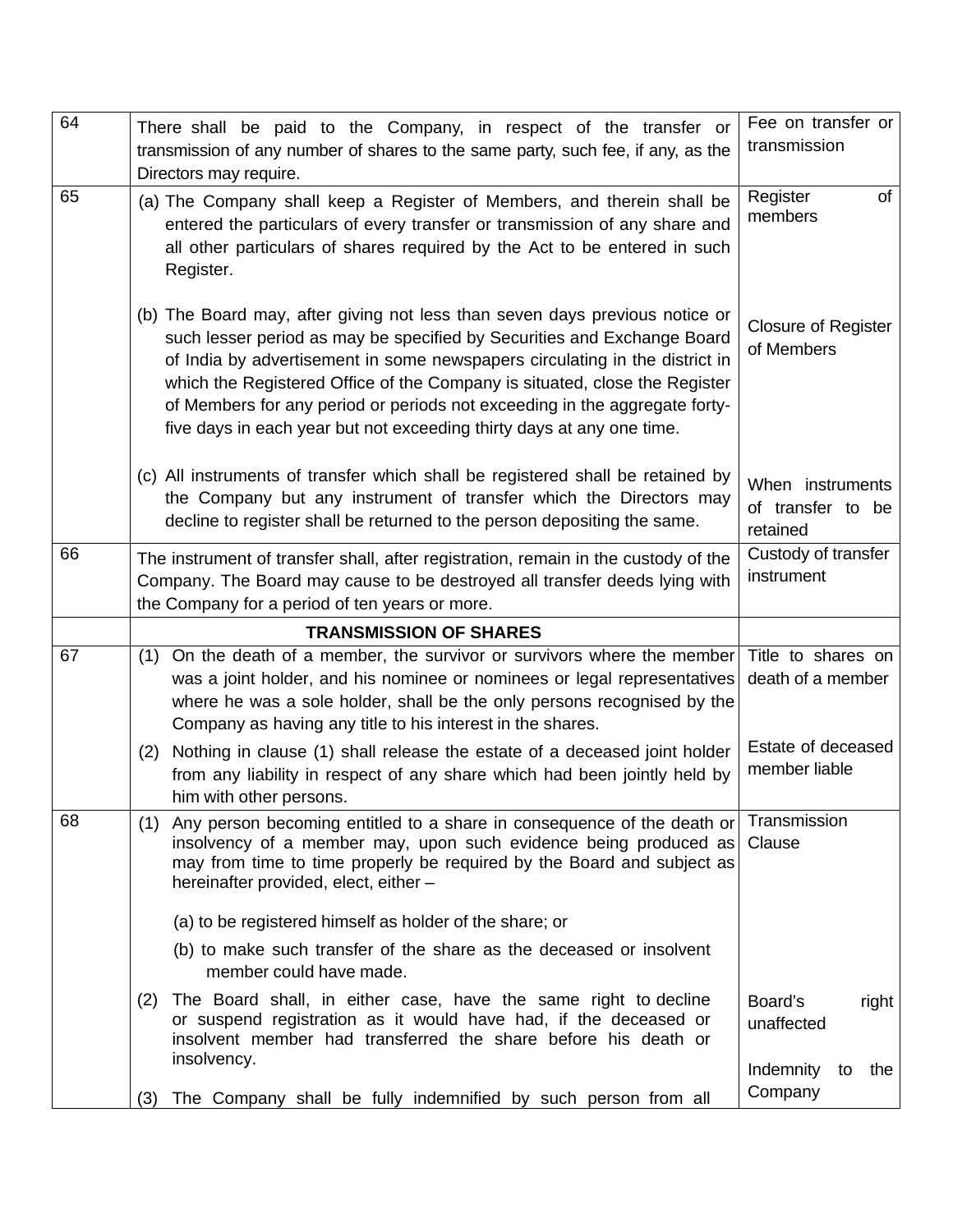|    | liability, if any, by actions taken by the Board to give effect to such<br>registration or transfer.                                                                                                                                                                                                                                                                                                                                                        |                                                                                                            |
|----|-------------------------------------------------------------------------------------------------------------------------------------------------------------------------------------------------------------------------------------------------------------------------------------------------------------------------------------------------------------------------------------------------------------------------------------------------------------|------------------------------------------------------------------------------------------------------------|
| 69 | If the person so becoming entitled shall elect to be registered as holder of<br>(1)<br>the share himself, he shall deliver or send to the Company a notice in<br>writing signed by him stating that he so elects.                                                                                                                                                                                                                                           | Right to election of<br>holder of share                                                                    |
|    | If the person aforesaid shall elect to transfer the share, he shall testify<br>(2)<br>his election by executing a transfer of the share.                                                                                                                                                                                                                                                                                                                    | Manner<br>of<br>testifying election                                                                        |
|    | All the limitations, restrictions and provisions of these regulations<br>(3)<br>relating to the right to transfer and the registration of transfers of<br>shares shall be applicable to any such notice or transfer as aforesaid as<br>if the death or insolvency of the member had not occurred and the notice<br>or transfer were a transfer signed by that member.                                                                                       | Limitations<br>applicable to notice                                                                        |
| 70 | A person becoming entitled to a share by reason of the death or insolvency of<br>the holder shall be entitled to the same dividends and other advantages to<br>which he would be entitled if he were the registered holder of the share,<br>except that he shall not, before being registered as a member in respect of<br>the share, be entitled in respect of it to exercise any right conferred by<br>membership in relation to meetings of the Company: | Claimant<br>to<br>be<br>entitled to<br>same<br>advantage                                                   |
|    | Provided that the Board may, at any time, give notice requiring any such<br>person to elect either to be registered himself or to transfer the share, and if<br>the notice is not complied with, within ninety days, the Board may thereafter<br>withhold payment of all dividends, bonuses or other monies payable in<br>respect of the share, until the requirements of the notice have been complied<br>with.                                            |                                                                                                            |
| 71 | The provisions of these Articles relating to transfer of shares shall <i>mutatis</i><br>mutandis apply to any other securities of the Company.                                                                                                                                                                                                                                                                                                              | Provisions as<br>to<br>transfer of shares<br>mutatis<br>apply<br>to<br>mutandis to any<br>other Securities |
| 72 | Every holder of shares in or debenture of the company may at any time<br>nominate, in the prescribed manner as provided under Section 72 of the Act,<br>a person to whom his shares in, or debentures of the Company shall vest in<br>the event of his/her death.                                                                                                                                                                                           | Nomination<br>of<br><b>Shares</b>                                                                          |
|    | Where the shares in, or debentures of the Company are held by more than<br>one person jointly, the joint holder may together nominate, in the prescribed<br>manner under Section 72 of the Act, a person to whom all the rights in the<br>shares or debentures of the company shall vest in the event of death of all the<br>joint holders.                                                                                                                 |                                                                                                            |
|    | Notwithstanding anything contained in any other law for time being in force or<br>in any disposition, whether testamentary or otherwise, in respect of such<br>shares in, or debentures of the Company, where a nomination made in the<br>prescribed manner under Section 72 of the Act, purports to confer on any                                                                                                                                          |                                                                                                            |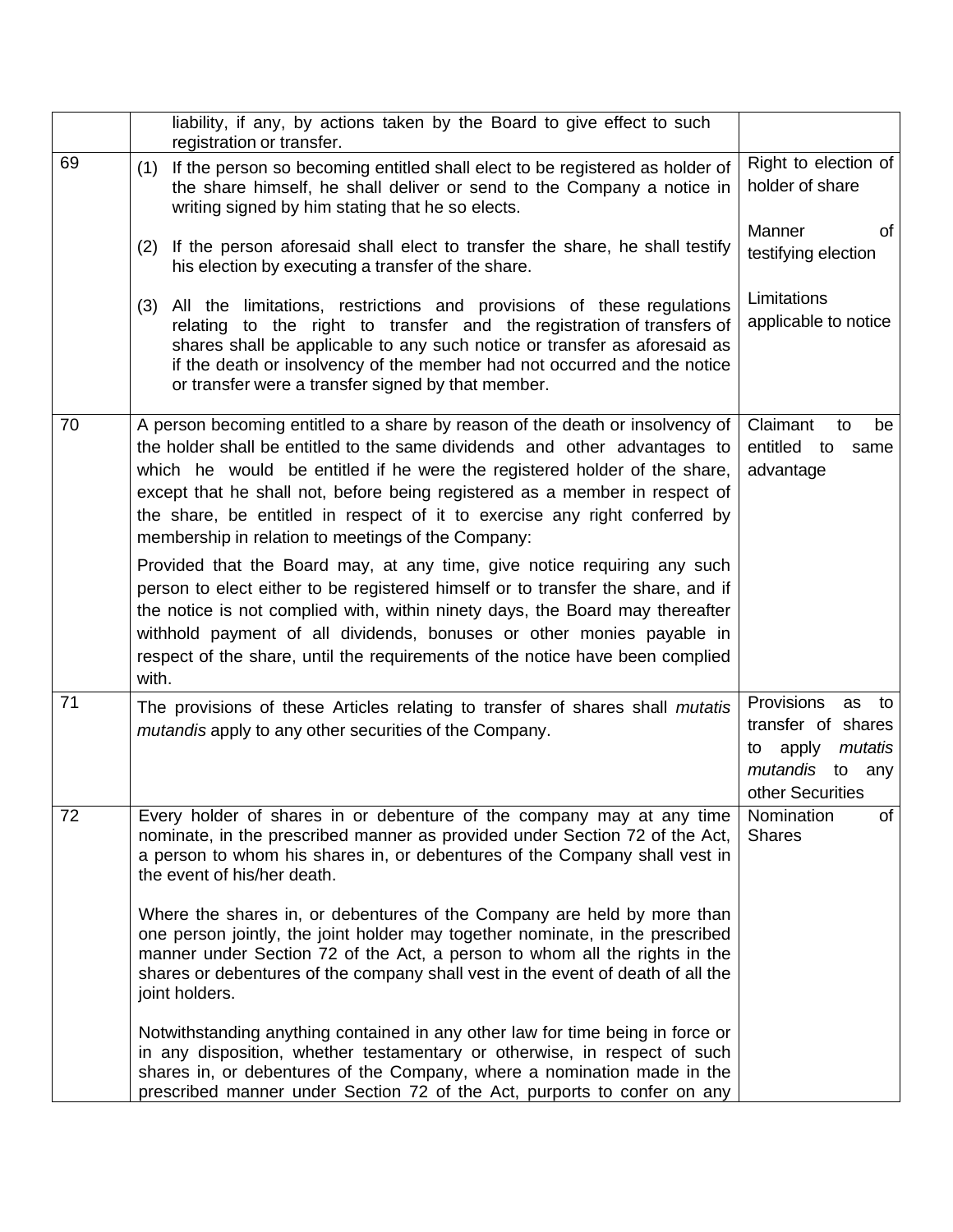| 73 | person the right to vest the shares in, or debentures of the company, the<br>nominee shall, on the death of the shareholder or holder of debentures of the<br>Company or as the case may be, on the death of the joint holders, become<br>entitled to all the rights in the shares or debentures of the Company or, as the<br>case may be all the joint holders in relation to such shares in, or debentures of<br>the Company to the exclusion of all other persons, unless the nomination is<br>varied or cancelled in the prescribed manner under Section 72 of the Act.<br>Where the nominee is a minor, it shall be lawful for the holder of the shares or<br>the holder of debentures, to make the nomination to appoint, in the prescribed<br>manner under Section 72 of the Act, any person to become entitled to shares<br>in, or debentures of the Company, in the event of his/her death during the<br>minority;<br>In case of transfer or transmission of shares or other marketable securities<br>where the Company has not issued any certificates and where such shares or | Transfer<br>&<br>Transmission<br>of                                               |
|----|-------------------------------------------------------------------------------------------------------------------------------------------------------------------------------------------------------------------------------------------------------------------------------------------------------------------------------------------------------------------------------------------------------------------------------------------------------------------------------------------------------------------------------------------------------------------------------------------------------------------------------------------------------------------------------------------------------------------------------------------------------------------------------------------------------------------------------------------------------------------------------------------------------------------------------------------------------------------------------------------------------------------------------------------------------------------------------------------|-----------------------------------------------------------------------------------|
|    | securities are being held in any electronic and fungible form in a Depository,<br>the provisions of the Depository Act, 1996 shall apply.                                                                                                                                                                                                                                                                                                                                                                                                                                                                                                                                                                                                                                                                                                                                                                                                                                                                                                                                                 | <b>Shares</b><br>held<br>in<br><b>Electronic Form</b>                             |
|    | <b>JOINT HOLDERS</b>                                                                                                                                                                                                                                                                                                                                                                                                                                                                                                                                                                                                                                                                                                                                                                                                                                                                                                                                                                                                                                                                      |                                                                                   |
| 74 | Where two or more persons are registered as joint holders (not more than<br>three) of any share, they shall be deemed (so far as the Company is<br>concerned) to hold the same as joint tenants with benefits of survivorship,<br>subject to the following and other provisions contained in these Articles:<br>(a) The joint-holders of any share shall be liable severally as well as jointly<br>for and in respect of all calls or instalments and other payments<br>which ought to be made in respect of such share.                                                                                                                                                                                                                                                                                                                                                                                                                                                                                                                                                                  | <b>Joint Holders</b><br>Liability<br>of<br>Joint<br>holders                       |
|    | (b) On the death of any one or more of such joint-holders, the survivor or<br>survivors shall be the only person or persons recognized by the Company<br>as having any title to the share but the Directors may require such<br>evidence of death as they may deem fit, and nothing herein contained<br>shall be taken to release the estate of a deceased joint-holder from any<br>liability on shares held by him jointly with any other person.                                                                                                                                                                                                                                                                                                                                                                                                                                                                                                                                                                                                                                        | Death of one or<br>more joint-holders<br>of shares                                |
|    | (c) Any one of such joint holders may give effectual receipts of any dividends,<br>interests or other monies payable in respect of such share.                                                                                                                                                                                                                                                                                                                                                                                                                                                                                                                                                                                                                                                                                                                                                                                                                                                                                                                                            | Receipt<br>οf<br>one<br>sufficient                                                |
|    | (d) Only the person whose name stands first in the register of members as<br>one of the joint-holders of any share shall be entitled to the delivery of<br>certificate, if any, relating to such share or to receive notice (which term<br>shall be deemed to include all relevant documents) and any notice<br>served on or sent to such person shall be deemed service on all the joint-<br>holders.                                                                                                                                                                                                                                                                                                                                                                                                                                                                                                                                                                                                                                                                                    | Delivery<br>0f<br>certificate<br>and<br>giving of notice to<br>first named holder |
|    | (e) (i) Any one of two or more joint-holders may vote at any meeting either<br>personally or by attorney or by proxy in respect of such shares as if he                                                                                                                                                                                                                                                                                                                                                                                                                                                                                                                                                                                                                                                                                                                                                                                                                                                                                                                                   | Vote<br>0f<br>joint<br>holders                                                    |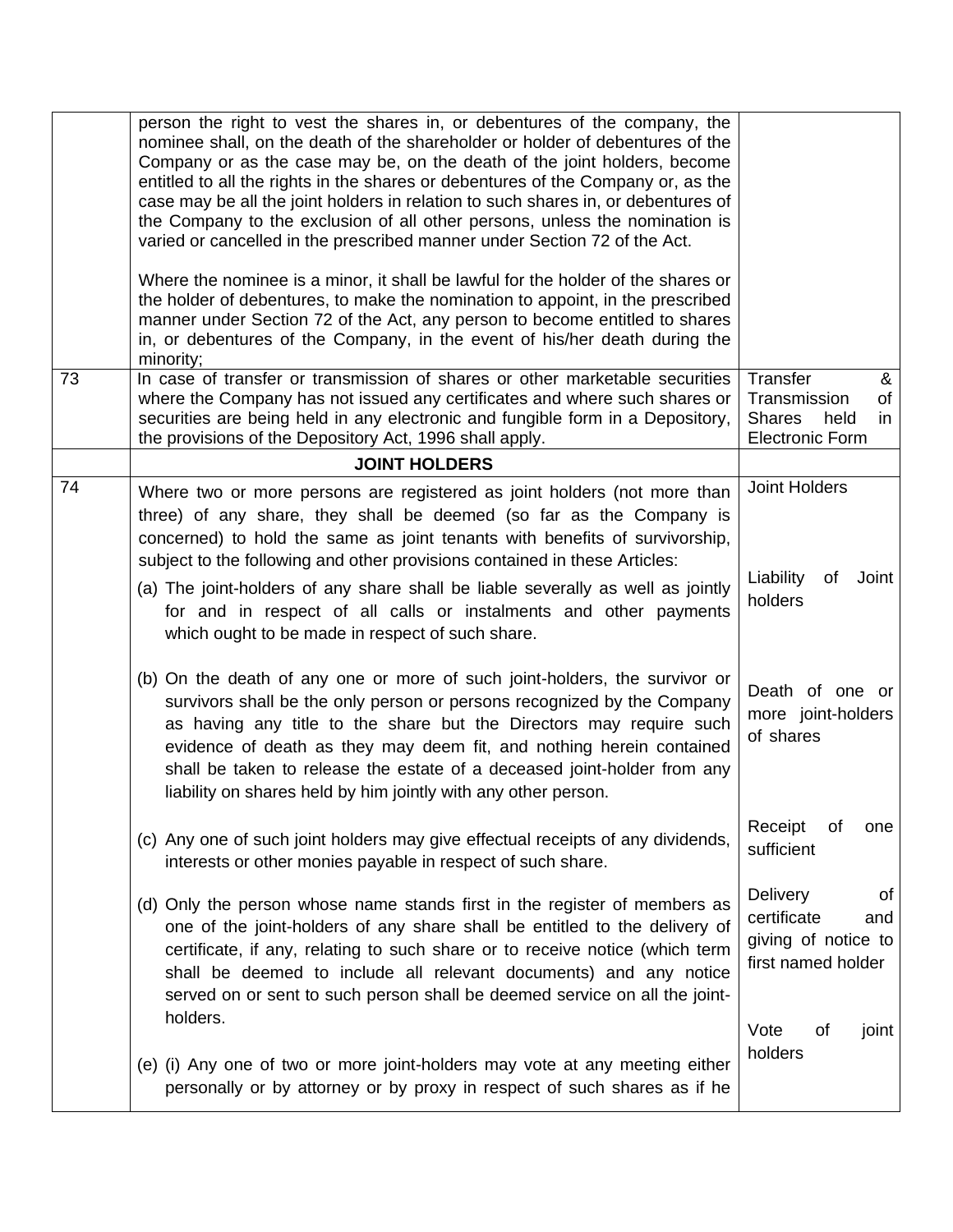|    | were solely entitled thereto and if more than one of such joint holders be<br>present at any meeting personally or by proxy or by attorney then that<br>one of such persons so present whose name stands first or higher (as the<br>case may be) on the register in respect of such shares shall alone be<br>entitled to vote in respect thereof<br>(ii) Several executors or administrators of a deceased member in whose<br>(deceased member) sole name any share stands, shall for the purpose<br>of this clause be deemed joint-holders.<br>The provisions of these Articles relating to joint holders of shares shall<br>(f)<br>mutatis mutandis apply to any other securities of the Company<br>registered in joint names.                                              | <b>Executors</b><br>or<br>administrators<br>as<br>joint holders<br>Provisions as<br>to<br>joint holders as to<br>shares to apply to<br>any other securities |
|----|-------------------------------------------------------------------------------------------------------------------------------------------------------------------------------------------------------------------------------------------------------------------------------------------------------------------------------------------------------------------------------------------------------------------------------------------------------------------------------------------------------------------------------------------------------------------------------------------------------------------------------------------------------------------------------------------------------------------------------------------------------------------------------|-------------------------------------------------------------------------------------------------------------------------------------------------------------|
|    | <b>MODIFICATION OF RIGHTS</b>                                                                                                                                                                                                                                                                                                                                                                                                                                                                                                                                                                                                                                                                                                                                                 |                                                                                                                                                             |
| 75 | If at any time the share capital is divided into different classes of shares,<br>the rights attached to any class (unless otherwise provided by the terms of<br>issue of the shares of that class) may whether or not the Company is<br>deemed wound up, be varied with the consent in writing of the holders of<br>not less than three-fourths of the issued shares of that class or with the<br>sanction of a Special Resolution passed at separate General Meeting of the<br>holders of the shares of that class. To every such separate meeting, the<br>provisions of these Articles relating to General Meeting shall apply, but the<br>necessary quorum for such meeting shall be five persons or persons<br>representing one-fifth of the issued shares of that class. |                                                                                                                                                             |
|    | <b>CAPITALISATION OF PROFITS</b>                                                                                                                                                                                                                                                                                                                                                                                                                                                                                                                                                                                                                                                                                                                                              |                                                                                                                                                             |
| 76 | (1) The Company in general meeting may, upon the recommendation of the<br>Board, resolve -<br>(a) that it is desirable to capitalise any part of the amount for the time being<br>standing to the credit of any of the Company's reserve accounts, or to<br>the credit of the profit and loss account, or otherwise available for<br>distribution; and<br>(b) that such sum be accordingly set free for distribution in the<br>manner specified in clause (2) below amongst the members who would<br>have been entitled thereto, if distributed by way of dividend and in the<br>same proportions.                                                                                                                                                                            | Capitalisation                                                                                                                                              |
|    | (2) The sum aforesaid shall not be paid in cash but shall be applied, subject to<br>the provision contained in clause (3) below, either in or towards :<br>(a) paying up any amounts for the time being unpaid on any shares held<br>by such members respectively;<br>(b) paying up in full, unissued shares or other securities of the Company to<br>be allotted and distributed, credited as fully paid-up, to and amongst such<br>members in the proportions aforesaid;<br>(c) partly in the way specified in sub-clause (a) and partly in that specified<br>in sub-clause (b).                                                                                                                                                                                            | Sum how applied                                                                                                                                             |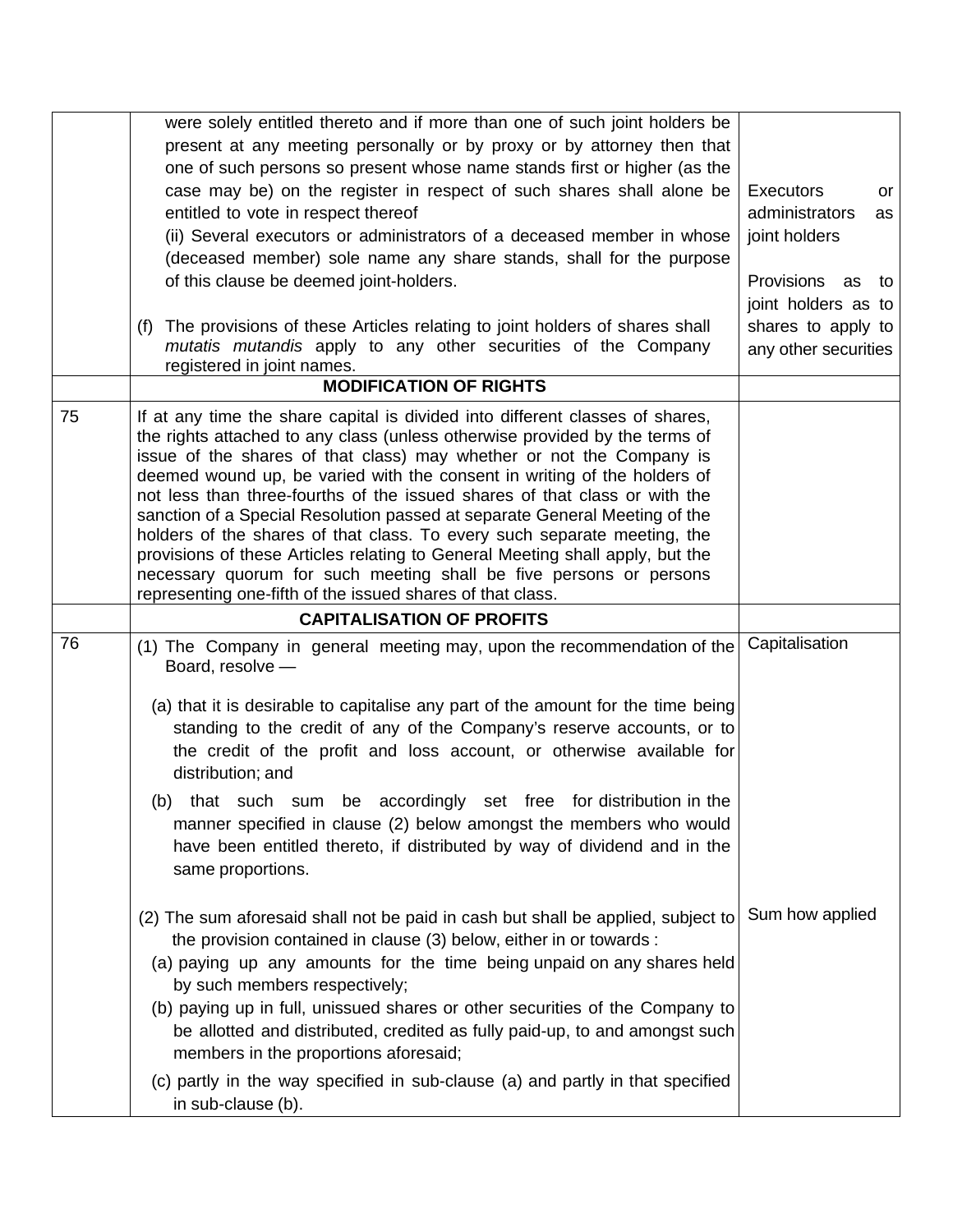|    | (3) A securities premium account and a capital redemption reserve account or<br>any other permissible reserve account may, for the purposes of this<br>Article, be applied in the paying up of unissued shares to be issued to<br>members of the Company as fully paid bonus shares;<br>(4) The Board shall give effect to the resolution passed by the Company in<br>pursuance of this Article.                                                                                                                                                                                                                                                                                                                                                                                                                                                                  |                                                                         |
|----|-------------------------------------------------------------------------------------------------------------------------------------------------------------------------------------------------------------------------------------------------------------------------------------------------------------------------------------------------------------------------------------------------------------------------------------------------------------------------------------------------------------------------------------------------------------------------------------------------------------------------------------------------------------------------------------------------------------------------------------------------------------------------------------------------------------------------------------------------------------------|-------------------------------------------------------------------------|
| 77 | (1) Whenever such a resolution as aforesaid shall have been passed, the<br>Board shall -<br>(a) make all appropriations and applications of the amounts resolved to<br>be capitalised thereby, and all allotments and issues of fully paid<br>shares or other securities, if any; and<br>(b) generally do all acts and things required to give effect thereto.                                                                                                                                                                                                                                                                                                                                                                                                                                                                                                    | of<br>Powers<br>the<br><b>Board</b><br>for<br>capitalization            |
|    | (2) The Board shall have power-<br>(a) to make such provisions, by the issue of fractional certificates/coupons<br>or by payment in cash or otherwise as it thinks fit, for the case of<br>shares or other securities becoming distributable infractions; and<br>(b) to authorise any person to enter, on behalf of all the members<br>entitled thereto, into an agreement with the Company providing for<br>the allotment to them respectively, credited as fully paid-up, of<br>any further shares or other securities to which they may be entitled<br>upon such capitalisation, or as the case may require, for the<br>payment by the Company on their behalf, by the application<br>thereto of their respective proportions of profits resolved to be<br>capitalised, of the amount or any part of the amounts<br>remaining unpaid on their existing shares. | Board's<br>power to<br>fractional<br>issue<br>certificate/coupon<br>etc |
|    | (3) Any agreement made under such authority shall be effective and binding<br>on such members.                                                                                                                                                                                                                                                                                                                                                                                                                                                                                                                                                                                                                                                                                                                                                                    | Agreement binding<br>on members                                         |
|    | SET OFF OF MONEY DUE TO SHAREHOLDERS                                                                                                                                                                                                                                                                                                                                                                                                                                                                                                                                                                                                                                                                                                                                                                                                                              |                                                                         |
| 78 | Any money due from the Company to a shareholder may, without the consent<br>of such shareholder, be applied by the Company in or towards payment of any<br>money due from him, either alone or jointly with any other person, to the<br>person, to the Company in respect of calls.                                                                                                                                                                                                                                                                                                                                                                                                                                                                                                                                                                               | Set-off of<br>monies<br>due<br>to<br>shareholders                       |
|    | DEMATERIALISATION OF SECURITIES                                                                                                                                                                                                                                                                                                                                                                                                                                                                                                                                                                                                                                                                                                                                                                                                                                   |                                                                         |
| 79 | (a) Definitions<br>For the purpose of this Article:<br>'Beneficial Owner' means a person or persons whose name is recorded as                                                                                                                                                                                                                                                                                                                                                                                                                                                                                                                                                                                                                                                                                                                                     | <b>Definitions</b>                                                      |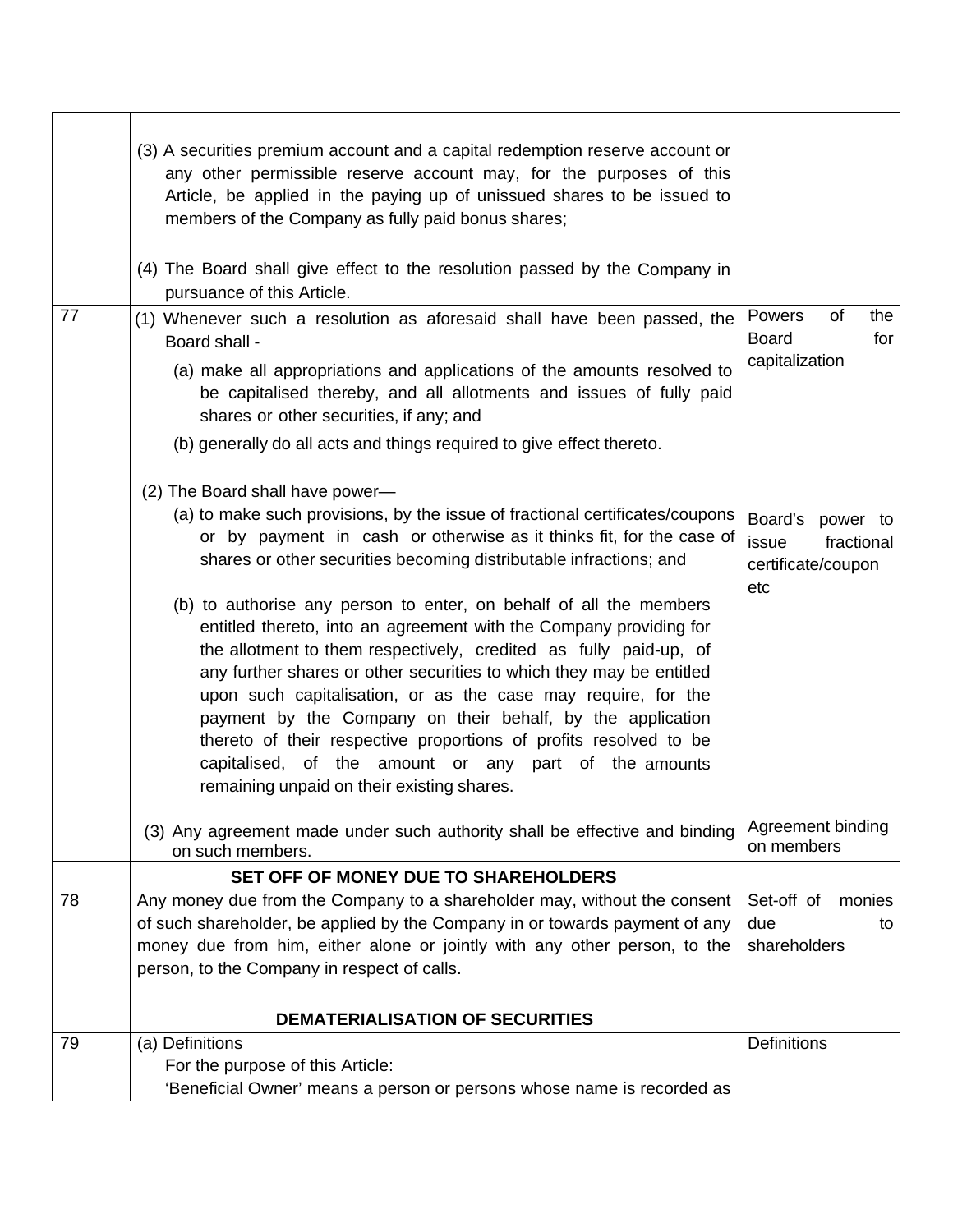| such with a depository;<br>'SEBI' means the Securities and Exchange Board of India;<br>'Depository' means a company formed and registered under the<br>Companies Act, 1956 or Companies Act, 2013, and which has been<br>granted a certificate of registration to act as a depository under the<br>Securities and Exchange Board of India Act, 1992, and<br>'Security' means such security as may be specified by SEBI from time to<br>time.                                                                                                                                                                                                                                                                                                                                                                                                                               |                                                                 |
|----------------------------------------------------------------------------------------------------------------------------------------------------------------------------------------------------------------------------------------------------------------------------------------------------------------------------------------------------------------------------------------------------------------------------------------------------------------------------------------------------------------------------------------------------------------------------------------------------------------------------------------------------------------------------------------------------------------------------------------------------------------------------------------------------------------------------------------------------------------------------|-----------------------------------------------------------------|
| (b) Dematerialisation of securities<br>Notwithstanding anything contained in these Articles, the Company shall<br>be entitled to dematerialise or rematerialise its securities and to offer<br>securities in a dematerialised form pursuant to the Depositories Act, 1996<br>and the rules framed thereunder, if any.                                                                                                                                                                                                                                                                                                                                                                                                                                                                                                                                                      | Dematerialisation<br>of securities                              |
| (c) Options for investors<br>Every person subscribing to securities offered by the Company shall have<br>the option to receive security certificates or to hold the securities with a<br>depository. Such a person, who is the beneficial owner of the securities,<br>can at any time opt out of a depository, if permitted by law, in respect of any<br>security in the manner provided by the Depositories Act and the Company<br>shall, in the manner and within the time prescribed, issue to the beneficial<br>owner the required certificates of securities. If a person opts to hold his<br>security with a depository, the Company shall intimate such depository the<br>details of allotment of the security, and on receipt of the information, the<br>depository shall enter in its record the name of the allottee as the beneficial<br>owner of the security. | Options<br>for<br>investors                                     |
| (d) Securities in depositories to be in fungible form<br>All securities held by a depository shall be dematerialised and be in fungible<br>form. Nothing contained in Sections 45 and 89 of the Act shall apply to a<br>depository in respect of the securities held by it on behalf of the beneficial<br>owners.                                                                                                                                                                                                                                                                                                                                                                                                                                                                                                                                                          | Fungible<br><b>Securities</b>                                   |
| (e) Rights of depositories and beneficial owners:<br>(i) Notwithstanding anything to the contrary contained in the Act or these<br>Articles, a depository shall be deemed to be the registered owner for<br>the purposes of effecting transfer of ownership of security on behalf of<br>the beneficial owner.<br>Save as otherwise provided in (a) above, the depository, as the<br>(II)<br>registered owner of the securities, shall not have any voting rights or<br>any other rights in respect of the securities held by it.<br>(iii) Every person holding securities of the Company and whose name is<br>entered as the beneficial owner in the records of the depository shall                                                                                                                                                                                       | <b>Rights</b><br>οf<br>depositories<br>and<br>beneficial owners |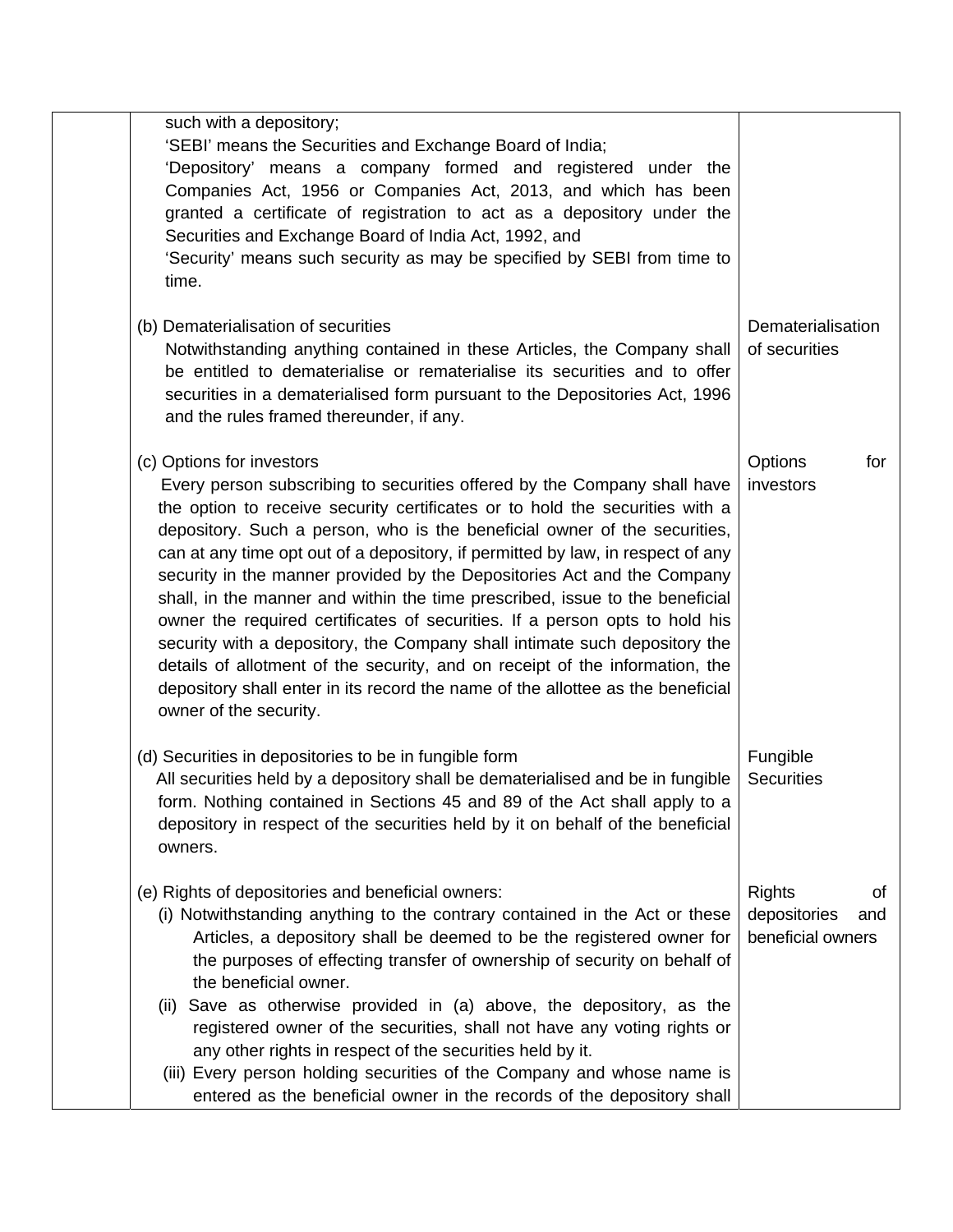| be deemed to be a member of the Company. The beneficial owner of<br>the securities shall be entitled to all the rights and benefits and be<br>subject to all the liabilities in respect of his securities which are held by<br>a depository.                                                                                                                                                                                                                                                                                                                                                                                                                                                                                                                                                                                                                                                         |                                                                           |
|------------------------------------------------------------------------------------------------------------------------------------------------------------------------------------------------------------------------------------------------------------------------------------------------------------------------------------------------------------------------------------------------------------------------------------------------------------------------------------------------------------------------------------------------------------------------------------------------------------------------------------------------------------------------------------------------------------------------------------------------------------------------------------------------------------------------------------------------------------------------------------------------------|---------------------------------------------------------------------------|
| (f) Service of documents<br>Notwithstanding anything in the Act or these Articles to the contrary, where<br>securities are held in a depository, the records of the beneficial ownership<br>may be served by such depository on the Company by means of electronic<br>mode or by delivery of floppies or discs.                                                                                                                                                                                                                                                                                                                                                                                                                                                                                                                                                                                      | Service<br>of<br>documents                                                |
| (g) Transfer of securities<br>Nothing contained in Section 56 of the Act or these Articles shall apply to<br>transfer of securities affected by a transferor and transferee both of whom<br>are entered as beneficial owners in the records of a depository.                                                                                                                                                                                                                                                                                                                                                                                                                                                                                                                                                                                                                                         | Transfer<br>of<br>securities                                              |
| (h) Allotment of securities dealt with in a depository<br>Notwithstanding anything in the Act or these Articles, where securities are<br>dealt with in a depository, the Company shall intimate the details thereof to<br>the depository immediately on allotment of such securities.                                                                                                                                                                                                                                                                                                                                                                                                                                                                                                                                                                                                                | Allotment<br>of<br>securities<br>dealt<br>with<br>in<br>a<br>depository   |
| (i) Distinctive numbers of securities held in a depository<br>Nothing contained in the Act or these Articles regarding the necessity of<br>having distinctive numbers of securities issued by the Company shall apply<br>to securities held in a depository.                                                                                                                                                                                                                                                                                                                                                                                                                                                                                                                                                                                                                                         | <b>Distinctive</b><br>numbers<br>0f<br>securities held in a<br>depository |
| (j) Register and Index of Beneficial owners<br>The Register and Index of Beneficial Owners, maintained by a depository<br>under the Depositories Act, 1996, shall be deemed to be the Register and<br>Index of Members and Security Holders for the purposes of these<br>Articles.                                                                                                                                                                                                                                                                                                                                                                                                                                                                                                                                                                                                                   | Register and Index<br><b>Beneficial</b><br>of<br>owners                   |
| (k)Company to recognise the rights of registered holders as also the beneficial<br>owners in the records of the depository.<br>Save as herein otherwise provided, the Company shall be entitled to treat<br>the person whose name appears on the Register of Members as the holder<br>of any share, as also the beneficial owner of the shares in records of the<br>depository as the absolute owner thereof as regards receipt of dividends or<br>bonus or services of notices and all or any other matters connected with the<br>Company, and accordingly, the Company shall not, except as ordered by a<br>Court of competent jurisdiction or as by law required, be bound to<br>recognise any benami trust or equity or equitable, contingent or other claim<br>to or interest in such share on the part of any other person, whether or not it<br>shall have express or implied notice thereof. | <b>Rights</b><br>οf<br>registered holders                                 |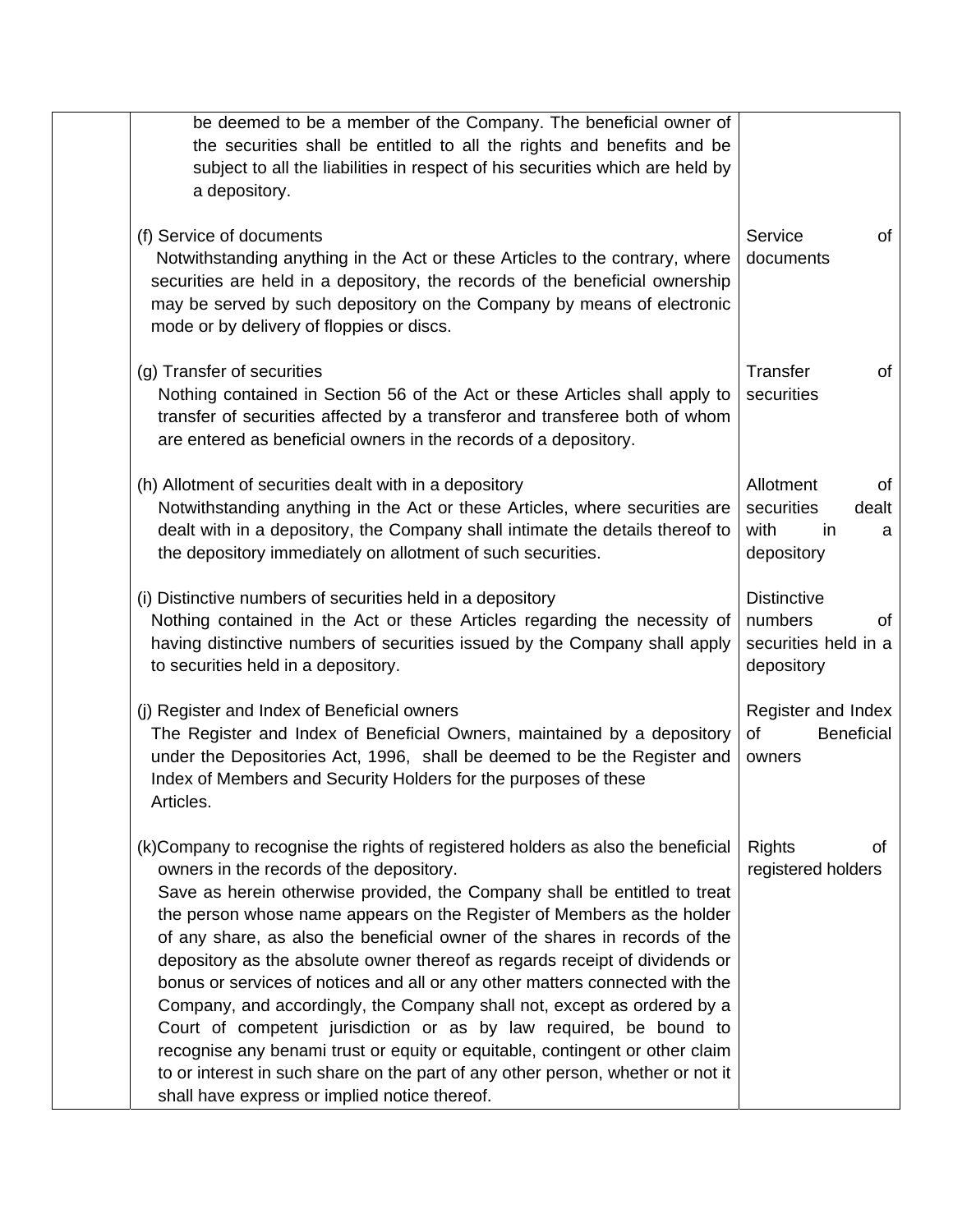|    | <b>GENERAL MEETING</b>                                                                                                                                                                                                                                                                                                                                                                                                                                                                   |                                                                                                        |
|----|------------------------------------------------------------------------------------------------------------------------------------------------------------------------------------------------------------------------------------------------------------------------------------------------------------------------------------------------------------------------------------------------------------------------------------------------------------------------------------------|--------------------------------------------------------------------------------------------------------|
| 80 | All general meetings other than annual general meeting shall be called<br>extraordinary general meeting.                                                                                                                                                                                                                                                                                                                                                                                 | Extraordinary<br>general meeting                                                                       |
| 81 | The Board may, whenever it thinks fit, call an extraordinary general meeting.                                                                                                                                                                                                                                                                                                                                                                                                            | Powers of Board<br>call<br>to<br>extraordinary<br>general meeting                                      |
|    | PROCEEDINGS AT GENERAL MEETING                                                                                                                                                                                                                                                                                                                                                                                                                                                           |                                                                                                        |
| 82 | (1) No business shall be transacted at any general meeting unless a<br>quorum of members is present at the time when the meeting proceeds to<br>business.                                                                                                                                                                                                                                                                                                                                | Presence<br>of<br>Quorum                                                                               |
|    | (2) No business shall be discussed or transacted at any general meeting<br>except election of Chairperson, whilst the chair is vacant.                                                                                                                                                                                                                                                                                                                                                   | Business confined<br>election<br>οf<br>to<br>Chairperson whilst<br>chair vacant                        |
|    | (3) The quorum for a general meeting shall be as provided in the Act.                                                                                                                                                                                                                                                                                                                                                                                                                    | Quorum<br>for<br>general meeting                                                                       |
| 83 | The Chairperson of the Company shall preside as Chairperson at<br>every general meeting of the Company.                                                                                                                                                                                                                                                                                                                                                                                  | Chairperson of the<br>meetings                                                                         |
| 84 | If there is no such Chairperson, or if he is not present within fifteen minutes<br>after the time appointed for holding the meeting, or is unwilling to act as<br>chairperson of the meeting, the directors present shall elect one of their<br>members to be Chairperson of the meeting.                                                                                                                                                                                                | Directors to elect a<br>Chairperson                                                                    |
| 85 | If at any meeting no director is willing to act as Chairperson or if no director<br>is present within fifteen minutes after the time appointed for holding the<br>meeting, the members present shall, by poll or electronically, choose one of<br>their members to be Chairperson of the meeting.                                                                                                                                                                                        | Members to elect a<br>Chairperson                                                                      |
| 86 | On any business at any general meeting, in case of an equality of<br>votes, whether on a show of hands or electronically or on a poll, the<br>Chairperson shall have a second or casting vote.                                                                                                                                                                                                                                                                                           | Casting<br>of<br>vote<br>Chairperson<br>at<br>general meeting                                          |
| 87 | (1) The Company shall cause minutes of the proceedings of every general<br>meeting of any class of members or creditors and every resolution passed<br>by postal ballot to be prepared and signed in such manner as may be<br>prescribed by the Rules and kept by making within thirty days of the<br>conclusion of every such meeting concerned or passing of resolution by<br>postal ballot entries thereof in books kept for that purpose with their pages<br>consecutively numbered. | <b>Minutes</b><br>οf<br>proceedings<br>οf<br>meetings<br>and<br>resolutions passed<br>by postal ballot |
|    | (2) There shall not be included in the minutes any matter which, in the opinion<br>of the Chairperson of the meeting -<br>(a) is, or could reasonably be regarded, as defamatory of any person; or<br>(b) is irrelevant or immaterial to the proceedings; or                                                                                                                                                                                                                             | Certain matters not<br>to be included in<br><b>Minutes</b>                                             |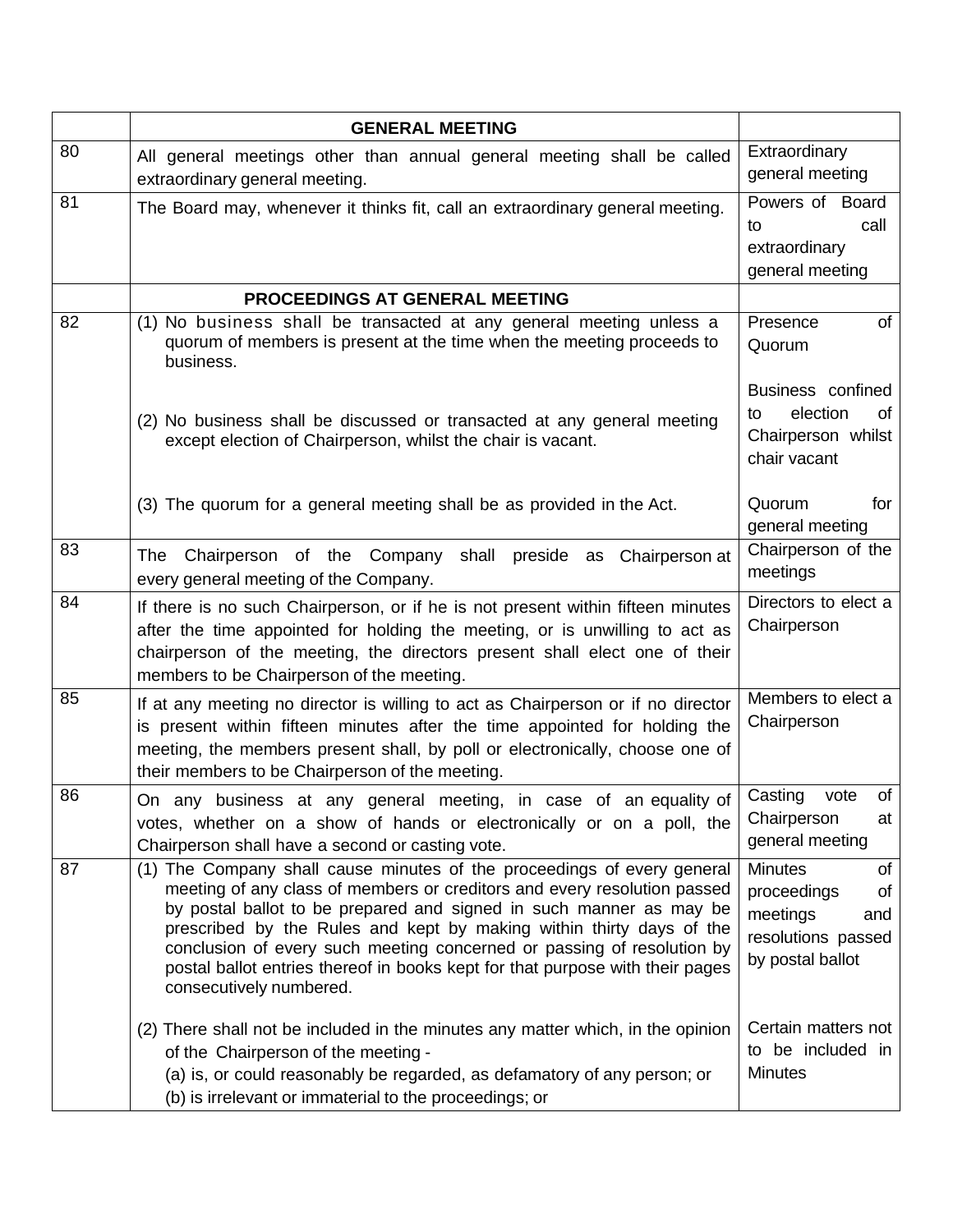|    | (c) is detrimental to the interests of the Company.                                                                                                                                                                                                                                                                                                                                                                                                                                                                                                                                                                   |                                                                      |
|----|-----------------------------------------------------------------------------------------------------------------------------------------------------------------------------------------------------------------------------------------------------------------------------------------------------------------------------------------------------------------------------------------------------------------------------------------------------------------------------------------------------------------------------------------------------------------------------------------------------------------------|----------------------------------------------------------------------|
|    | (3) The Chairperson shall exercise an absolute discretion in regard to the<br>inclusion or non-inclusion of any matter in the minutes on the grounds<br>specified in the aforesaid clause.                                                                                                                                                                                                                                                                                                                                                                                                                            | <b>Discretion</b><br>of<br>chairperson<br>in.<br>relation to Minutes |
|    | (4) The minutes of the meeting kept in accordance with the provisions of the<br>Act shall be evidence of the proceedings recorded therein.                                                                                                                                                                                                                                                                                                                                                                                                                                                                            | <b>Minutes</b><br>be<br>to<br>evidence                               |
| 88 | (1) The books containing the minutes of the proceedings of any general<br>meeting of the Company or a resolution passed by postal ballot shall:<br>(a) be kept at the registered office of the Company; and<br>(b) be open to inspection of any member without charge, during the office<br>hours on all working days other than Saturdays.                                                                                                                                                                                                                                                                           | Inspection<br>of<br>minute books<br>of<br>general meeting            |
|    | (2) Any member shall be entitled to be furnished, within the time prescribed<br>by the Act, after he has made a request in writing in that behalf to the<br>Company and on payment of such fees as may be fixed by the Board and in<br>accordance with the provisions of the Act, with a copy of any minutes referred<br>to in clause (1) above, Provided that a member who has made a request for<br>provision of a soft copy of the minutes of any previous general meeting held<br>during the period immediately preceding three financial years, shall be entitled<br>to be furnished with the same free of cost. | <b>Members</b><br>may<br>obtain<br>of<br>copy<br>minutes             |
| 89 | The Board, and also any person(s) authorised by it, may take any action<br>before the commencement of any general meeting, or any meeting of a class<br>of members in the Company, which they may think fit to ensure the security of<br>the meeting, the safety of people attending the meeting, and the future orderly<br>conduct of the meeting. Any decision made in good faith under this Article<br>shall be final, and rights to attend and participate in the meeting concerned<br>shall be subject to such decision.                                                                                         | Powers to arrange<br>security<br>at<br>meetings                      |
|    | <b>ADJOURNMENT OF MEETING</b>                                                                                                                                                                                                                                                                                                                                                                                                                                                                                                                                                                                         |                                                                      |
| 90 | (1) The Chairperson may, suo motu, adjourn the meeting from time to time   Chairperson<br>and from place to place.                                                                                                                                                                                                                                                                                                                                                                                                                                                                                                    | may<br>adjourn<br>the<br>meeting                                     |
|    | (2) No business shall be transacted at any adjourned meeting other than the<br>business left unfinished at the meeting from which the adjournment took<br>place.                                                                                                                                                                                                                                                                                                                                                                                                                                                      | <b>Business</b><br>at<br>adjourned meeting                           |
|    | (3) When a meeting is adjourned for thirty days or more, notice of the<br>adjourned meeting shall be given as in the case of an original meeting.                                                                                                                                                                                                                                                                                                                                                                                                                                                                     | Notice of adjourned<br>meeting                                       |
|    | (4) Save as aforesaid, and save as provided in the Act, it shall not be<br>necessary to give any notice of an adjournment or of the business to be<br>transacted at an adjourned meeting.                                                                                                                                                                                                                                                                                                                                                                                                                             | Notice of adjourned<br>meeting<br>not<br>required                    |
|    | <b>VOTING RIGHTS</b>                                                                                                                                                                                                                                                                                                                                                                                                                                                                                                                                                                                                  |                                                                      |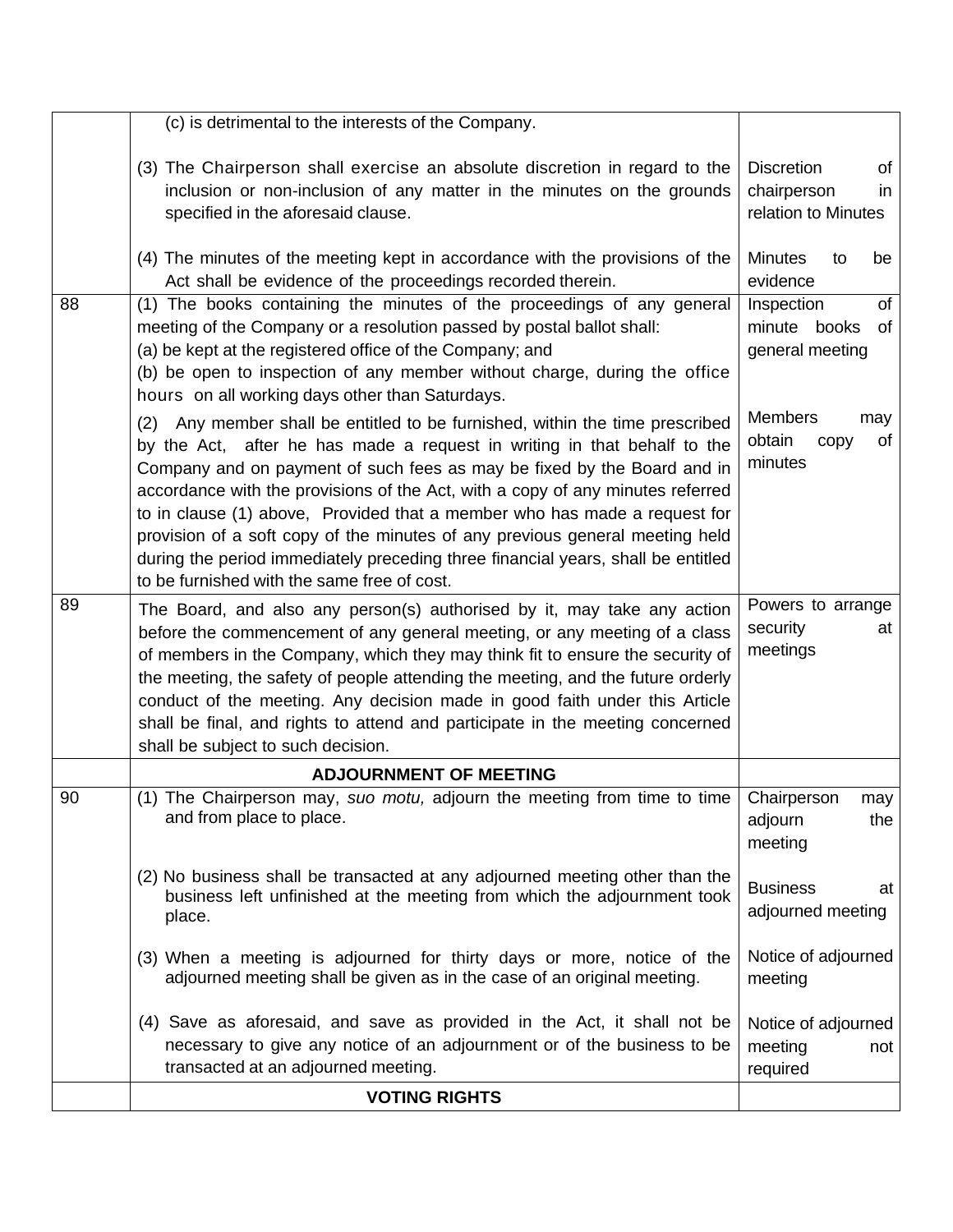| 91  | Subject to any rights or restrictions for the time being attached to any                                                                                  | Entitlement to vote                   |
|-----|-----------------------------------------------------------------------------------------------------------------------------------------------------------|---------------------------------------|
|     | class or classes of shares -                                                                                                                              | on show of hands                      |
|     | (a) on a show of hands, every member present in person shall have one<br>vote; and                                                                        | and on poll                           |
|     | (b) on a poll, the voting rights of members shall be in proportion to his share                                                                           |                                       |
|     | in the paid-up equity share capital of the company.                                                                                                       |                                       |
| 92  | A member may exercise his vote at a meeting by electronic means in                                                                                        | Voting<br>through                     |
|     | accordance with the Act and shall vote only once.                                                                                                         | electronic means                      |
| 93  | (1) In the case of joint holders, the vote of the senior who tenders a vote,                                                                              | of<br>Vote<br>joint-                  |
|     | whether in person or by proxy, shall be accepted to the exclusion of the<br>votes of the other joint holders.                                             | holders                               |
|     | (2) For this purpose, seniority shall be determined by the order in which the                                                                             | Seniority of names                    |
|     | names stand in the register of members.                                                                                                                   |                                       |
| 94  | A member of unsound mind, or in respect of whom an order has been made                                                                                    | How members non                       |
|     | by any court having jurisdiction in lunacy, may vote, whether on a show of                                                                                | compos<br>mentis                      |
|     | hands or on a poll, by his committee or other legal guardian, and any such                                                                                | and<br>minor<br>may                   |
|     | committee or guardian may, on a poll, vote by proxy. If any member be a                                                                                   | vote                                  |
|     | minor, the vote in respect of his share or shares shall be by his guardian or any<br>one of his guardians.                                                |                                       |
| 95  | Subject to the provisions of the Act and other provisions of these Articles, any                                                                          | Votes in respect of                   |
|     | person entitled under the Transmission Clause to any shares may vote at                                                                                   | shares<br>οf                          |
|     | any general meeting in respect thereof as if he was the registered holder of                                                                              | deceased<br>or                        |
|     | such shares, provided that at least 48 (forty eight) hours before the time of                                                                             | insolvent members,                    |
|     | holding the meeting or adjourned meeting, as the case may be, at which he                                                                                 | etc.                                  |
|     | proposes to vote, he shall duly satisfy the Board of his right to such shares                                                                             |                                       |
|     | unless the Board shall have previously admitted his right to vote at such                                                                                 |                                       |
|     | meeting in respect thereof.                                                                                                                               |                                       |
| 96  | Any business other than that upon which a poll has been demanded may                                                                                      | <b>Business</b><br>may                |
|     | be proceeded with, pending the taking of the poll.                                                                                                        | pending<br>proceed                    |
|     |                                                                                                                                                           | poll                                  |
| 97  | No member shall be entitled to vote at any general meeting unless all calls or                                                                            | Restriction<br>on                     |
|     | other sums presently payable by him in respect of shares in the Company                                                                                   | voting rights                         |
|     | have been paid or in regard to which the Company has exercised any right of                                                                               |                                       |
|     | lien.                                                                                                                                                     |                                       |
| 98  | A member is not prohibited from exercising his voting on the ground that he                                                                               | Restriction<br>on                     |
|     | has not held his share or other interest in the Company for any specified<br>period preceding the date on which the vote is taken, or on any other ground | exercise of voting<br>rights<br>other |
|     | not being a ground set out in the preceding Article.                                                                                                      | in<br>cases to be void                |
| 99  | Any member whose name is entered in the register of members of the                                                                                        | Equal<br>rights<br>of                 |
|     | Company shall enjoy the same rights and be subject to the same liabilities as                                                                             | members                               |
|     | all other members of the same class.                                                                                                                      |                                       |
| 100 | Where a body corporate (hereinafter called "member company") is a member                                                                                  | Procedure where a                     |
|     | of the Company, a person duly appointed by Resolution in accordance with                                                                                  | company or body                       |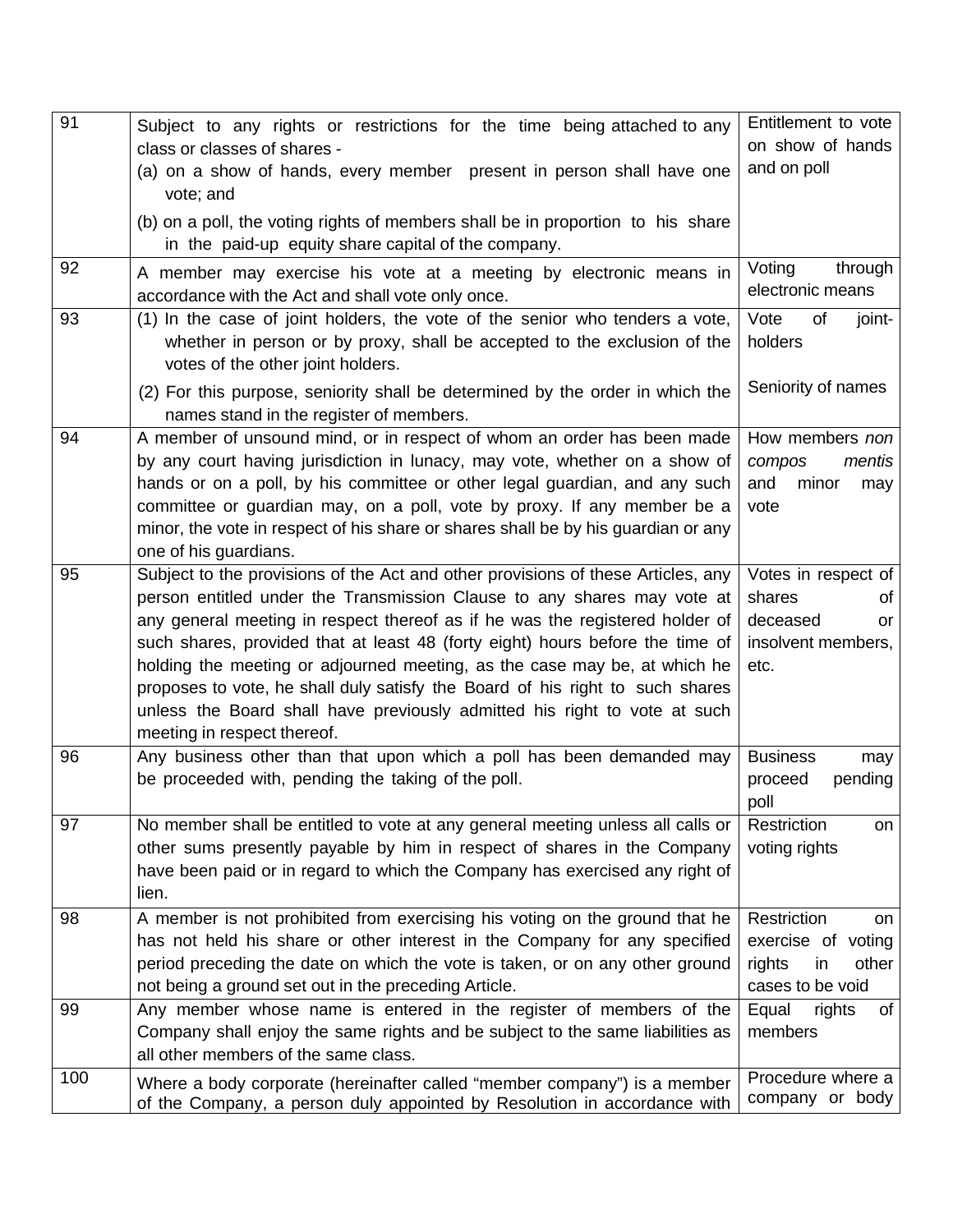|     | the provisions of Section 113 of the Act to represent such member company<br>at a meeting of the Company shall not, by reason of such appointment, be<br>deemed to be a member personally present and not a proxy, and the lodging<br>with the company at the office or production at the meeting of a copy of such<br>Resolution duly signed by one director of such member company and certified<br>by him as being a true copy of the Resolution shall, on production at the<br>meeting be accepted by the Company as sufficient evidence of the validity of<br>his appointment. Such person shall be entitled to exercise the same rights<br>and powers including the right to vote by proxy on behalf of the member<br>company which he represents, as that member company could exercise if it<br>were an individual member. | is<br>corporate<br>a<br>of<br>member<br>the<br>Company                  |
|-----|------------------------------------------------------------------------------------------------------------------------------------------------------------------------------------------------------------------------------------------------------------------------------------------------------------------------------------------------------------------------------------------------------------------------------------------------------------------------------------------------------------------------------------------------------------------------------------------------------------------------------------------------------------------------------------------------------------------------------------------------------------------------------------------------------------------------------------|-------------------------------------------------------------------------|
|     | <b>PROXY</b>                                                                                                                                                                                                                                                                                                                                                                                                                                                                                                                                                                                                                                                                                                                                                                                                                       |                                                                         |
| 101 | Any member entitled to attend and vote at a general meeting may do so<br>(1)<br>either personally or through his constituted attorney or through another<br>person as a proxy on his behalf, for that meeting.                                                                                                                                                                                                                                                                                                                                                                                                                                                                                                                                                                                                                     | Member may vote<br>in.<br>person<br>or<br>otherwise                     |
|     | The instrument appointing a proxy and the power-of-attorney or<br>(2)<br>other authority, if any, under which it is signed or a notarised copy of<br>that power or authority, shall be deposited at the registered office of<br>the Company not less than 48 hours before the time for holding the<br>meeting or adjourned meeting at which the person named in the<br>instrument proposes to vote, and in default the instrument of proxy shall<br>not be treated as valid.                                                                                                                                                                                                                                                                                                                                                       | Proxies when to be<br>deposited                                         |
| 102 | An instrument appointing a proxy shall be in the form as prescribed in the<br>Rules.                                                                                                                                                                                                                                                                                                                                                                                                                                                                                                                                                                                                                                                                                                                                               | Form of proxy                                                           |
| 103 | A vote given in accordance with the terms of an instrument of proxy shall be<br>valid, notwithstanding the previous death or insanity of the principal or the<br>revocation of the proxy or of the authority under which the proxy was<br>executed, or the transfer of the shares in respect of which the proxy is given:<br>Provided that no intimation in writing of such death, insanity, revocation or<br>transfer shall have been received by the Company at its office before the<br>commencement of the meeting or adjourned meeting at which the proxy is<br>used.                                                                                                                                                                                                                                                         | Proxy to be valid<br>notwithstanding<br>death<br>of<br>the<br>principal |
|     | <b>BOARD OF DIRECTORS</b>                                                                                                                                                                                                                                                                                                                                                                                                                                                                                                                                                                                                                                                                                                                                                                                                          |                                                                         |
| 104 | Unless otherwise determined by a General Meeting, the number of Directors<br>shall not be less than 3 (Three) and not more than 15 (Fifteen).                                                                                                                                                                                                                                                                                                                                                                                                                                                                                                                                                                                                                                                                                      | Number<br>οf<br><b>Directors</b>                                        |
| 105 | Subject to the provisions of Act,<br>a. The Board of Directors may appoint or re-appoint one or more of their<br>body, not exceeding two, to be the Managing Director or Managing<br>Directors of the Company for such period not exceeding 5 years as it may<br>deem fit, subject to such approval of the Central Government as may be<br>necessary in that behalf.<br>b. The remuneration payable to a Managing Director shall be determined by<br>the Board of Directors subject to the sanction of the Company in General<br>Meeting and of the Central Government, if required.                                                                                                                                                                                                                                               | <b>Managing Director</b>                                                |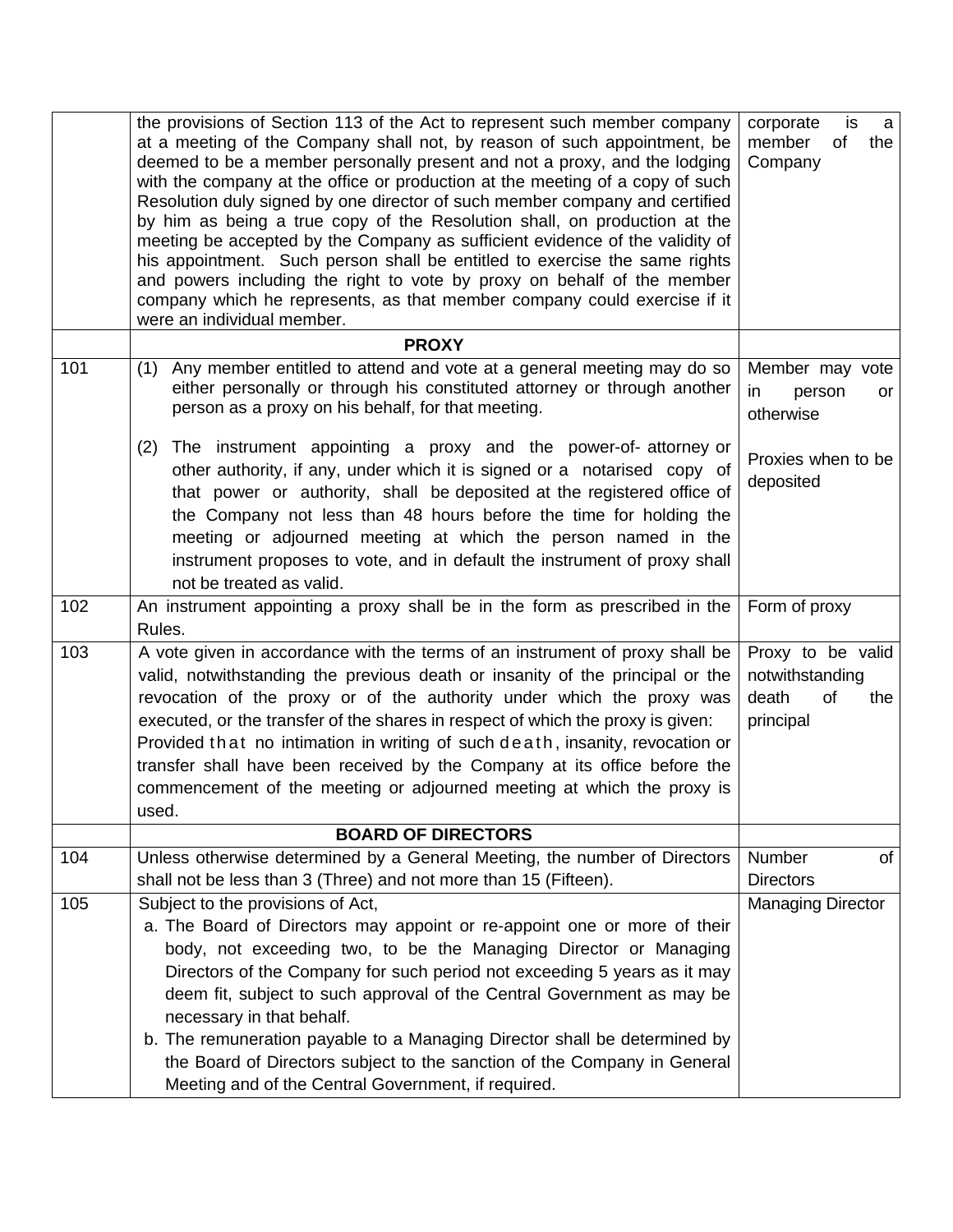|     | c. If at any time there are more than one Managing Director, each of the said<br>Managing Directors may exercise individually all the powers and perform<br>all the duties that a single Managing Director may be empowered to<br>exercise or required to perform under the Companies Act or by these<br>presents or by any Resolution of the Board of Directors and subject also to<br>such restrictions or conditions as the Board may from time to time impose.<br>The Managing Director shall not be liable to retire by rotation.<br>d. The Board of Directors may at any time and from time to time designate<br>any Managing Director as Deputy Managing Director or Joint Managing<br>Director or by such other designation as it deems fit.<br>e. Subject to the supervision, control and directions of the Board of Directors,<br>the Managing Director/Managing Directors shall have the management of<br>the whole of the business of the Company and of all its affairs and shall<br>exercise all powers and perform all duties and in relation to the<br>management of the affairs, except such powers and such duties as are<br>required by Law or by these presents to be exercised or done by the<br>Company in General Meeting or by the Board and also subject to such<br>conditions and restrictions imposed by the Act or by these presents or by<br>the Board of Directors. |                           |      |
|-----|---------------------------------------------------------------------------------------------------------------------------------------------------------------------------------------------------------------------------------------------------------------------------------------------------------------------------------------------------------------------------------------------------------------------------------------------------------------------------------------------------------------------------------------------------------------------------------------------------------------------------------------------------------------------------------------------------------------------------------------------------------------------------------------------------------------------------------------------------------------------------------------------------------------------------------------------------------------------------------------------------------------------------------------------------------------------------------------------------------------------------------------------------------------------------------------------------------------------------------------------------------------------------------------------------------------------------------------------------------------------------------------------------|---------------------------|------|
| 106 | 1. Subject to the provisions of the Act, the Board may appoint one or more of<br>its body, as Whole-time Director or Whole Time Directors on such<br>designation and on such terms and conditions as it may deem fit. The<br>Whole-time Director/s shall perform such duties and exercise such powers<br>as the Board may from time to time determine which shall exercise all<br>such powers and perform all such duties subject to the control, supervision<br>and directions of the Board and subject thereto the supervision and<br>directions of the Managing Director. The remuneration payable to the<br>Whole-time Directors shall be determined by the Company in General<br>Meeting, subject to the approval of the Central Government, if any,<br>required in that behalf.<br>2. A Whole-time Director shall (subject to the provisions of any contract<br>between him and the Company) be subject to the same provisions as to<br>resignation and removal as the other Directors, and he shall, ipso facto<br>and immediately, cease to be Whole-time Director, if he ceases to hold the<br>Office of Director for any cause. The Managing Director shall not be liable<br>to retire by rotation.                                                                                                                                                                                     | Whole<br><b>Director</b>  | Time |
| 107 | All cheques, promissory notes, drafts, hundis, bills of exchange and other                                                                                                                                                                                                                                                                                                                                                                                                                                                                                                                                                                                                                                                                                                                                                                                                                                                                                                                                                                                                                                                                                                                                                                                                                                                                                                                        | Execution                 | of   |
|     | negotiable instruments, and all receipts for monies paid to the Company,<br>shall be signed, drawn, accepted, endorsed, or otherwise executed, as the<br>case may be, by such person and in such manner as the Board shall from<br>time to time by resolution determine.                                                                                                                                                                                                                                                                                                                                                                                                                                                                                                                                                                                                                                                                                                                                                                                                                                                                                                                                                                                                                                                                                                                          | Negotiable<br>instruments |      |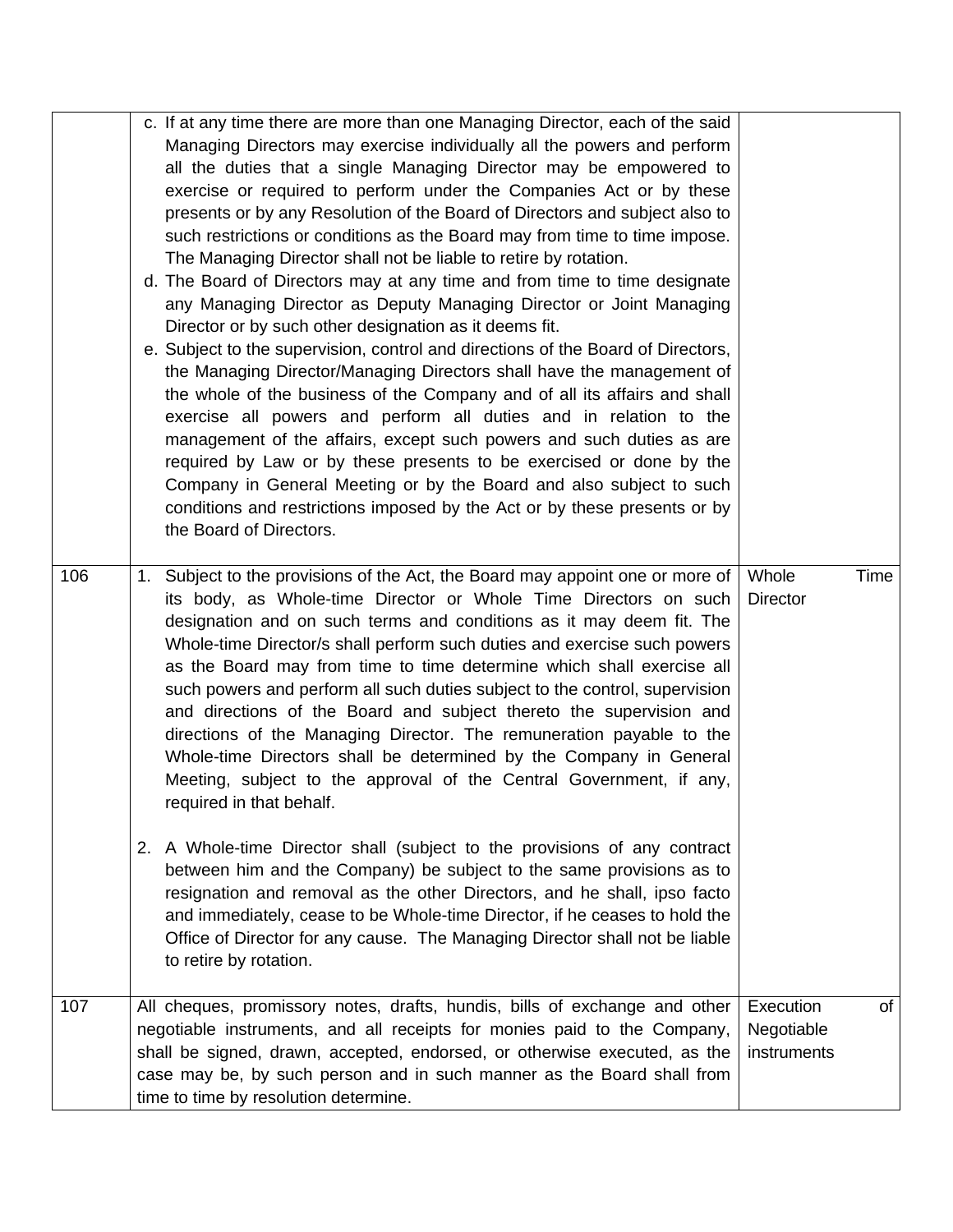| 108 | Any person, whether a member of the Company or not, may be appointed as                                                                                                                                                                                                                                                                                                                                                                                                                                                                                                                                                                                                                                                                                                                                                                                                                                                                                                                                                                                        | Qualifications             |        | of |
|-----|----------------------------------------------------------------------------------------------------------------------------------------------------------------------------------------------------------------------------------------------------------------------------------------------------------------------------------------------------------------------------------------------------------------------------------------------------------------------------------------------------------------------------------------------------------------------------------------------------------------------------------------------------------------------------------------------------------------------------------------------------------------------------------------------------------------------------------------------------------------------------------------------------------------------------------------------------------------------------------------------------------------------------------------------------------------|----------------------------|--------|----|
|     | a Director. No qualification by way of holding shares in the capital of the                                                                                                                                                                                                                                                                                                                                                                                                                                                                                                                                                                                                                                                                                                                                                                                                                                                                                                                                                                                    | <b>Directors</b>           |        |    |
|     | Company shall be required of any Director.                                                                                                                                                                                                                                                                                                                                                                                                                                                                                                                                                                                                                                                                                                                                                                                                                                                                                                                                                                                                                     |                            |        |    |
| 109 | a) Until otherwise determined by the Company in General Meeting, each<br>Director shall be entitled to receive and be paid out of the funds of the<br>Company a fee for each meeting of the Board of Directors or any<br>committee thereof, attended by him as may be fixed by the Board of<br>Directors from time to time subject to the provisions of Section 197 of the<br>Act, and the Rules made there under. For the purpose of any resolution in<br>this regard, none of the Directors shall be deemed to be interested in the<br>subject matter of the resolution. The Directors shall also be entitled to be<br>paid their reasonable travelling and hotel and other expenses incurred in<br>consequence of their attendance at meetings of the Board or of any<br>committee of the Board or otherwise in the execution of their duties as<br>Directors either in India or elsewhere. The Managing/ Whole-time Director<br>of the Company who is a full time employee, drawing remuneration will not<br>be paid any fee for attending Board Meetings. | Director's<br>remuneration |        |    |
|     | b) Subject to the provisions of the Act, the Directors may, with the sanction of<br>a Resolution passed in the General Meeting and such sanction, if any, of<br>the Government of India as may be required under the Companies Act,<br>sanction and pay to any or all the Directors such remuneration for their<br>services as Directors or otherwise and for such period and on such terms<br>as they may deem fit.                                                                                                                                                                                                                                                                                                                                                                                                                                                                                                                                                                                                                                           |                            |        |    |
|     | c) Subject to the provisions of the Act, the Company in General Meeting may<br>by Resolution sanction and pay to the Directors in addition to the said fees<br>set out in sub-clause (a) above, a remuneration not exceeding one per<br>cent (1%) of the net profits of the Company calculated in accordance with<br>the provisions of Section 198 of the Act. The Board of Directors shall have<br>all the powers to decide and pay the remuneration so calculated among<br>the members of the Board.                                                                                                                                                                                                                                                                                                                                                                                                                                                                                                                                                         |                            |        |    |
|     | d) Subject to the provisions of Section 188 of the Companies Act, and<br>subject to such sanction of the Government of India, as may be required<br>under the Companies Act, if any Director shall be appointed to advise the<br>Board of Directors as an expert or be called upon to perform extra<br>services or make special exertions for any of the purposes of the<br>Company, the Board of Directors may pay to such Director such special<br>remuneration as they think fit; such remuneration may be in the form of<br>either salary, commission, or lump sum and may either be in addition to or<br>in substitution of the remuneration specified in clause (a) of the Article.                                                                                                                                                                                                                                                                                                                                                                      |                            |        |    |
| 110 | The Directors may from time to time elect from among their number a                                                                                                                                                                                                                                                                                                                                                                                                                                                                                                                                                                                                                                                                                                                                                                                                                                                                                                                                                                                            | Chairman                   | of the |    |
|     | Chairman of the Board and determine the periods for which he is to hold<br>office. If at any meeting of the Board the Chairman is not present within<br>fifteen minutes after the time appointed for holding the same, the Directors                                                                                                                                                                                                                                                                                                                                                                                                                                                                                                                                                                                                                                                                                                                                                                                                                           | <b>Board</b>               |        |    |
|     | present may choose one of their numbers to be Chairman of the meeting.                                                                                                                                                                                                                                                                                                                                                                                                                                                                                                                                                                                                                                                                                                                                                                                                                                                                                                                                                                                         |                            |        |    |
| 111 | If the office of any Director becomes vacant before the expiry of the period of                                                                                                                                                                                                                                                                                                                                                                                                                                                                                                                                                                                                                                                                                                                                                                                                                                                                                                                                                                                | Casual vacancy             |        |    |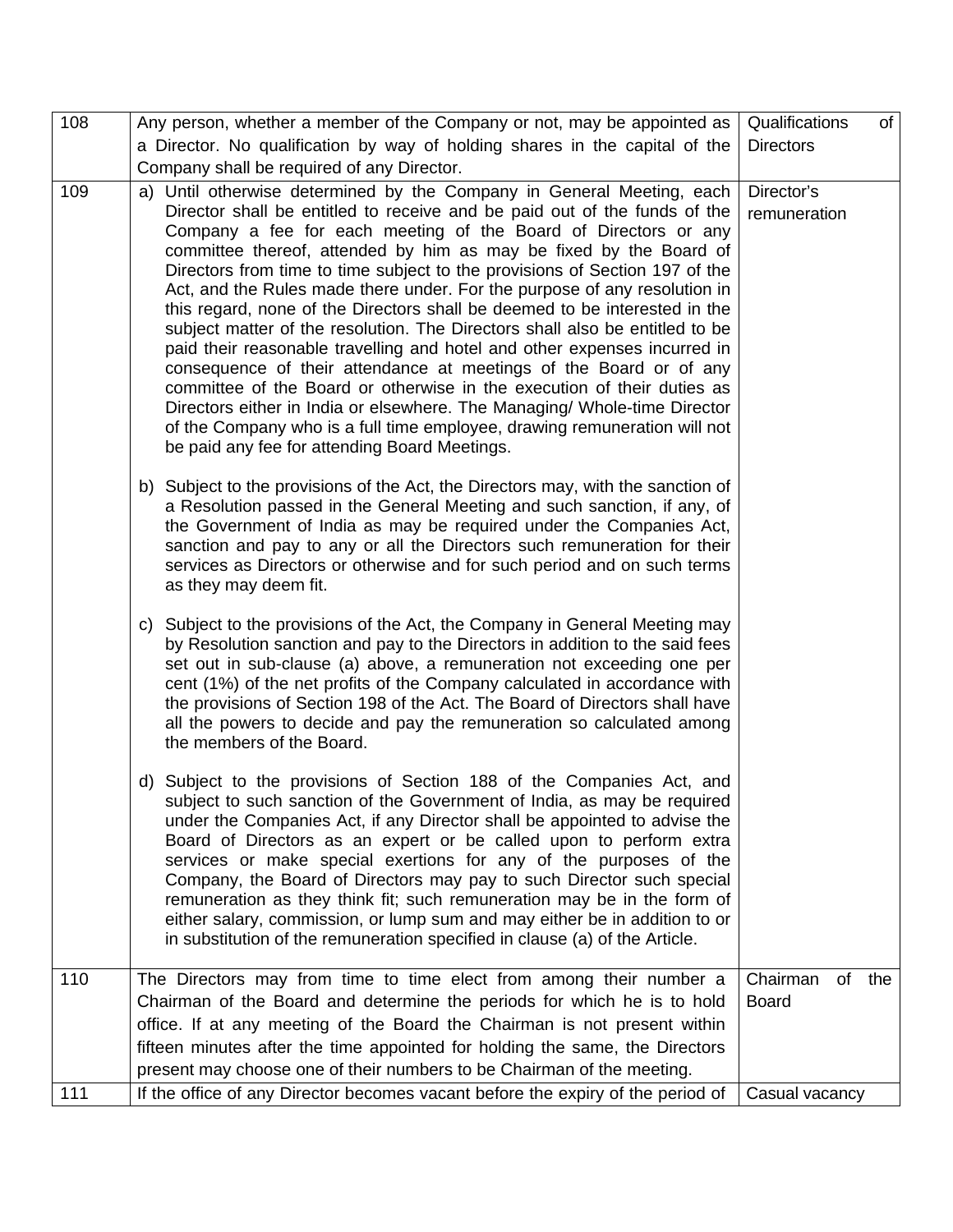|     | his Directorship in normal course, the resulting casual vacancy may be filled                                                                                                                                                                                                                                                                                                                                                                                                                                                                                                                                                                                                                                                                                                                           |                                                                  |
|-----|---------------------------------------------------------------------------------------------------------------------------------------------------------------------------------------------------------------------------------------------------------------------------------------------------------------------------------------------------------------------------------------------------------------------------------------------------------------------------------------------------------------------------------------------------------------------------------------------------------------------------------------------------------------------------------------------------------------------------------------------------------------------------------------------------------|------------------------------------------------------------------|
|     | by the Board at a Meeting of the Board subject to Section 161 of the Act. Any                                                                                                                                                                                                                                                                                                                                                                                                                                                                                                                                                                                                                                                                                                                           |                                                                  |
|     | person so appointed shall hold office only up to the date which the Director in                                                                                                                                                                                                                                                                                                                                                                                                                                                                                                                                                                                                                                                                                                                         |                                                                  |
|     | whose place he is appointed would have held office if the vacancy had not                                                                                                                                                                                                                                                                                                                                                                                                                                                                                                                                                                                                                                                                                                                               |                                                                  |
|     | occurred as aforesaid.                                                                                                                                                                                                                                                                                                                                                                                                                                                                                                                                                                                                                                                                                                                                                                                  |                                                                  |
| 112 | (a) The Board may appoint an Alternate Director to act for a Director<br>hereinafter called in this clause "the Original Director" during his absence<br>for a period of not less than 3 months from India.<br>(b) An Alternate Director appointed as aforesaid shall vacate office if and<br>when the Original Director returns to India.                                                                                                                                                                                                                                                                                                                                                                                                                                                              | <b>Alternate Directors</b>                                       |
|     | (c) (i) The Directors may appoint such number of Independent Directors as<br>are required under Section 149 of the Companies Act, 2013 or SEBI<br>(Listing Obligations & Disclosure Requirements) Regulations, 2015<br>("Listing Regulations"), whichever is higher, from time to time.<br>(ii) Independent directors shall possess such qualification as required<br>under Section 149 of the Companies Act, 2013 and Listing<br>Regulations.<br>(iii) Independent Director shall be appointed for such period as prescribed<br>under relevant provisions of the Companies Act, 2013 and Listing<br>Regulations and shall not be liable to retire by rotation.<br>(d) The Directors shall appoint one woman director as per the requirements<br>of section 149 of the Act and the Listing Regulations. | Independent<br><b>Directors</b>                                  |
|     | (e) Subject to the provisions of the Act,—                                                                                                                                                                                                                                                                                                                                                                                                                                                                                                                                                                                                                                                                                                                                                              | <b>Women Director</b>                                            |
|     | (i) A chief executive officer, manager, company secretary or chief                                                                                                                                                                                                                                                                                                                                                                                                                                                                                                                                                                                                                                                                                                                                      |                                                                  |
|     | financial officer may be appointed by the Board for such term, at such                                                                                                                                                                                                                                                                                                                                                                                                                                                                                                                                                                                                                                                                                                                                  |                                                                  |
|     | remuneration and upon such conditions as it may thinks fit; and any<br>chief executive officer, manager, company secretary or chief financial<br>officer so appointed may be removed by means of a resolution of the<br>Board;<br>(ii) A director may be appointed as chief executive officer, manager,<br>company secretary or chief financial officer.                                                                                                                                                                                                                                                                                                                                                                                                                                                | Chief<br>Executive<br>Officer, etc.,                             |
| 113 | (a) The Directors may, from time to time, appoint a person as an Additional<br>Director provided that the number of Directors and Additional Directors<br>together shall not exceed the maximum number of Directors fixed under<br>the Act. Any person so appointed as an Additional Director shall hold<br>office upto the date of the next Annual General Meeting of the Company.                                                                                                                                                                                                                                                                                                                                                                                                                     | <b>Additional Directors</b>                                      |
|     | (b) The proportion of directors to retire by rotation shall be as per the<br>provisions of Section 152 of the Act.                                                                                                                                                                                                                                                                                                                                                                                                                                                                                                                                                                                                                                                                                      | Proportion<br>of<br>Directors liable<br>to<br>retire by rotation |
| 114 | Unless otherwise determined by the Company in General Meeting, a Director<br>shall not be required to hold any share in the capital of the Company as a<br>qualification share.                                                                                                                                                                                                                                                                                                                                                                                                                                                                                                                                                                                                                         | Qualification<br><b>Shares</b>                                   |
| 115 | Any trust deed for securing debentures or debenture-stocks may, if so<br>arranged, provide for the appointment, from time to time, by the Trustees                                                                                                                                                                                                                                                                                                                                                                                                                                                                                                                                                                                                                                                      | Debenture                                                        |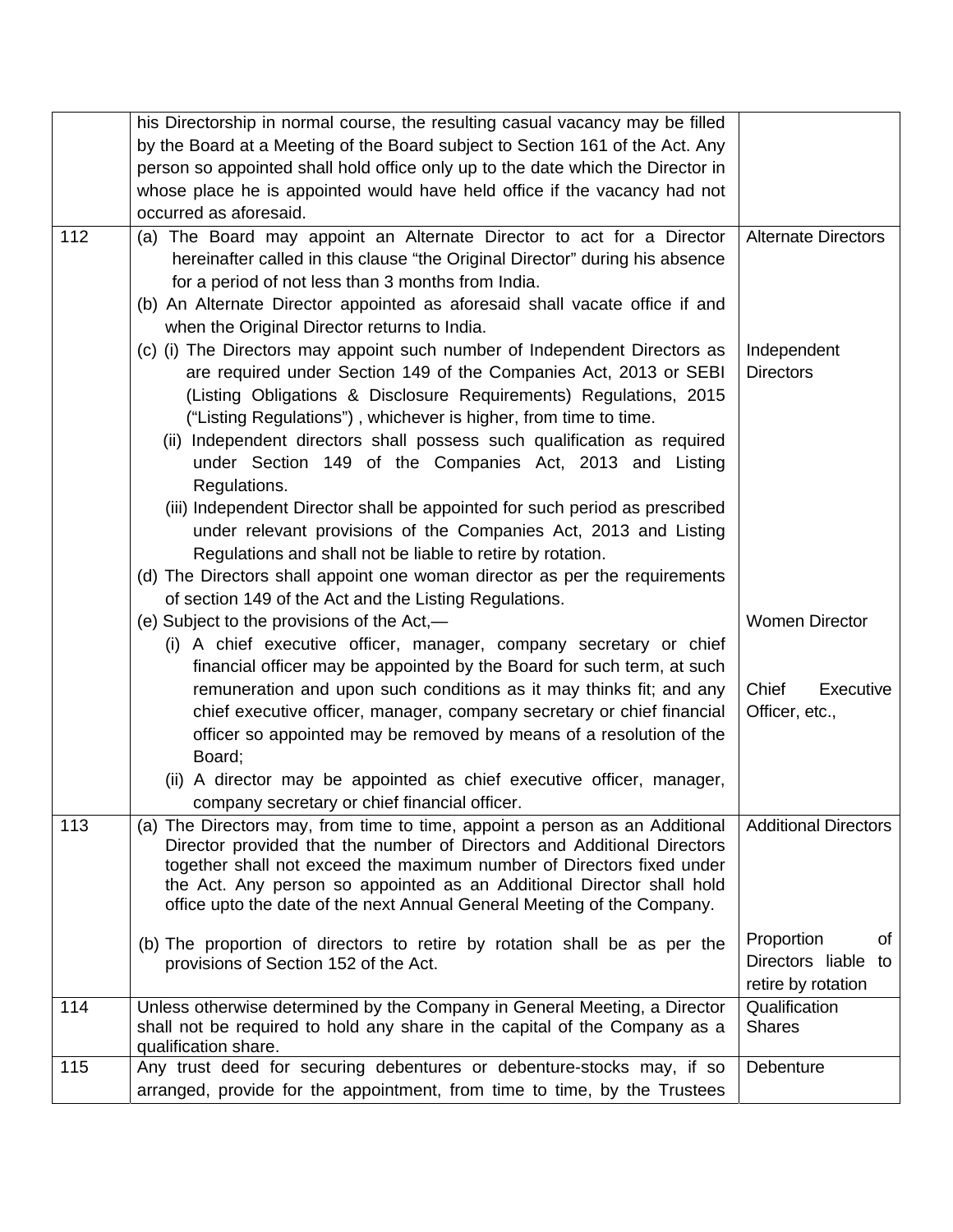|     | thereof or by the holders of debentures or debenture-stocks, of some person                                                                                                                                                                                                                                                                                                                                                                                                                                                                                                                                                                                                                                                                                                                                                                                                                                                                                                                                                                                                                                                                                                                                                                                                                                                                                                                                                                                                                                                                                                                                                                                                                                     |                                  |
|-----|-----------------------------------------------------------------------------------------------------------------------------------------------------------------------------------------------------------------------------------------------------------------------------------------------------------------------------------------------------------------------------------------------------------------------------------------------------------------------------------------------------------------------------------------------------------------------------------------------------------------------------------------------------------------------------------------------------------------------------------------------------------------------------------------------------------------------------------------------------------------------------------------------------------------------------------------------------------------------------------------------------------------------------------------------------------------------------------------------------------------------------------------------------------------------------------------------------------------------------------------------------------------------------------------------------------------------------------------------------------------------------------------------------------------------------------------------------------------------------------------------------------------------------------------------------------------------------------------------------------------------------------------------------------------------------------------------------------------|----------------------------------|
|     | to be a Director of the Company and may empower such Trustees, holder of                                                                                                                                                                                                                                                                                                                                                                                                                                                                                                                                                                                                                                                                                                                                                                                                                                                                                                                                                                                                                                                                                                                                                                                                                                                                                                                                                                                                                                                                                                                                                                                                                                        |                                  |
|     | debentures or debenture-stocks, from time to time, to remove and re-appoint                                                                                                                                                                                                                                                                                                                                                                                                                                                                                                                                                                                                                                                                                                                                                                                                                                                                                                                                                                                                                                                                                                                                                                                                                                                                                                                                                                                                                                                                                                                                                                                                                                     |                                  |
|     | any Director so appointed. The Director appointed under this Article is herein                                                                                                                                                                                                                                                                                                                                                                                                                                                                                                                                                                                                                                                                                                                                                                                                                                                                                                                                                                                                                                                                                                                                                                                                                                                                                                                                                                                                                                                                                                                                                                                                                                  |                                  |
|     | referred to as "Debenture Director" and the term "Debenture Director" means                                                                                                                                                                                                                                                                                                                                                                                                                                                                                                                                                                                                                                                                                                                                                                                                                                                                                                                                                                                                                                                                                                                                                                                                                                                                                                                                                                                                                                                                                                                                                                                                                                     |                                  |
|     | the Director for the time being in office under this Article. The Debenture                                                                                                                                                                                                                                                                                                                                                                                                                                                                                                                                                                                                                                                                                                                                                                                                                                                                                                                                                                                                                                                                                                                                                                                                                                                                                                                                                                                                                                                                                                                                                                                                                                     |                                  |
|     | Director shall not be bound to hold any qualification shares and shall not be                                                                                                                                                                                                                                                                                                                                                                                                                                                                                                                                                                                                                                                                                                                                                                                                                                                                                                                                                                                                                                                                                                                                                                                                                                                                                                                                                                                                                                                                                                                                                                                                                                   |                                  |
|     | liable to retire by rotation or be removed by the Company. The Trust Deed                                                                                                                                                                                                                                                                                                                                                                                                                                                                                                                                                                                                                                                                                                                                                                                                                                                                                                                                                                                                                                                                                                                                                                                                                                                                                                                                                                                                                                                                                                                                                                                                                                       |                                  |
|     | may contain such ancillary provisions as may be arranged between the                                                                                                                                                                                                                                                                                                                                                                                                                                                                                                                                                                                                                                                                                                                                                                                                                                                                                                                                                                                                                                                                                                                                                                                                                                                                                                                                                                                                                                                                                                                                                                                                                                            |                                  |
|     | Company and the Trustees and all such provisions shall have effect                                                                                                                                                                                                                                                                                                                                                                                                                                                                                                                                                                                                                                                                                                                                                                                                                                                                                                                                                                                                                                                                                                                                                                                                                                                                                                                                                                                                                                                                                                                                                                                                                                              |                                  |
|     | notwithstanding any other provisions herein contained.                                                                                                                                                                                                                                                                                                                                                                                                                                                                                                                                                                                                                                                                                                                                                                                                                                                                                                                                                                                                                                                                                                                                                                                                                                                                                                                                                                                                                                                                                                                                                                                                                                                          |                                  |
| 116 | (a) Notwithstanding anything to the contrary contained in the Articles, so long<br>as any monies remain owing by the Company any finance corporation or<br>credit corporation or body, (herein after in this Article referred to as "The<br>Corporation") out of any loans granted by them to the Company or as<br>long as any liability of the Company arising out of any guarantee<br>furnished by the Corporation, on behalf of the Company remains<br>defaulted, or the Company fails to meet its obligations to pay interest<br>and/or instalments, the Corporation shall have right to appoint from time<br>to time any person or person as a Director or Directors (which Director or<br>Directors is/are hereinafter referred to as "Nominee Director(s)") on the<br>Board of the Company and to remove from such office any person so<br>appointed, any person or persons in his or their place(s).                                                                                                                                                                                                                                                                                                                                                                                                                                                                                                                                                                                                                                                                                                                                                                                                    | Corporation/<br>Nominee Director |
|     | (b) The Board of Directors of the Company shall have no power to remove<br>from office the Nominee Director/s as long as such default continues.<br>Such Nominee Director/s shall not be required to hold any share<br>qualification in the Company, and such Nominee Director/s shall not be<br>liable to retirement by rotation of Directors. Subject as aforesaid, the<br>Nominee Director/s shall be entitled to the same rights and privileges and<br>be subject to the same obligations as any other Director of the Company.<br>The Nominee Director/s appointed shall hold the said office as long as<br>any monies remain owing by the Company to the Corporation or the<br>liability of the Company arising out of the guarantee is outstanding and<br>the Nominee Director/s so appointed in exercise of the said power shall<br>ipso facto vacate such office immediately the monies out of the guarantee<br>furnished by the Corporation.<br>The Nominee Director/s appointed under this Article shall be entitled to<br>receive all notices of and attend all General Meetings, and of the Meeting<br>of the Committee of which the Nominee Director/s is/are member/s. The<br>Corporation shall also be entitled to receive all such notices. The<br>Company shall pay to the Nominee Director/s sitting fees and expenses<br>to which the other Director/s of the Company are entitled, but if any other<br>fee, commission, monies or remuneration in any form is payable to the<br>Director/s of the Company, the fee, commission, monies and<br>remuneration in relation to such Nominee Director/s shall accrue to the<br>Corporation and the same shall accordingly be paid by the Company |                                  |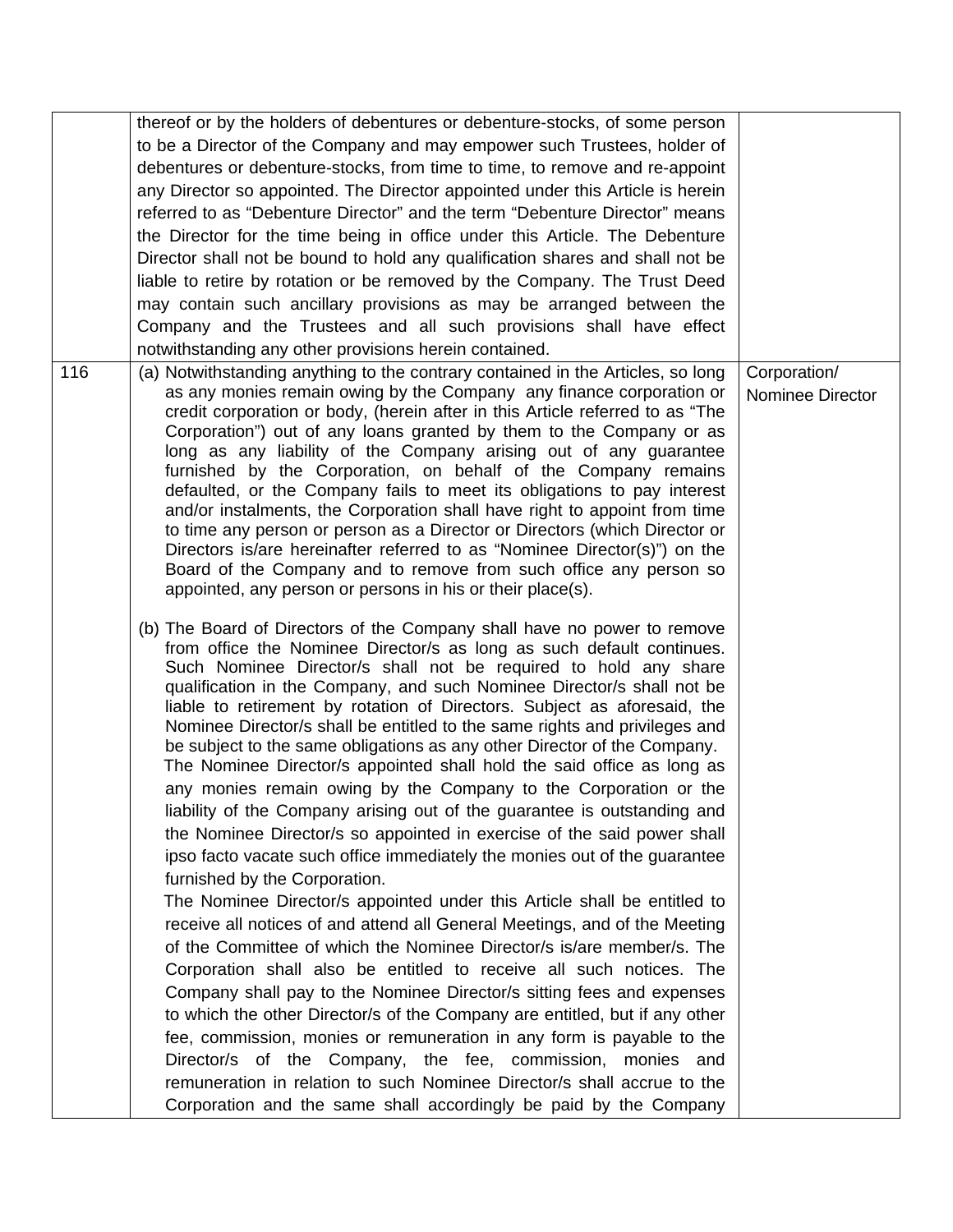|     | directly to the Corporation. Any expenses that may be incurred by the                                                                                    |                                      |
|-----|----------------------------------------------------------------------------------------------------------------------------------------------------------|--------------------------------------|
|     | Corporation or such Nominee Director/s in connection with their                                                                                          |                                      |
|     | appointment to Directorship shall also be paid or reimbursed by the                                                                                      |                                      |
|     | Company to the Corporation or, as the case may be, to such Nominee                                                                                       |                                      |
|     | Director/s.                                                                                                                                              |                                      |
|     | Provided that if any such Nominee Director/s is an officer of the<br>Corporation, the sitting fees, in relation to such Nominee Director/s shall         |                                      |
|     | so accrue to the Corporation and the same shall accordingly be paid by                                                                                   |                                      |
|     | the Company directly to the Corporation.                                                                                                                 |                                      |
|     | (c) The Corporation may at any time and from time to time remove any such                                                                                |                                      |
|     | Corporation Director appointed by it and may at the time of such removal                                                                                 |                                      |
|     | and also in the case of death or resignation of the person so appointed, at<br>any time appoint any other person as a Corporation Director in his place. |                                      |
|     | Such appointment or removal shall be made in writing signed by the                                                                                       |                                      |
|     | Chairman or Joint Chairman of the Corporation or any person and shall<br>be delivered to the Company at its registered office. It is clarified that      |                                      |
|     | every Corporation entitled to appoint a Director under this Article may                                                                                  |                                      |
|     | appoint such number of persons as Directors as may be authorized by                                                                                      |                                      |
|     | the Directors of the Company, subject to Section 152 of the Act and so<br>that the number does not exceed 1/3 of the maximum fixed under Article         |                                      |
|     | 104.                                                                                                                                                     |                                      |
| 117 | Except as otherwise provided by these Articles and subject to the provisions                                                                             | <b>Right of Directors</b>            |
|     | of the Act, all the Directors of the Company shall have in all matters equal                                                                             |                                      |
|     | rights and privileges, and be subject to equal obligations and duties in<br>respect of the affairs of the Company.                                       |                                      |
| 118 | Notwithstanding anything contained in these presents, any Director                                                                                       | <b>Directors</b>                     |
|     | contracting with the Company shall comply with the applicable provisions of                                                                              | contracting<br>to                    |
|     | Act.                                                                                                                                                     | comply with<br>the                   |
|     |                                                                                                                                                          | provisions of<br>the                 |
|     |                                                                                                                                                          | Act                                  |
| 119 | A Director of the Company may be or become a Director of any other<br>Company or of a Company promoted by this Company or in which it                    | Appointment of<br>Director as        |
|     | may be interested as a member, shareholder or otherwise and no such                                                                                      | Director of a                        |
|     | Director shall be accountable for any benefits received as a Director or                                                                                 | Company in which                     |
|     | member of such Company.                                                                                                                                  | the company is<br>interested         |
| 120 | Subject to the limitations prescribed in the Companies Act, 2013, the                                                                                    | Director's power to                  |
|     | Directors shall be entitled to contract with the Company and no Director shall                                                                           | contract<br>with                     |
|     | be disqualified by having contracted with the Company as aforesaid.                                                                                      | Company                              |
| 121 | At every annual meeting, one-third of the Directors shall retire by rotation in                                                                          | Rotation<br>and                      |
|     | accordance with the relevant provisions of the Act.                                                                                                      | retirement<br>0f<br><b>Directors</b> |
| 122 | A retiring Director shall be eligible for re-election and the Company at the                                                                             | Retiring<br><b>Directors</b>         |
|     | General Meeting at which a Director retires in the manner aforesaid may fill                                                                             | eligible<br>for<br>re-               |
|     | up vacated office by electing a person thereto.                                                                                                          | election                             |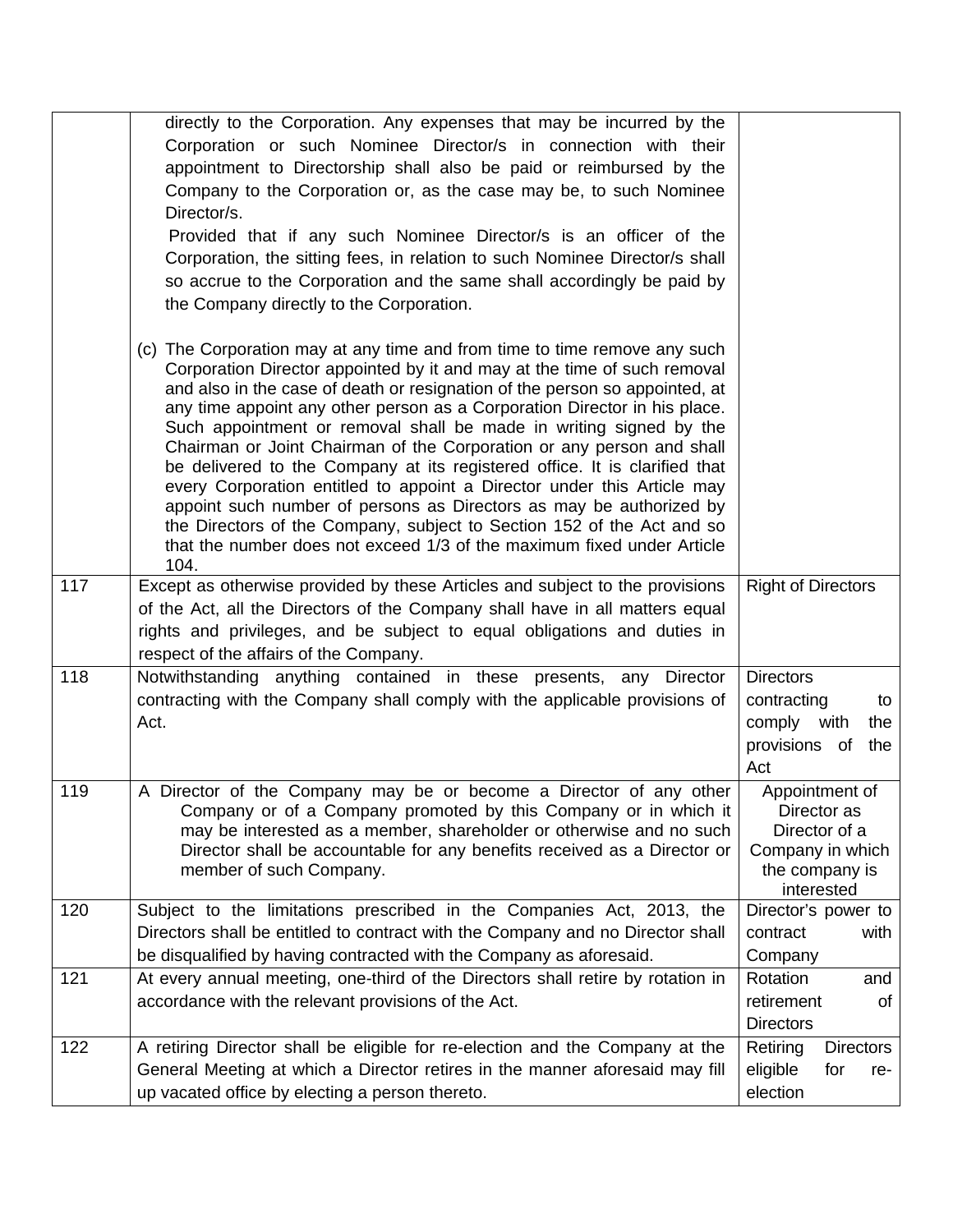| 123 | The Directors to retire in every year shall be those who have been longest in   | Which Directors to           |
|-----|---------------------------------------------------------------------------------|------------------------------|
|     | office since their last election, but as between persons who become Directors   | retire                       |
|     | on the same day, those to retire shall, unless they otherwise agree among       |                              |
|     | themselves, be determined by lot.                                               |                              |
| 124 | Subject to the applicable provisions of the Act, if at any meeting at which an  | <b>Directors</b><br>Retiring |
|     | election of Directors ought to take place, the place of the vacating or         | to remain in office          |
|     | deceased Directors is not filled up and the meeting has not expressly           | till successors are          |
|     | resolved not to fill up or appoint the vacancy, the meeting shall stand         | appointed                    |
|     | adjourned till the same day in the next week at the same time and place, or if  |                              |
|     | that day is a national holiday, till the next succeeding day which is not a     |                              |
|     | holiday at the same time, place, and if at the adjourned meeting the place of   |                              |
|     | vacating Directors is not filled up and the meeting has also not expressly      |                              |
|     | resolved not to fill up the vacancy, then the vacating Directors or such of     |                              |
|     | them as have not had their places filled up shall be deemed to have been        |                              |
|     | reappointed at the adjourned meeting.                                           |                              |
| 125 | Subject to the applicable provisions of the Act, the Company in General         | Power of General             |
|     | Meeting may increase or reduce the number of Directors subject to the limits    | Meeting<br>to                |
|     | set out in the Act and may also determine in what rotation the increased or     | increase or reduce           |
|     | reduced number is to retire.                                                    | number<br>οf                 |
|     |                                                                                 | <b>Directors</b>             |
| 126 | Subject to the applicable provisions of the Act, the Company, by Ordinary       | Power to remove              |
|     | Resolution, may at any time remove any Director except Government               | <b>Directors</b><br>by       |
|     | Directors before the expiry of his period of office, and may by Ordinary        | ordinary resolution          |
|     | Resolution appoint another person in his place. The person so appointed         |                              |
|     | shall hold office until the date upto which his predecessor would have held     |                              |
|     | office if he had not been removed as aforementioned. A Director so removed      |                              |
|     | from office shall not be re-appointed as a Director by the Board of Directors.  |                              |
|     | Special Notice shall be required of any resolution to remove a Director under   |                              |
|     | this Article, or to appoint somebody instead of the Director at the meeting at  |                              |
|     | which he is removed.                                                            |                              |
| 127 | Subject to the applicable provisions of the Act, a person not being a retiring  | Rights of persons            |
|     | Director shall be eligible for appointment to the office of a Director at any   | other than retiring          |
|     | general meeting if he or some other member intending to propose him as a        | Directors to stand           |
|     | Director has not less than fourteen days before the meeting, left at the office | for Directorships            |
|     | of the Company a notice in writing under his hand signifying his candidature    |                              |
|     | for the office of the Director, or the intention of such member to propose him  |                              |
|     | as a candidate for that office, as the case may be "along with a deposit of     |                              |
|     | such sum as may be prescribed by the Act or the Central Government from         |                              |
|     | time to time which shall be refunded to such person or as the case may be, to   |                              |
|     | such member, if the person succeeds in getting elected as a Director or gets    |                              |
|     | more than 25% of total valid votes cast either on show of hands or              |                              |
|     | electronically or on poll on such resolution".                                  |                              |
| 128 | The Company shall keep at its Registered Office a register containing the       | Register<br>οf               |
|     | addresses and occupation and the other particulars as required by applicable    | Directors and KMP            |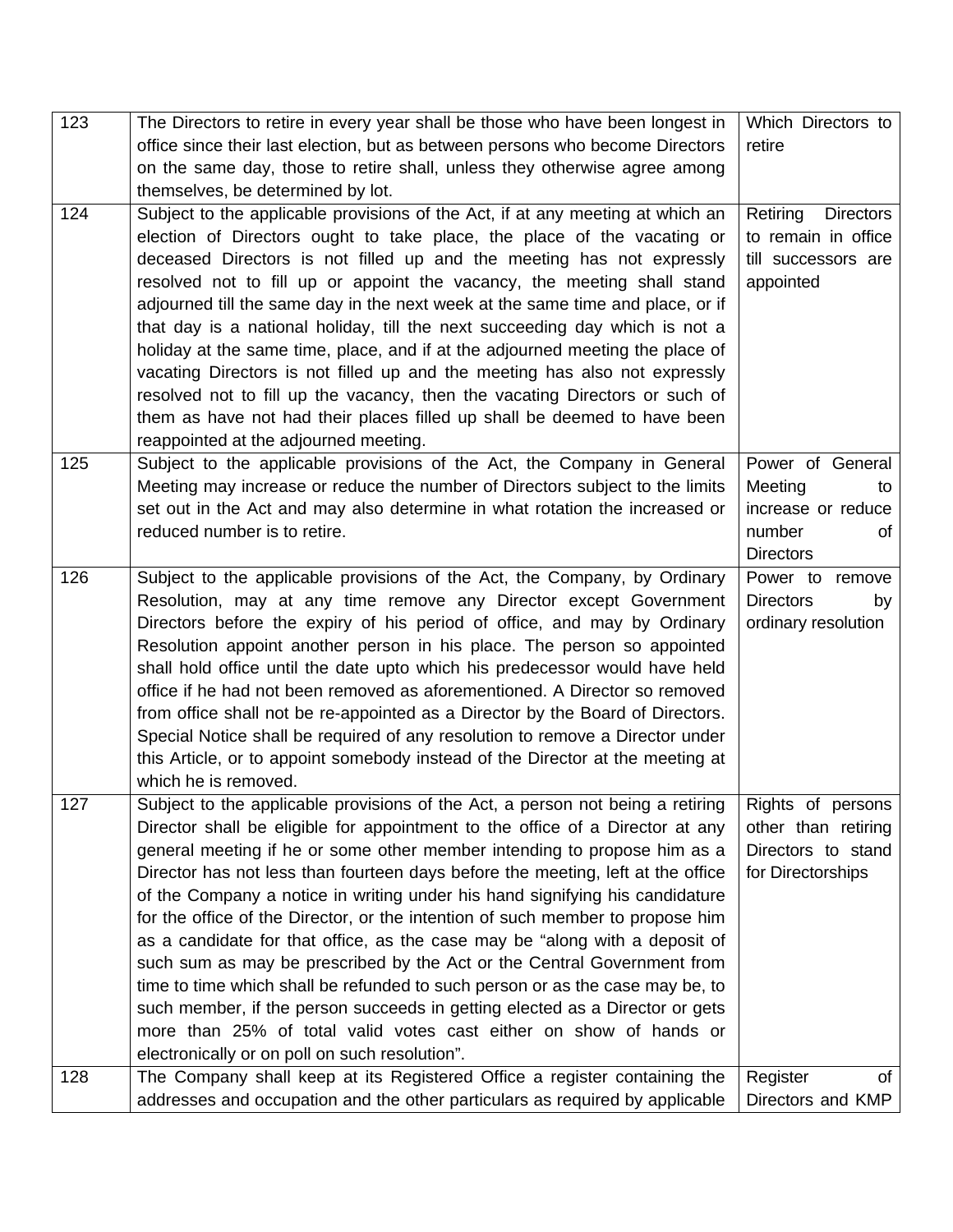|     | provisions of the Act of its Directors and Key Managerial Personnel and shall                                                                                                                                                                                                                                                                                                                                                                                            | their<br>and                                                   |
|-----|--------------------------------------------------------------------------------------------------------------------------------------------------------------------------------------------------------------------------------------------------------------------------------------------------------------------------------------------------------------------------------------------------------------------------------------------------------------------------|----------------------------------------------------------------|
|     | send to the Registrar of Companies returns as required by the Act.                                                                                                                                                                                                                                                                                                                                                                                                       | shareholding                                                   |
| 129 | The business of the Company shall be carried on by the Board of Directors.                                                                                                                                                                                                                                                                                                                                                                                               | <b>Business</b><br>be<br>to<br>carried on                      |
| 130 | a) The Board of Directors may meet for the conduct of business, adjourn and<br>otherwise regulate its meetings, as it thinks fit, provided that a meeting of<br>the Board shall be held at least once in every one hundred and twenty<br>days; and at least four such meetings shall be held in every year.                                                                                                                                                              | Meeting<br>of<br>the<br><b>Board</b>                           |
|     | b) The participation of directors in a meeting of the Board may be either in<br>person or through video conferencing or audio visual means or<br>teleconferencing, as may be prescribed by the Rules or permitted<br>under law.                                                                                                                                                                                                                                          | Participation<br>at<br><b>Board Meeting</b>                    |
|     | c) The quorum for a Board Meeting shall be as provided under the Act                                                                                                                                                                                                                                                                                                                                                                                                     | Quorum for Board<br>Meeting                                    |
| 131 | A Director may at any time request the Secretary to convene a meeting of the<br>Directors and seven days' notice of meeting of directors shall be given to<br>every director and such notice shall be sent by hand delivery or by post or by<br>electronic means provided that a meeting of the Board may be called at<br>shorter notice to transact urgent business subject to the condition that at least<br>one independent director shall be present at the meeting. | <b>Director</b><br>may<br>summon meeting                       |
| 132 | (a) Save as otherwise expressly provided in the Act, a meeting of the<br>Directors for the time being at which a quorum is present shall be<br>competent to exercise all or any of the authorities, powers and<br>discretions by or under the regulations of the Company for the time being<br>vested in or exercisable by the Directors generally and all questions<br>arising at any meeting of the Board shall be decided by a majority of the<br>Board.              | Question<br>how<br>decided                                     |
|     | (b) In case of an equality of votes, the Chairman shall have a second or<br>casting vote in addition to his vote as a Director.                                                                                                                                                                                                                                                                                                                                          |                                                                |
| 133 | The continuing Directors may act notwithstanding any vacancy in the Board,<br>but if and as long as their number if reduced below three, the continuing<br>Directors or Director may act for the purpose of increasing the number of<br>Directors to three or for summoning a General Meeting of the Company and<br>for no other purpose.                                                                                                                                | Right of continuing<br>Directors<br>when<br>there is no quorum |
| 134 | (1) The Chairperson of the Company shall be the Chairperson at meetings of<br>the Board. In his absence, the Board may elect a Chairperson of its<br>meetings and determine the period for which he is to hold office.                                                                                                                                                                                                                                                   | Who to preside at<br>meetings<br>of the<br><b>Board</b>        |
|     | (2) If no such Chairperson is elected, or if at any meeting the Chairperson is<br>not present within fifteen minutes after the time appointed for holding the<br>meeting, the directors present may choose one of their members to be<br>Chairperson of the meeting.                                                                                                                                                                                                     | Directors to elect a<br>Chairperson                            |
| 135 | (a) The Board may, from time to time, and at any time and in compliance with<br>provisions of the act and listing agreement constitute one or more<br>Committees of the Board consisting of such member or members of its                                                                                                                                                                                                                                                | Power to appoint<br>committees                                 |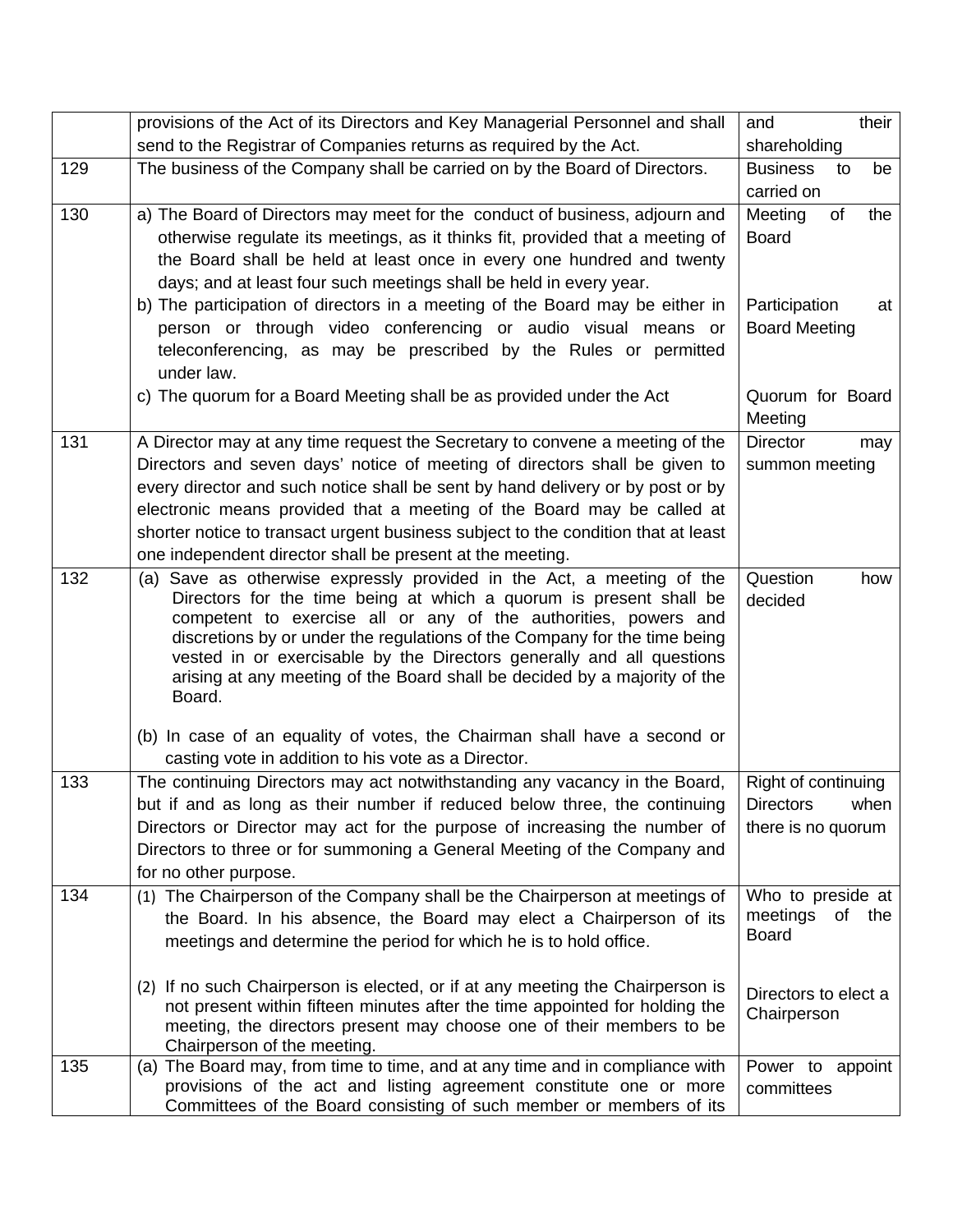|     | body, as the Board may think fit.                                                                                                                                                                                                                                                                                                                                                                                                                                 |                                                                                                                           |
|-----|-------------------------------------------------------------------------------------------------------------------------------------------------------------------------------------------------------------------------------------------------------------------------------------------------------------------------------------------------------------------------------------------------------------------------------------------------------------------|---------------------------------------------------------------------------------------------------------------------------|
|     | (b) Subject to the provisions of Section 179 the Board may delegate from<br>time to time and at any time to any Committee so appointed all or any of<br>the powers, authorities and discretions for the time being vested in the<br>Board and such delegation may be made on such terms and subject to<br>such conditions as the Board may think fit and subject to provisions of the<br>act and listing agreement.                                               | Delegation<br>of<br>powers                                                                                                |
|     | (c) The Board may from, time to time, revoke, add to or vary any powers,<br>authorities and discretions so delegated subject to provisions of the act<br>and listing agreement.                                                                                                                                                                                                                                                                                   | Variation of powers                                                                                                       |
| 136 | (a) The meeting and proceedings of any such Committee consisting of two or<br>more members shall be governed by the provisions herein contained for<br>regulating the meetings and proceedings of the Directors so far as the<br>same are applicable thereto, and not superseded by any regulations<br>made by the Directors under the last preceded Article.                                                                                                     | Proceedings<br>of<br>Committee                                                                                            |
|     | (b) The participation of directors in a meeting of the Committee may be either<br>in person or through video conferencing or audio visual means or<br>teleconferencing, as may be prescribed by the Rules or permitted under<br>law.                                                                                                                                                                                                                              | Participation<br>at<br>Committee<br>meetings                                                                              |
| 137 | (a) A Committee may elect a Chairperson of its meetings unless the Board<br>while constituting a Committee has appointed a Chairperson of such<br>Committee.                                                                                                                                                                                                                                                                                                      | Election<br>οf<br>Chairman<br>of<br>the<br>Committee                                                                      |
|     | (b) If no such Chairperson is elected or if at any meeting the Chairperson is<br>not present within 15 minutes after the time appointed for holding the<br>meeting the members present may choose one of their members to be<br>Chairperson of the meeting of the Committee.                                                                                                                                                                                      | Who to preside at<br>meetings<br>of<br>the<br>Committee                                                                   |
| 138 | (a) A Committee may meet and adjourn as it thinks proper.                                                                                                                                                                                                                                                                                                                                                                                                         | Committee to meet                                                                                                         |
|     | (b) Questions arising at any meeting of a Committee shall be determined by<br>the sole member of the Committee or by a majority of votes of the<br>members present as the case may be and in case of an equality of votes,<br>the Chairman shall have a second or casting vote.                                                                                                                                                                                   | Questions<br>how<br>determined                                                                                            |
| 139 | All acts done by any meeting of the Board or a Committee thereof, or by any<br>person acting as a Director shall, not withstanding that it may be afterwards<br>discovered that there was some defect in the appointment of any one or more<br>of such Directors or any person acting as aforesaid, or that any of them was<br>disqualified, be as valid as if every such Director and such person had been<br>duly appointed and was qualified to be a Director. | Acts<br>done<br>by<br><b>Board</b><br>or<br>Committee<br>valid,<br>withstanding<br>not-<br>defective<br>appointment, etc. |
| 140 | Save as otherwise expressly provided in the Act, a resolution in writing<br>circulated in draft together with necessary papers, if any, to all the members<br>of the Committee or the Board then in India (not being less in number than                                                                                                                                                                                                                          | Resolution<br>by<br>circulation                                                                                           |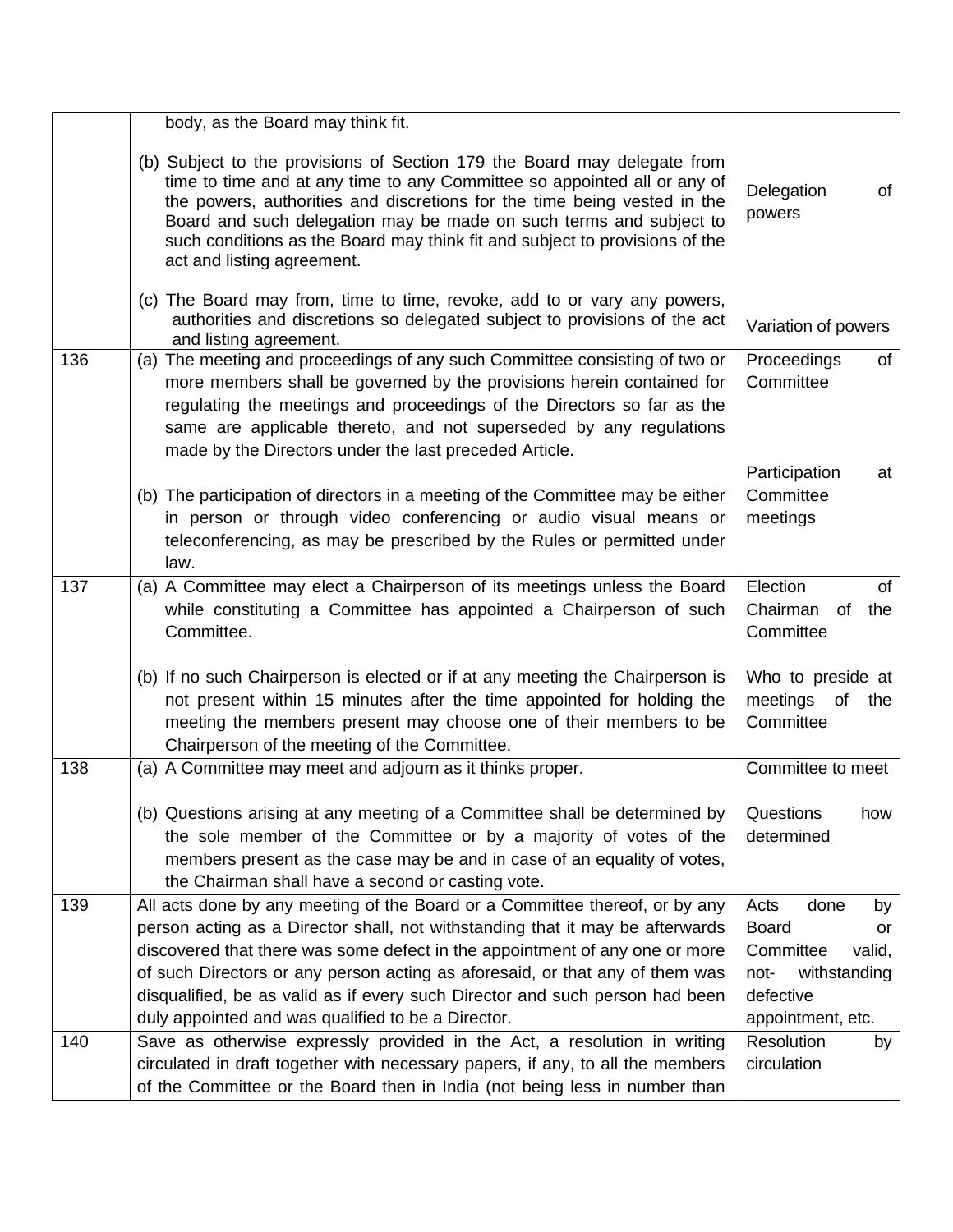|     | the quorum fixed for the meeting of the Board or the Committee as the case                                                                                |                               |
|-----|-----------------------------------------------------------------------------------------------------------------------------------------------------------|-------------------------------|
|     | may) and to all other Directors or members at their usual address in India or                                                                             |                               |
|     | by a majority of such of them as are entitled to vote on the resolution shall be                                                                          |                               |
|     | valid and effectual as if it had been a resolution duly passed at a meeting of                                                                            |                               |
|     | the Board or Committee duly convened and held.                                                                                                            |                               |
|     | <b>POWERS OF BOARD</b>                                                                                                                                    |                               |
| 141 | The management of the business of the Company shall be vested in the                                                                                      | General powers of             |
|     | Board and the Board may exercise all such powers, and do all such acts and                                                                                | Company<br>the                |
|     | things, as the Company is by the memorandum of association or otherwise                                                                                   | vested in Board               |
|     | authorized to exercise and do, and, not hereby or by the statue or otherwise                                                                              |                               |
|     | directed or required to be exercised or done by the Company in general                                                                                    |                               |
|     | meeting but subject nevertheless to the provisions of the Act and other laws                                                                              |                               |
|     | and of the memorandum of association and these Articles and to any                                                                                        |                               |
|     | regulations, not being inconsistent with the memorandum of association and                                                                                |                               |
|     | these Articles or the Act, from time to time made by the Company in general                                                                               |                               |
|     | meeting provided that no such regulation shall invalidate any prior act of the                                                                            |                               |
|     | Board which would have been valid if such regulation had not been made.                                                                                   |                               |
| 142 | Acts done by a person as a Director shall be valid, notwithstanding that it may                                                                           | When acts of a                |
|     | afterwards be discovered that his appointment was invalid by reason of any                                                                                | <b>Director</b><br>valid      |
|     | defect or disqualification or had terminated by virtue of any provisions                                                                                  | notwithstanding               |
|     | contained in the Act or in these Articles, provided that nothing in this Article<br>shall be deemed to give validity to acts done by a Director after his | defective<br>appointment etc. |
|     | appointment has been shown to the Company to be invalid or to have                                                                                        |                               |
|     | terminated.                                                                                                                                               |                               |
| 143 | Without prejudice to the generality of the powers conferred by the last                                                                                   | Certain powers of             |
|     | preceding Article and so as not in any way to limit or restrict those powers and                                                                          | the Board.                    |
|     | without prejudice to the other powers conferred by these Articles, it is hereby                                                                           |                               |
|     | declared that the Directors shall have the following powers, that is to say:                                                                              |                               |
|     | a. Subject to the provisions of the Act and these Articles to purchase or                                                                                 |                               |
|     | otherwise acquire for the Company any property rights or privileges                                                                                       |                               |
|     | which the Company is authorized to acquire, at or for such price or                                                                                       |                               |
|     | consideration as they may think fit; and in any such title as the Directors                                                                               |                               |
|     | may believe or may be advised to be reasonably satisfactory.<br>b. To insure and keep insured against loss or damage by fire or otherwise                 |                               |
|     | for such period and to such extent as they may think proper all or any                                                                                    |                               |
|     | part of the building, machinery, goods, stores, produce, and other                                                                                        |                               |
|     | movable property of the Company either separately or conjointly; also                                                                                     |                               |
|     | to insure all or any portion of the goods, produce, machinery and other                                                                                   |                               |
|     | articles imported or exported by the Company and to sell, assign,                                                                                         |                               |
|     | surrender or discontinue any policies of assurance effected in                                                                                            |                               |
|     | pursuance of this power.<br>c. To open accounts with any bank or bankers or with any Company or                                                           |                               |
|     | firm and to pay money into and draw money from any such account                                                                                           |                               |
|     | from time to time as the Directors may think fit.                                                                                                         |                               |
|     | d. To secure the fulfillment of any contracts or engagements entered into                                                                                 |                               |
|     | by the Company by mortgage or charge of all or any of the property of                                                                                     |                               |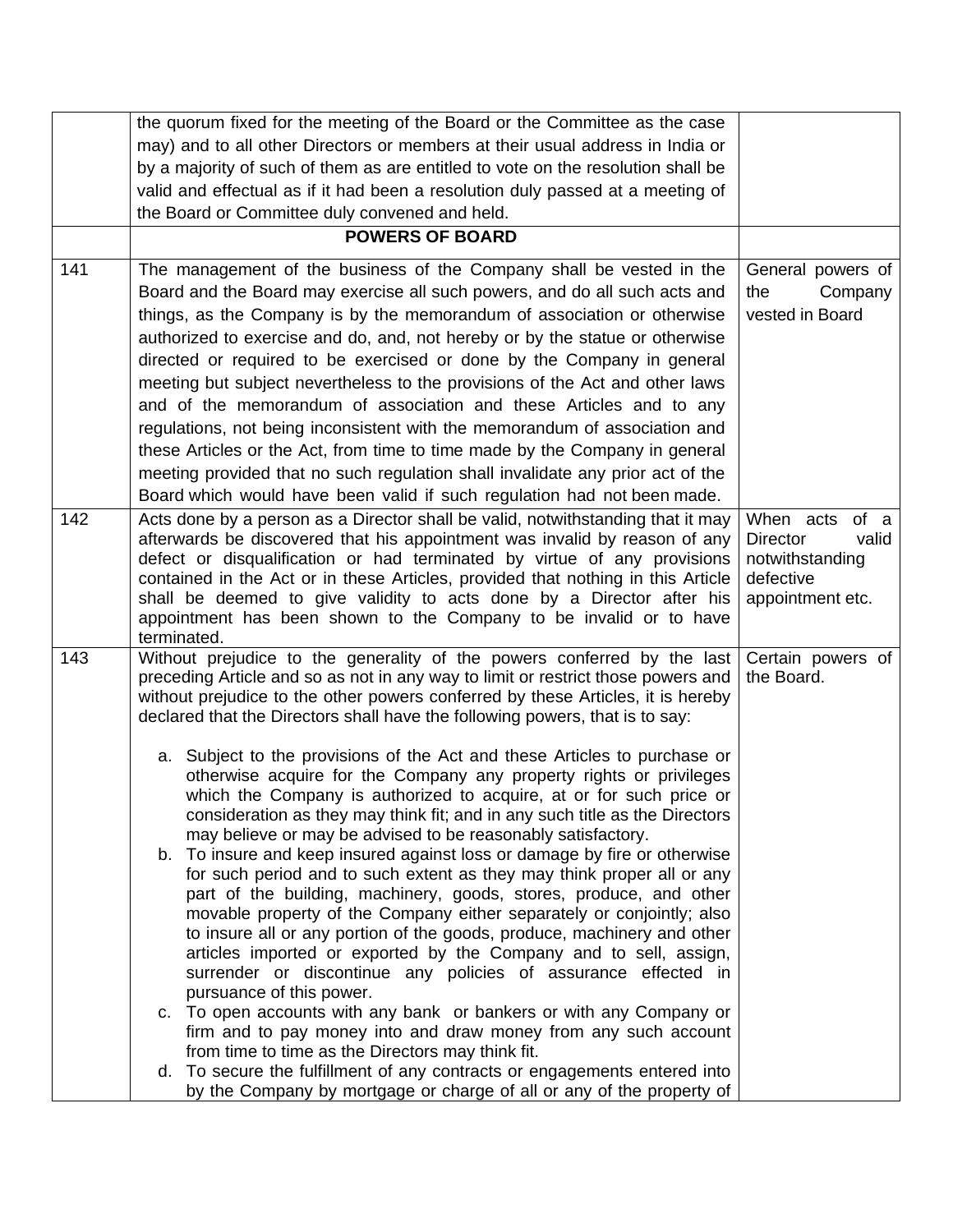the Company and its unpaid capital for the time being or in such other manner as they think fit. e. To attach to any shares to be issued as the consideration or part of the consideration for any contract with or property acquired by the Company, or in any payment for services rendered to the Company, such conditions as to the transfer thereof as they think fit. f. To accept from any members on such terms and conditions as shall be agreed as surrender of his shares or stock or any part thereof, so far as may be permissible by law. g. To appoint any person or persons (whether incorporated or not) to accept and hold in trust for the Company any property belonging to the Company or in which it is interested, or for any other purposes and to execute and do all such deeds and things as may be requisite in relation to any such trust and to provide for the remuneration of such Trustee or Trustees. h. To institute, conduct, defend, compound or abandon any legal proceedings by or against the Company or its officers, or otherwise concerning the affairs of the Company, and also to compound and allow time for payment or satisfaction of any debts due, of any claims or demands by or against the Company. i. To refer any claim or demand by or against the Company or any differences to arbitration and observe and perform any awards made thereon. j. To act on behalf of the Company in all matters relating to bankrupts and insolvents. k. Subject to the provisions of the Act and these Articles to invest and deal with any moneys of the Company not immediately required for the purposes thereof upon such security and other investments (not being shares of this Company), or without security and in such manner as they may think fit, and from time to time vary or realise such investments, provided that save as permitted by the Act, all investments shall be made and held in the Company's own name. l. To execute in the name/s and on behalf of the Company in favour of any Director or other person who may incur or be about to incur any personal liability whether as principal or as surety for the benefit of the company such mortgages of the Company's property (present and future) as they think fit, and any such mortgage may contain a power of sale and such other powers, covenants, provisions and agreements as shall be agreed on. m. To distribute by way of bonus amongst the staff of the Company a part of the profits of the Company, and to give to any officer or other person employed by the Company a commission on the profits of any particular business or transaction; and to charge such bonus or commission as part of the working expenses of the Company. n. Subject to the provisions of the Act to give to any officer or other person employed by the Company any interest in an particular business or transaction by way of share in the general profits of the Company, and such share of profits shall be treated as a part of the working expenses of the Company. o. To provide for the welfare of employees and their families or exemployees of the Company by grants of money, pensions, gratuities,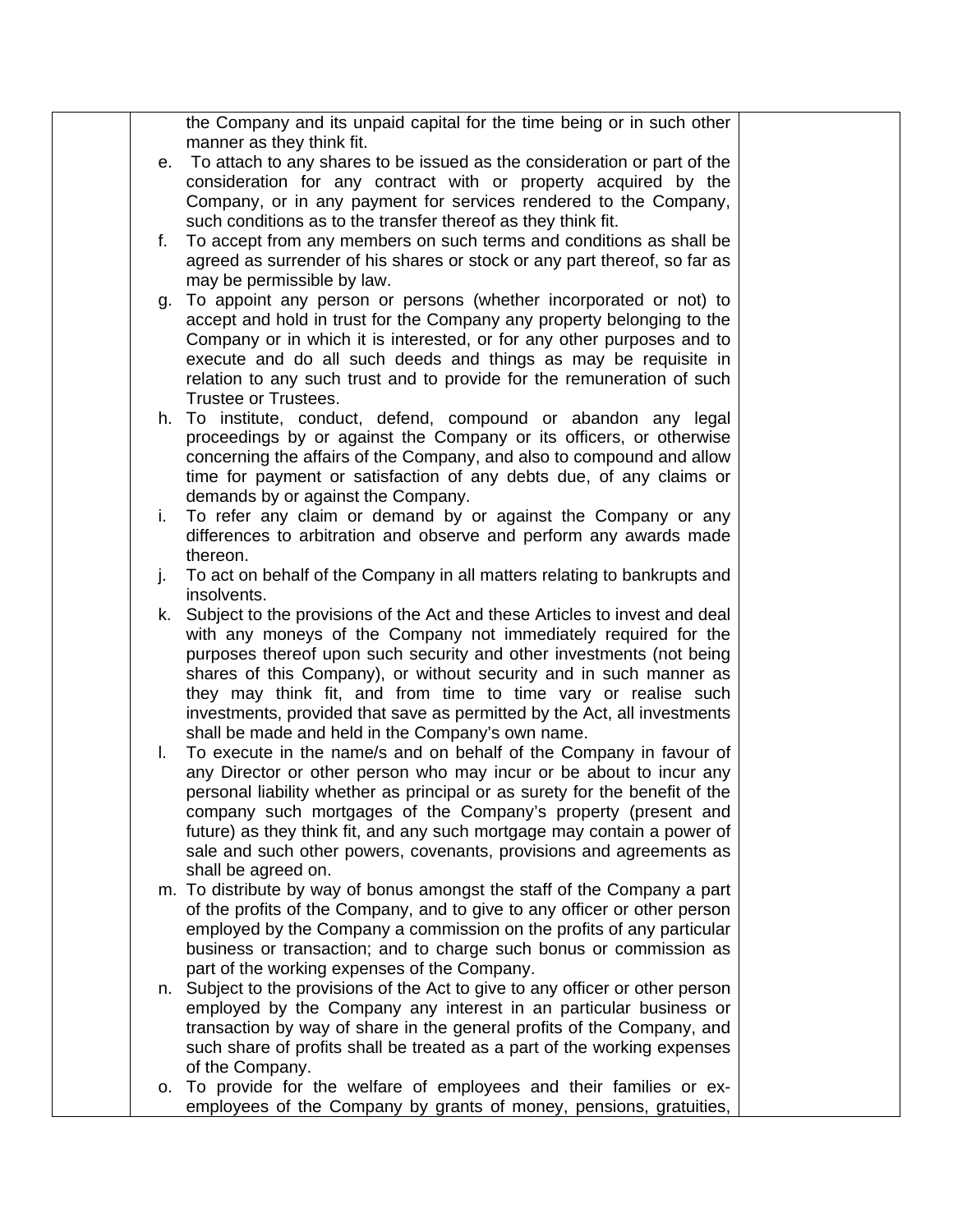|     | allowances or benefits or any other payments; or by creating and from<br>time to time subscribing or contributing to provident fund and other<br>associations, institutions, funds, profit sharing or other schemes or trust<br>and by providing or subscribing or contribution towards housing, places                                                                                                                                                                                                                                                                                                                                                                                                                                                                                                                                                                                                                                                                                                                                                                                                                                                                                                                                                                                             |                                      |
|-----|-----------------------------------------------------------------------------------------------------------------------------------------------------------------------------------------------------------------------------------------------------------------------------------------------------------------------------------------------------------------------------------------------------------------------------------------------------------------------------------------------------------------------------------------------------------------------------------------------------------------------------------------------------------------------------------------------------------------------------------------------------------------------------------------------------------------------------------------------------------------------------------------------------------------------------------------------------------------------------------------------------------------------------------------------------------------------------------------------------------------------------------------------------------------------------------------------------------------------------------------------------------------------------------------------------|--------------------------------------|
|     | of instruction and recreation, hospitals and dispensaries, medical and<br>other attendances and other form of assistance, welfare or reliefs as the<br>Directors shall think fit; and grant loans or contribute to the building of<br>houses, dwelling quarters and to subscribe or contribute or otherwise to<br>assist or to grant money to charitable, benevolent, scientific, national,<br>public or any other institutions, objects or purposes or for any exhibition.<br>p. Subject to the provisions of the Act, to appoint and at their discretion<br>remove or suspend such managers, secretaries, officers, clerks, agents<br>and employees for permanent, temporary or special services as they<br>may from time to time think fit, and to determine their powers and<br>duties, and fix their salaries or emoluments and require security in such<br>instances and to such amounts as they may think fit, and also without<br>prejudice as aforesaid, from time to time to provide for the management<br>and transaction of the affairs of the Company in any specified locality in<br>India or elsewhere in such manner as they may think fit and the                                                                                                                                  |                                      |
|     | provisions contained in sub-clauses (q) and (r) shall be without<br>prejudice to the general powers conferred by this sub-clause.<br>q. To comply with the requirements of any local law which in their opinion<br>it shall in the interests of the Company be necessary or expedient to                                                                                                                                                                                                                                                                                                                                                                                                                                                                                                                                                                                                                                                                                                                                                                                                                                                                                                                                                                                                            |                                      |
|     | comply with.<br>At any time and from time to time by Power of Attorney to appoint any<br>r.<br>person or persons to be the Attorney/s of the Company, for such<br>purposes and with such powers, authorities and discretions not<br>exceeding those vested in or exercisable by the Board of Directors<br>under these presents and excluding the powers which may be<br>exercised only by the Board of Directors under the Act or these Articles<br>or by the Company in General Meeting and for such period and subject<br>to such conditions as the Board of Directors may from time to time think<br>fit be made in favour of the members of any Local Board, established<br>as aforesaid or in favour of any Company, or the members, directors,<br>nominees or managers of any Company or firm or otherwise in favour<br>of any body of persons whether nominated directly or indirectly by the<br>Board of Directors any such Power of Attorney may contain such<br>powers for the protection or convenience of persons dealing with such<br>attorneys as the Board of Directors may think fit and may contain<br>powers enabling any such delegates or attorneys as aforesaid to sub-<br>delegate all or any of the powers, authorities and discretions for the<br>time being vested in them |                                      |
| 144 | The Board may authorize any such delegate or attorney as aforesaid to sub-<br>delegate all or any of the powers and authorities for the time being vested in                                                                                                                                                                                                                                                                                                                                                                                                                                                                                                                                                                                                                                                                                                                                                                                                                                                                                                                                                                                                                                                                                                                                        | Power to authorize<br>sub delegation |
| 145 | him.<br>In furtherance of and without prejudice to the general powers conferred by or<br>implied in Article 130 and other powers conferred by these Articles, and<br>subject to the provisions of Sections 179 and 180 of the Act, that may become<br>applicable, it is hereby expressly declared that it shall be lawful for the                                                                                                                                                                                                                                                                                                                                                                                                                                                                                                                                                                                                                                                                                                                                                                                                                                                                                                                                                                   | Special power of<br><b>Directors</b> |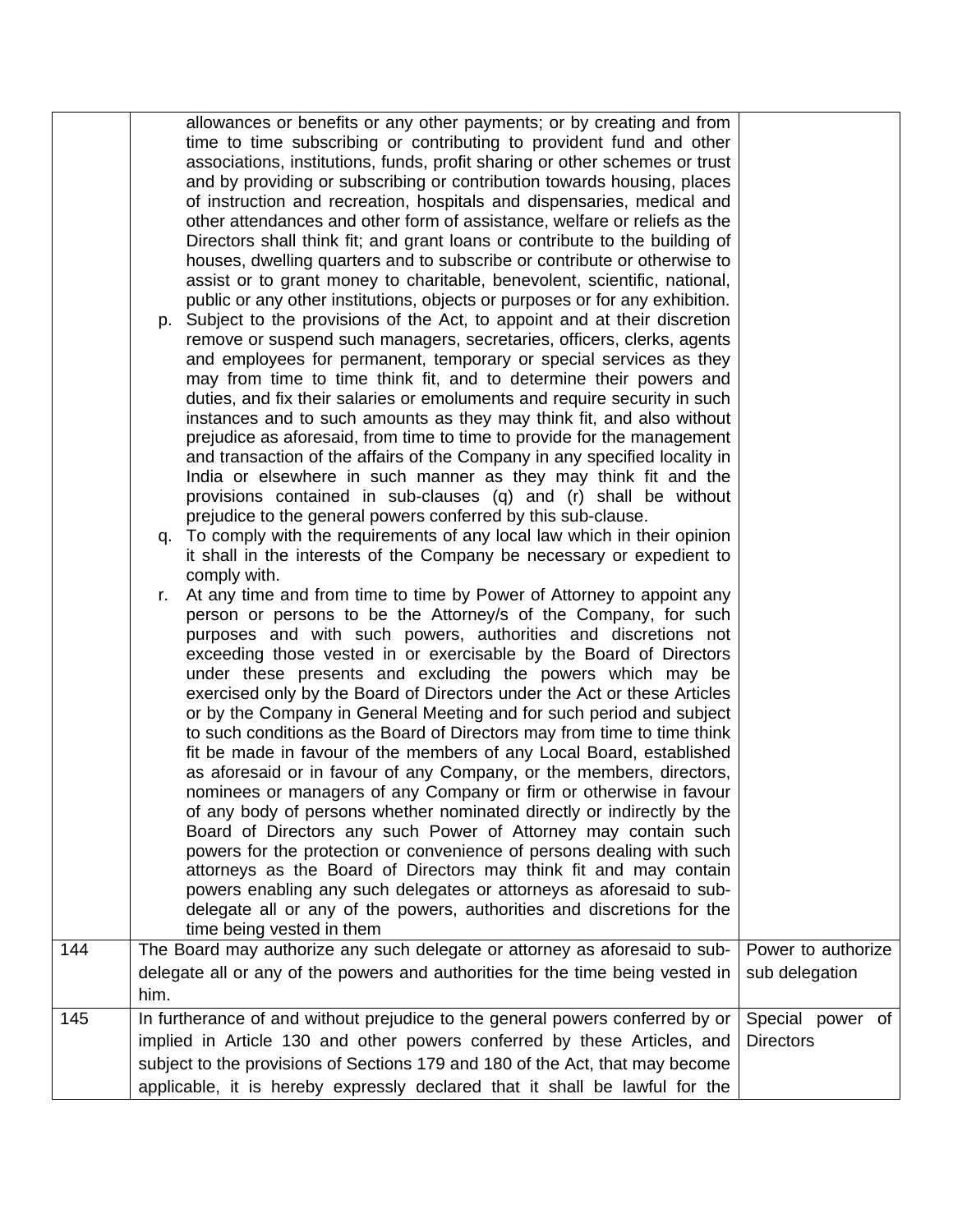|     | Directors to carry out all or any of the objects set forth in the Memorandum of            |            |    |
|-----|--------------------------------------------------------------------------------------------|------------|----|
|     | Association and to the following things.                                                   |            |    |
| 146 | The Board may, from time to time, raise any money or any monies or sums of Power to borrow |            |    |
|     | money for the purpose of the Company; provided that the monies to be                       |            |    |
|     | borrowed together with the monies already borrowed by the Company (apart                   |            |    |
|     | from temporary loans obtained from the Company's bankers in the ordinary                   |            |    |
|     | course of business) shall not, without the sanction of the Company at a                    |            |    |
|     | General Meeting, exceed the aggregate of the paid-up capital of the Company                |            |    |
|     | and its free reserves, that is to say, reserves not set-apart for any specific             |            |    |
|     | purpose and in particular but subject to the provisions of the Act, the Board              |            |    |
|     | may, from time to time, at its discretion raise or borrow or secure the payment            |            |    |
|     | of any such sum or sums of money for the purpose of the Company, by the                    |            |    |
|     | issue of debentures to members, perpetual or otherwise including debentures                |            |    |
|     | convertible into shares of this or any other company or perpetual annuities in             |            |    |
|     | security of any such money so borrowed, raised or received, mortgage,                      |            |    |
|     | pledge or charge, the whole or any part of the property, assets, or revenue of             |            |    |
|     | the Company, present or future, including its uncalled capital by special                  |            |    |
|     | assignment or otherwise or transfer or convey the same absolutely or entrust               |            |    |
|     | and give the lenders powers of sale and other powers as may be expedient                   |            |    |
|     | and purchase, redeem or pay off any such security.                                         |            |    |
|     | Provided that every resolution passed by the Company in General Meeting in                 |            |    |
|     | relation to the exercise of the power to borrow as stated above shall specify              |            |    |
|     | the total amount upto which monies may be borrowed by the Board of                         |            |    |
|     | Directors, provided that the Board may, from time to time, at its discretion,              |            |    |
|     | raise or borrow or secure the repayment of any sum or sums of money for the                |            |    |
|     | purpose of the Company as such time and in such manner and upon such                       |            |    |
|     | terms and conditions in all respects as it thinks fit and in particular, by                |            |    |
|     | promissory notes or by opening current accounts, or by receiving deposits                  |            |    |
|     | and advances, with or without security or by the issue of bonds, perpetual or              |            |    |
|     | redeemable debentures or debenture stock of the Company charged upon all                   |            |    |
|     | or any part of the property of the Company (both present and future) including             |            |    |
|     | its uncalled capital for the time being or by mortgaging or charging or pledging           |            |    |
|     | any land, building, bond or other property and security of the Company or by               |            |    |
|     | such other means as they may seem expedient.                                               |            |    |
| 147 | The payment or repayment of monies borrowed as aforesaid may be secured                    | Payment    | or |
|     | in such manner and upon such terms and conditions in all respects as the                   | repayment  | of |
|     | Board may think fit, and in particular by a resolution passed at a meeting of              | monies     |    |
|     | the Board (and not by circular resolution) by the issue of debentures or                   |            |    |
|     | debenture-stock of the Company, charged upon all or any part of the property               |            |    |
|     | of the Company (both present and future), including its uncalled capital for the           |            |    |
|     | time being; and debentures, debenture-stock and other securities may be                    |            |    |
|     | made assignable free from any equities between the Company and the                         |            |    |
|     | person to whom the same may be issued.                                                     |            |    |
| 148 | Such debentures, debenture stock, bonds or other securities may be made                    | Assignment | of |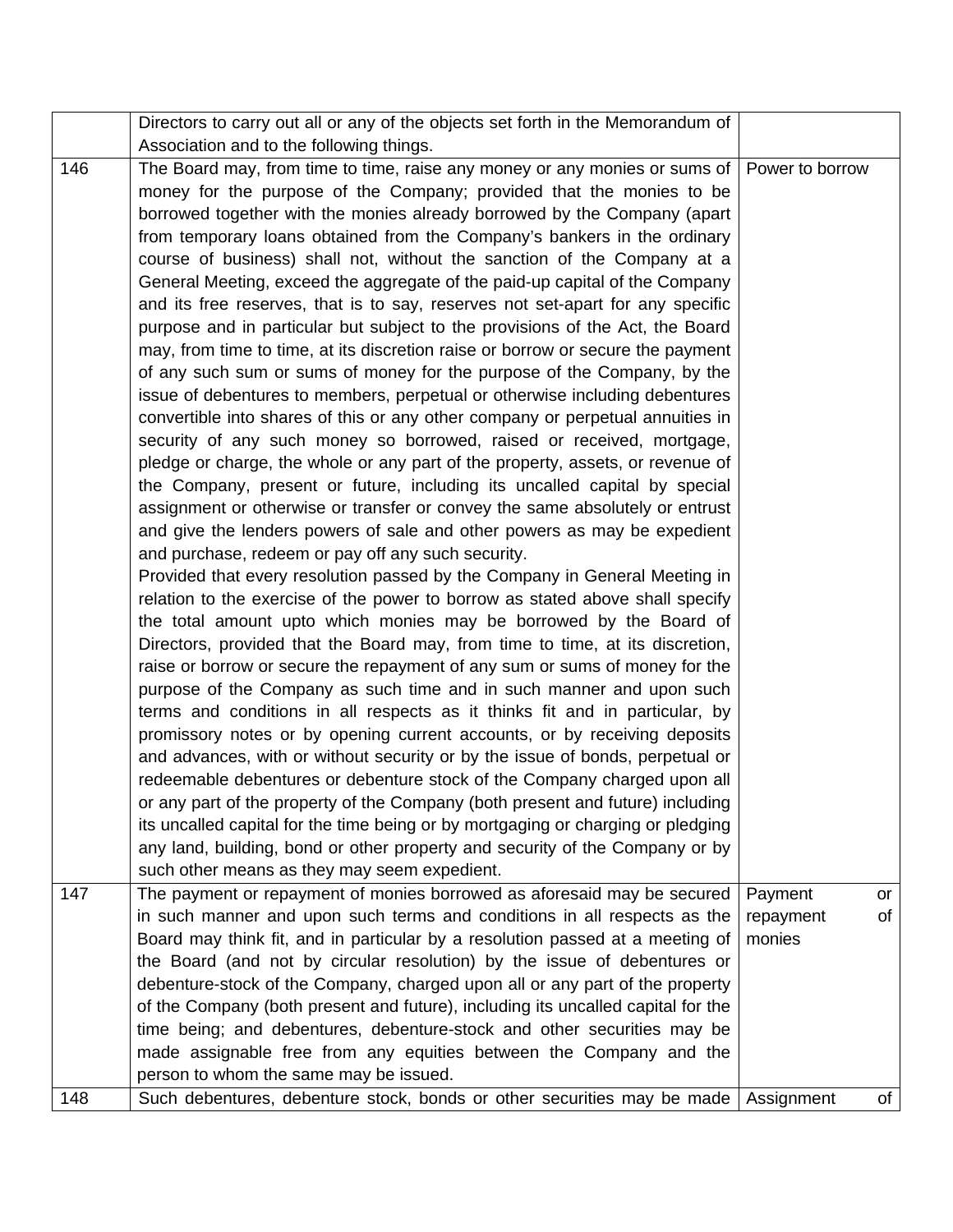|     | assignable, free from any equities between the Company and the person to                                                                                                                                                                                                                                                                                                                                                                                                                                                                                                                                                                                                                                                                                                                                                                                                                                                                                                                                                                                                                                                                                                                                                                                                                                                                                                                                                                                                                                                                                                                                                                                                                                             | debentures               |    |
|-----|----------------------------------------------------------------------------------------------------------------------------------------------------------------------------------------------------------------------------------------------------------------------------------------------------------------------------------------------------------------------------------------------------------------------------------------------------------------------------------------------------------------------------------------------------------------------------------------------------------------------------------------------------------------------------------------------------------------------------------------------------------------------------------------------------------------------------------------------------------------------------------------------------------------------------------------------------------------------------------------------------------------------------------------------------------------------------------------------------------------------------------------------------------------------------------------------------------------------------------------------------------------------------------------------------------------------------------------------------------------------------------------------------------------------------------------------------------------------------------------------------------------------------------------------------------------------------------------------------------------------------------------------------------------------------------------------------------------------|--------------------------|----|
|     | whom the same may be issued.                                                                                                                                                                                                                                                                                                                                                                                                                                                                                                                                                                                                                                                                                                                                                                                                                                                                                                                                                                                                                                                                                                                                                                                                                                                                                                                                                                                                                                                                                                                                                                                                                                                                                         |                          |    |
| 149 | (a) Any such debenture, debenture stock, bond or other security may be<br>issued at a discount, premium or otherwise, and with any special privilege<br>as the redemption, surrender, drawing, allotment of shares of the<br>Company, or otherwise, provided that debentures with the right to<br>allotment or conversion into shares shall not be issued except with the<br>sanction of the Company in General Meeting.                                                                                                                                                                                                                                                                                                                                                                                                                                                                                                                                                                                                                                                                                                                                                                                                                                                                                                                                                                                                                                                                                                                                                                                                                                                                                             | Terms<br>debenture issue | of |
|     | (b) Any trust deed for securing of any debenture or debenture stock and or<br>any mortgage deed and/or other bond for securing payment of monies<br>borrowed by or due by the Company and/or any contract or any<br>agreement made by the Company with any person, firm, body corporate,<br>Government or authority who may render or agree to render any financial<br>assistance to the Company by way of loans advanced or by guaranteeing<br>of any loan borrowed or other obligations of the Company or by<br>subscription to the share capital of the Company or provide assistance in<br>any other manner may provide for the appointment from time to time, by<br>any such mortgagee, lender, trustee of or holders of debentures or<br>contracting party as aforesaid, of one or more persons to be a Director or<br>Directors of the Company. Such trust deed, mortgage deed, bond or<br>contract may provide that the person appointing a Director as aforesaid<br>may, from time to time, remove any Director so appointed by him and<br>appoint any other person in his place and provide for filling up of any<br>casual vacancy created by such person vacating office as such Director.<br>Such power shall determine and terminate on the discharge or repayment<br>of the respective mortgage, loan or debt or debenture or on the<br>termination of such contract and any person so appointed as Director<br>under mortgage or bond or debenture trust deed or under such contract<br>shall cease to hold office as such Director on the discharge of the same.<br>Such appointment and provision in such document as aforesaid shall be<br>valid and effective as if contained in these presents. |                          |    |
|     | (c) The Director or Directors so appointed by or under a mortgage deed or<br>other bond or contract as aforesaid shall be called a Mortgage Director or<br>Mortgage Directors and the Director if appointed as aforesaid under the<br>provisions of a debenture trust deed shall be called "Debenture Director".<br>The words "Mortgage" or "Debenture Director" shall mean the Mortgage<br>Director for the time being in office. The Mortgage Director or Debenture<br>Director shall not be required to hold any qualification shares and shall not<br>be liable to retire by rotation or to be removed from office by the Company.<br>Such mortgage deed or bond or trust deed or contract may contain such<br>auxiliary provision as may be arranged between the Company and<br>mortgagee, lender, the trustee or contracting party, as the case may be,<br>and all such provisions shall have effect notwithstanding any of the other                                                                                                                                                                                                                                                                                                                                                                                                                                                                                                                                                                                                                                                                                                                                                                          |                          |    |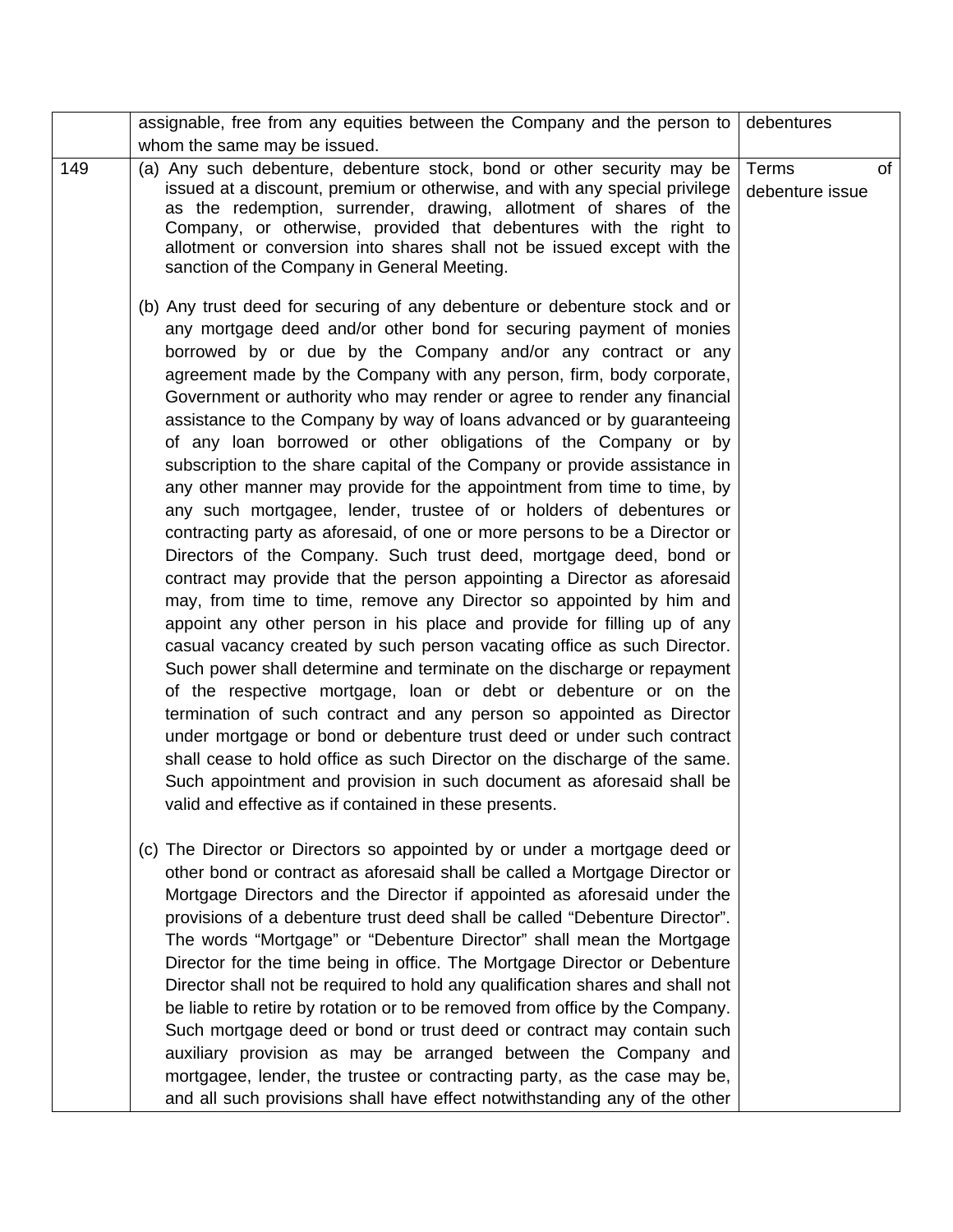|     | provisions herein contained but subject to the provisions of the Act.                                                                                                                                                                                                                                                                                                                                                                                                                                                                                                                                                                                                                                                                                            |                                                                           |
|-----|------------------------------------------------------------------------------------------------------------------------------------------------------------------------------------------------------------------------------------------------------------------------------------------------------------------------------------------------------------------------------------------------------------------------------------------------------------------------------------------------------------------------------------------------------------------------------------------------------------------------------------------------------------------------------------------------------------------------------------------------------------------|---------------------------------------------------------------------------|
|     | (d) The Directors appointed as Mortgage Director or Debenture Director or                                                                                                                                                                                                                                                                                                                                                                                                                                                                                                                                                                                                                                                                                        |                                                                           |
|     | (e) The total number of ex-officio Directors, if any, so appointed under this<br>Article together with the other ex-officio Directors, if any, appointment<br>under any other provisions of these presents shall not at any time exceed<br>one-third of the whole number of Directors for the time being.                                                                                                                                                                                                                                                                                                                                                                                                                                                        |                                                                           |
| 150 | Any uncalled capital of the Company may be included in or charged by<br>mortgage or other security.                                                                                                                                                                                                                                                                                                                                                                                                                                                                                                                                                                                                                                                              | Charge<br>on<br>uncalled capital                                          |
| 151 | Where any uncalled capital of the Company is charged, all persons taking any<br>subsequent charge thereon shall take the same subject such prior charge,<br>and shall not be entitled, by notice to the shareholder or otherwise, to obtain<br>priority over such prior charge.                                                                                                                                                                                                                                                                                                                                                                                                                                                                                  | Subsequent<br>assignees<br>of<br>uncalled capital                         |
| 152 | If the Directors or any of them or any other person shall become personally<br>liable for the payment of any sum primarily due from the Company, the Board<br>may execute or cause to be executed any mortgage, charge or security over<br>or affecting the whole or any part of the assets of the Company by way of<br>indemnity to secure the Directors or other person so becoming liable as<br>aforesaid from any loss in respect of such liability.                                                                                                                                                                                                                                                                                                         | Charge in favour<br>of Director<br>of indemnity                           |
| 153 | The Directors shall cause a proper register and charge creation documents to<br>be kept in accordance with the provisions of the Companies Act, 2013 for all<br>mortgages and charges specifically affecting the property of the Company and<br>shall duly comply with the requirements of the said Act, in regard to the<br>registration of mortgages and charges specifically affecting the property of the<br>Company and shall duly comply with the requirements of the said Act, in<br>regard to the registration of mortgages and charges therein specified and<br>otherwise and shall also duly comply with the requirements of the said Act as<br>to keeping a copy of every instrument creating any mortgage or charge by the<br>Company at the office. | Register<br>of<br>mortgage<br>be<br>to<br>kept                            |
| 154 | Every register of holders of debentures of the Company may be closed for   Register of holders<br>any period not exceeding on the whole forty five days in any year, and not $\vert$ of debentures<br>exceeding thirty days at any one time. Subject as the aforesaid, every such<br>register shall be open to the inspection of registered holders of any such<br>debenture and of any member but the Company may in General Meeting<br>impose any reasonable restriction so that at least two hours in every day,<br>when such register is open, are appointed for inspection.                                                                                                                                                                                 |                                                                           |
| 155 | The Company shall comply with the provisions of the Companies Act, 2013,<br>as to allow inspection of copies kept at the Registered Office in pursuance of<br>the said Act, and as to allowing inspection of the Register of charges to be<br>kept at the office in pursuance of the said Act.                                                                                                                                                                                                                                                                                                                                                                                                                                                                   | Inspection<br>of<br>copies<br>of<br>and<br>Register<br>of<br>Mortgages    |
| 156 | The Company shall comply with the provisions of the Companies Act, 2013,<br>as to supplying copies of any register of holders of debentures or any trust<br>deed for securing any issue of debentures.                                                                                                                                                                                                                                                                                                                                                                                                                                                                                                                                                           | Supplying<br>copies<br>register<br>of<br>of<br>holder<br>of<br>debentures |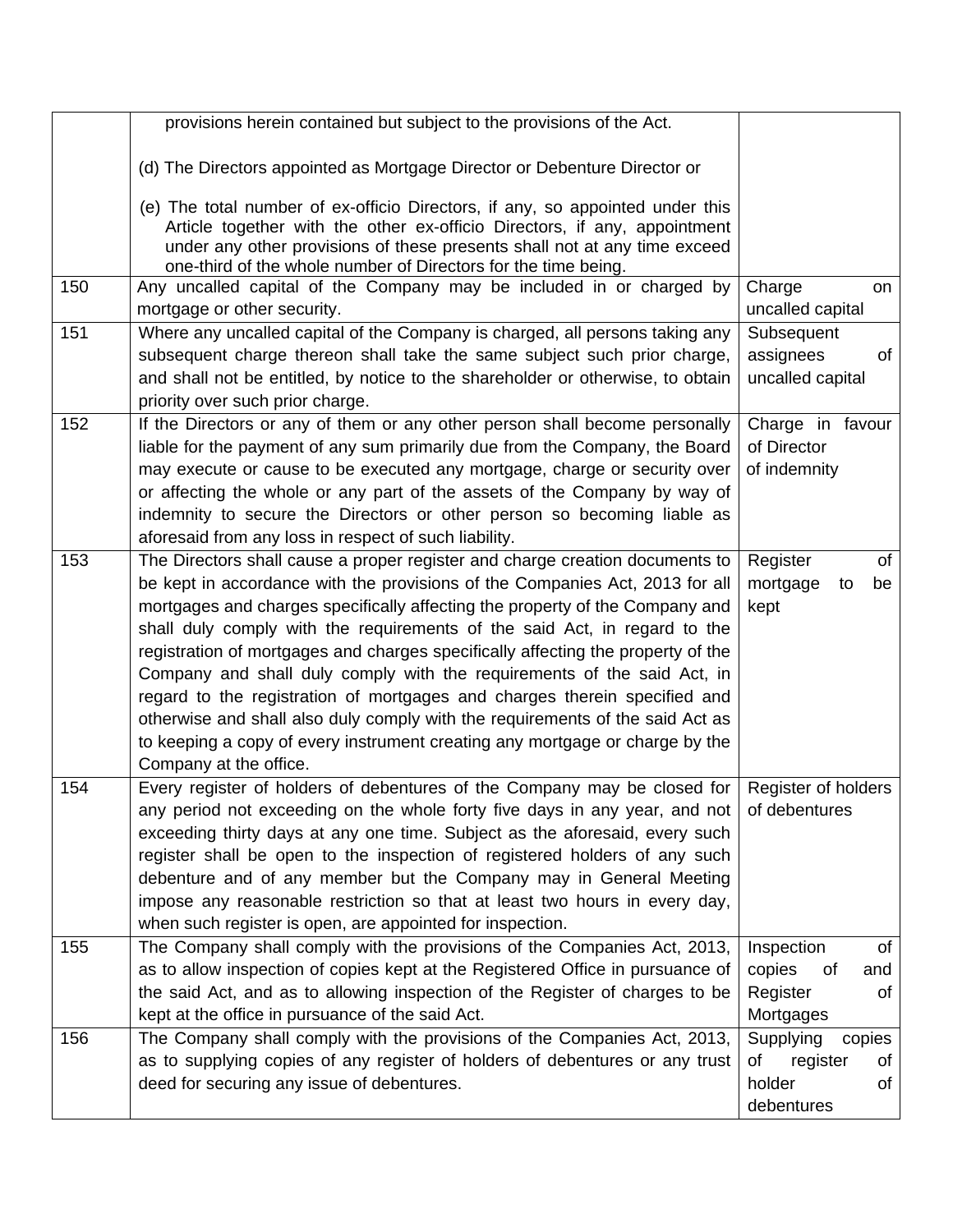| 157 | Holders of debentures and any person from whom the Company has                                                                                                                                                                                                                                                                                                                                                                                                                                                                                                                                                                                                                                                                                                                                                                                                                                                                                                                                           | Right of holders of                                             |
|-----|----------------------------------------------------------------------------------------------------------------------------------------------------------------------------------------------------------------------------------------------------------------------------------------------------------------------------------------------------------------------------------------------------------------------------------------------------------------------------------------------------------------------------------------------------------------------------------------------------------------------------------------------------------------------------------------------------------------------------------------------------------------------------------------------------------------------------------------------------------------------------------------------------------------------------------------------------------------------------------------------------------|-----------------------------------------------------------------|
|     | accepted any sum of money by way of deposit, shall on demand, be entitled                                                                                                                                                                                                                                                                                                                                                                                                                                                                                                                                                                                                                                                                                                                                                                                                                                                                                                                                | debentures as to                                                |
|     | to be furnished, free of cost, or for such sum as may be prescribed by the                                                                                                                                                                                                                                                                                                                                                                                                                                                                                                                                                                                                                                                                                                                                                                                                                                                                                                                               | Financial                                                       |
|     | Government from time to time, with a copy of the Financial Statements of the                                                                                                                                                                                                                                                                                                                                                                                                                                                                                                                                                                                                                                                                                                                                                                                                                                                                                                                             | <b>Statements</b>                                               |
|     | Company and other reports attached or appended thereto.                                                                                                                                                                                                                                                                                                                                                                                                                                                                                                                                                                                                                                                                                                                                                                                                                                                                                                                                                  |                                                                 |
| 158 | (a) The Company shall comply with the requirements of Section 118 of the<br>Act, in respect of the keeping of the minutes of all proceedings of every<br>General Meeting and every meeting of the Board or any Committee of the<br>Board.                                                                                                                                                                                                                                                                                                                                                                                                                                                                                                                                                                                                                                                                                                                                                                | <b>Minutes</b>                                                  |
|     | (b) The Chairman of the meeting shall exclude at his absolute discretion such<br>of the matters as are or could reasonably be regarded as defamatory of<br>any person irrelevant or immaterial to the proceedings or detrimental to<br>the interests of the Company.                                                                                                                                                                                                                                                                                                                                                                                                                                                                                                                                                                                                                                                                                                                                     |                                                                 |
| 159 | All the powers conferred on the Managing Director by these presents, or<br>otherwise may, subject to any directions to the contrary by the Board of<br>Directors, be exercised by any of them severally.                                                                                                                                                                                                                                                                                                                                                                                                                                                                                                                                                                                                                                                                                                                                                                                                 | Managing<br>Director's power to<br>be<br>exercised<br>severally |
|     | <b>REGISTERS</b>                                                                                                                                                                                                                                                                                                                                                                                                                                                                                                                                                                                                                                                                                                                                                                                                                                                                                                                                                                                         |                                                                 |
| 160 | Company shall<br>and maintain at its registered office all<br>keep<br>The<br>statutory registers namely, register of charges, register of members, register<br>of debenture holders, register of any other security holders, the register and<br>index of beneficial owners and annual return, register of loans, guarantees,<br>security and acquisitions, register of investments not held in its own name and<br>register of contracts and arrangements for such duration as the Board may,<br>unless otherwise prescribed, decide, and in such manner and containing<br>such particulars as prescribed by the Act and the Rules. The registers and<br>copies of annual return shall be open for inspection during 11.00 a.m. to 1.00<br>p.m. on all working days, other than Saturdays, at the registered office of the<br>Company by the persons entitled thereto on payment, where required, of<br>such fees as may be fixed by the Board but not exceeding the limits<br>prescribed by the Rules. | Statutory registers                                             |
| 161 | (a) The Company may exercise the powers conferred on it by the Act with<br>regard to the keeping of a foreign register; and the Board may (subject to the<br>provisions of the Act) make and vary such regulations as it may think fit<br>respecting the keeping of any such register.<br>(b) The foreign register shall be open for inspection and may be closed, and<br>extracts may be taken there from and copies thereof may be required, in the<br>same manner, <i>mutatis mutandis</i> , as applicable to the register of members.                                                                                                                                                                                                                                                                                                                                                                                                                                                                | Foreign register                                                |
|     | <b>THE SEAL</b>                                                                                                                                                                                                                                                                                                                                                                                                                                                                                                                                                                                                                                                                                                                                                                                                                                                                                                                                                                                          |                                                                 |
| 162 | (1) The Board shall provide for the safe custody of the seal.                                                                                                                                                                                                                                                                                                                                                                                                                                                                                                                                                                                                                                                                                                                                                                                                                                                                                                                                            | The<br>its<br>seal,                                             |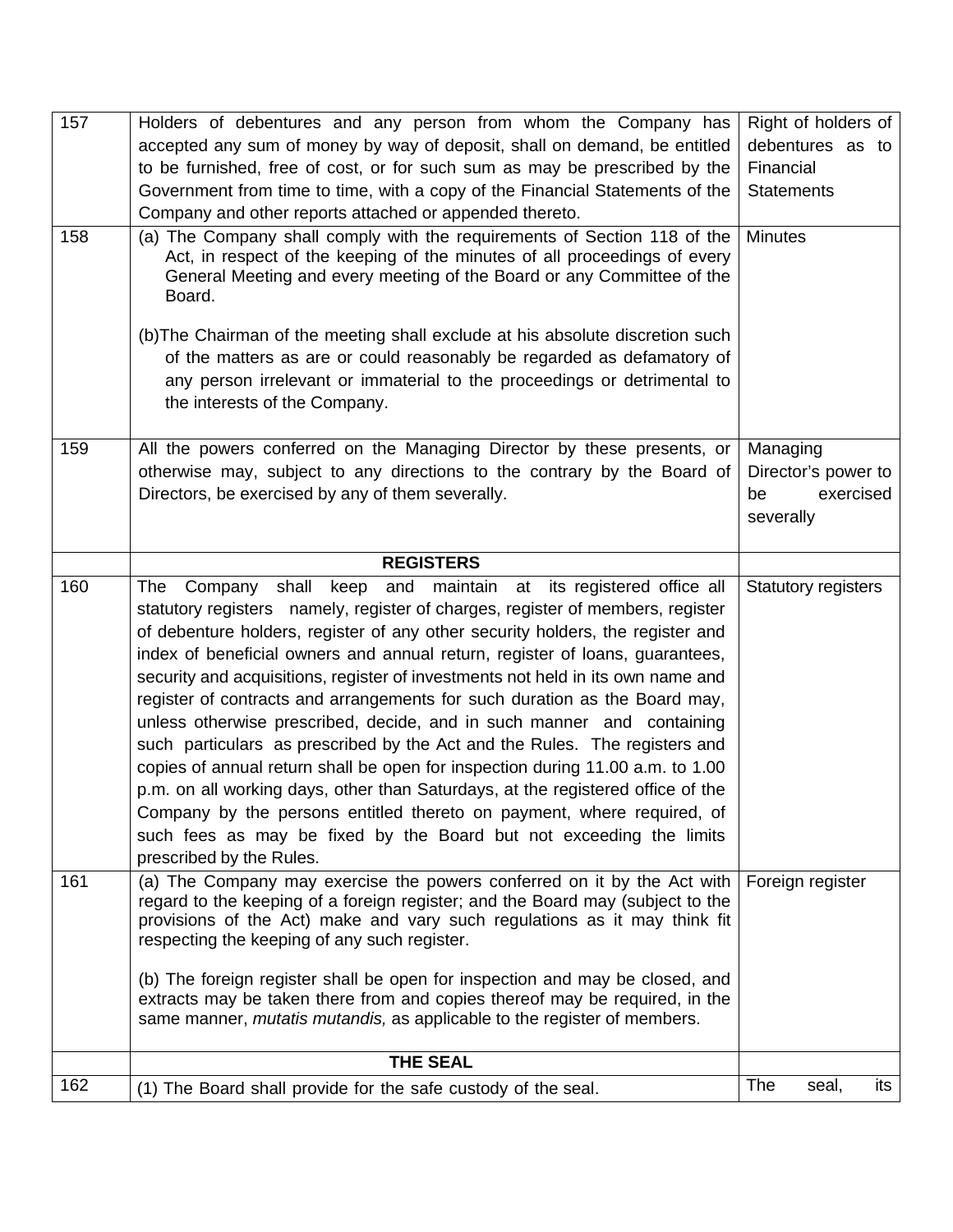|     |                                                                                                                                                                                                                                                                                                                                                                                                                                                                                                                                                                                                                                                                                                                                           | custody and use                                 |
|-----|-------------------------------------------------------------------------------------------------------------------------------------------------------------------------------------------------------------------------------------------------------------------------------------------------------------------------------------------------------------------------------------------------------------------------------------------------------------------------------------------------------------------------------------------------------------------------------------------------------------------------------------------------------------------------------------------------------------------------------------------|-------------------------------------------------|
|     | (2) The seal of the Company shall not be affixed to any instrument except by                                                                                                                                                                                                                                                                                                                                                                                                                                                                                                                                                                                                                                                              | Affixation of seal                              |
|     | the authority of a resolution of the Board or of a Committee of the Board                                                                                                                                                                                                                                                                                                                                                                                                                                                                                                                                                                                                                                                                 |                                                 |
|     | authorised by it in that behalf, and except in the presence of at least one                                                                                                                                                                                                                                                                                                                                                                                                                                                                                                                                                                                                                                                               |                                                 |
|     |                                                                                                                                                                                                                                                                                                                                                                                                                                                                                                                                                                                                                                                                                                                                           |                                                 |
|     | director, or of the secretary or such other person as the Board may                                                                                                                                                                                                                                                                                                                                                                                                                                                                                                                                                                                                                                                                       |                                                 |
|     | appoint for the purpose; and such director or the secretary or other                                                                                                                                                                                                                                                                                                                                                                                                                                                                                                                                                                                                                                                                      |                                                 |
|     | person aforesaid shall sign every instrument to which the seal of the                                                                                                                                                                                                                                                                                                                                                                                                                                                                                                                                                                                                                                                                     |                                                 |
|     | Company is so affixed in their presence.                                                                                                                                                                                                                                                                                                                                                                                                                                                                                                                                                                                                                                                                                                  |                                                 |
|     | <b>AUTHENTICATION OF DOCUMENTS</b>                                                                                                                                                                                                                                                                                                                                                                                                                                                                                                                                                                                                                                                                                                        |                                                 |
| 163 | Save as otherwise provided in the Act any Director or the Secretary or Chief<br>Financial Officer or any person appointed by the Board for the purpose shall<br>have power to authenticate any documents affecting constitution of the<br>Company and any resolutions passed by the Company or the Board and any<br>books, records, documents and accounts relating to the business of the<br>Company, and to certify copies thereof or extracts therefrom as true copies or<br>extracts; and where any books, records, documents or accounts are<br>elsewhere than at the office, the local manager or other officer of the<br>Company having the custody thereof shall be deemed to be a person<br>appointed by the Board as aforesaid. | Power<br>to<br>authenticate<br><b>Documents</b> |
| 164 | A document purporting to be a copy of a resolution of the Board or an extract<br>from the minutes of a meeting of the board which is certified as such in<br>accordance with the provisions of the last preceding Article shall be<br>conclusive evidence in favour of all persons dealing with the Company upon<br>the faith thereof that such resolution has been duly passed or as the case<br>may be that such extract is a true and accurate record of a duly constituted<br>meeting of the Board.                                                                                                                                                                                                                                   | Certified copies of<br>resolution of Board      |
|     | <b>DIVIDENDS AND RESERVES</b>                                                                                                                                                                                                                                                                                                                                                                                                                                                                                                                                                                                                                                                                                                             |                                                 |
| 165 | The profits of the Company, subject to any special rights relating thereto<br>created or authorised to be created by these presents and subject to the<br>provisions of these presents as to the Reserve Fund, shall be divisible among<br>the equity shareholders.                                                                                                                                                                                                                                                                                                                                                                                                                                                                       | <b>Rights to Dividend</b>                       |
| 166 | The Company in General Meeting may declare dividends but no dividend<br>shall exceed the amount recommended by the Board.                                                                                                                                                                                                                                                                                                                                                                                                                                                                                                                                                                                                                 | Declaration<br>of<br><b>Dividends</b>           |
| 167 | The declarations of the Directors as to the amount of the net profits of the<br>Company shall be conclusive.                                                                                                                                                                                                                                                                                                                                                                                                                                                                                                                                                                                                                              | What<br>to<br>be<br>deemed net profits          |
| 168 | The Board may from time to time pay to the members such interim dividends                                                                                                                                                                                                                                                                                                                                                                                                                                                                                                                                                                                                                                                                 | <b>Interim Dividend</b>                         |
|     | as appear to it to be justified by the profits of the Company.                                                                                                                                                                                                                                                                                                                                                                                                                                                                                                                                                                                                                                                                            |                                                 |
| 169 | The dividend shall be payable out of the amounts as provided by the Act.                                                                                                                                                                                                                                                                                                                                                                                                                                                                                                                                                                                                                                                                  | <b>Dividends</b><br>to<br>be                    |
|     |                                                                                                                                                                                                                                                                                                                                                                                                                                                                                                                                                                                                                                                                                                                                           | paid out of                                     |
| 170 | (a) The Board may, before recommending any dividends, set aside out of the<br>profits of the Company such sums as it thinks proper as a reserve or<br>reserves which shall, at the discretion of the Board, be applicable for any<br>purpose to which the profits of the Company may be properly applied,<br>including provision for meeting contingencies or for equalising dividends<br>and pending such application may, at the like discretion either be<br>employed in the business of the Company or be invested in such                                                                                                                                                                                                            | <b>Reserve Funds</b>                            |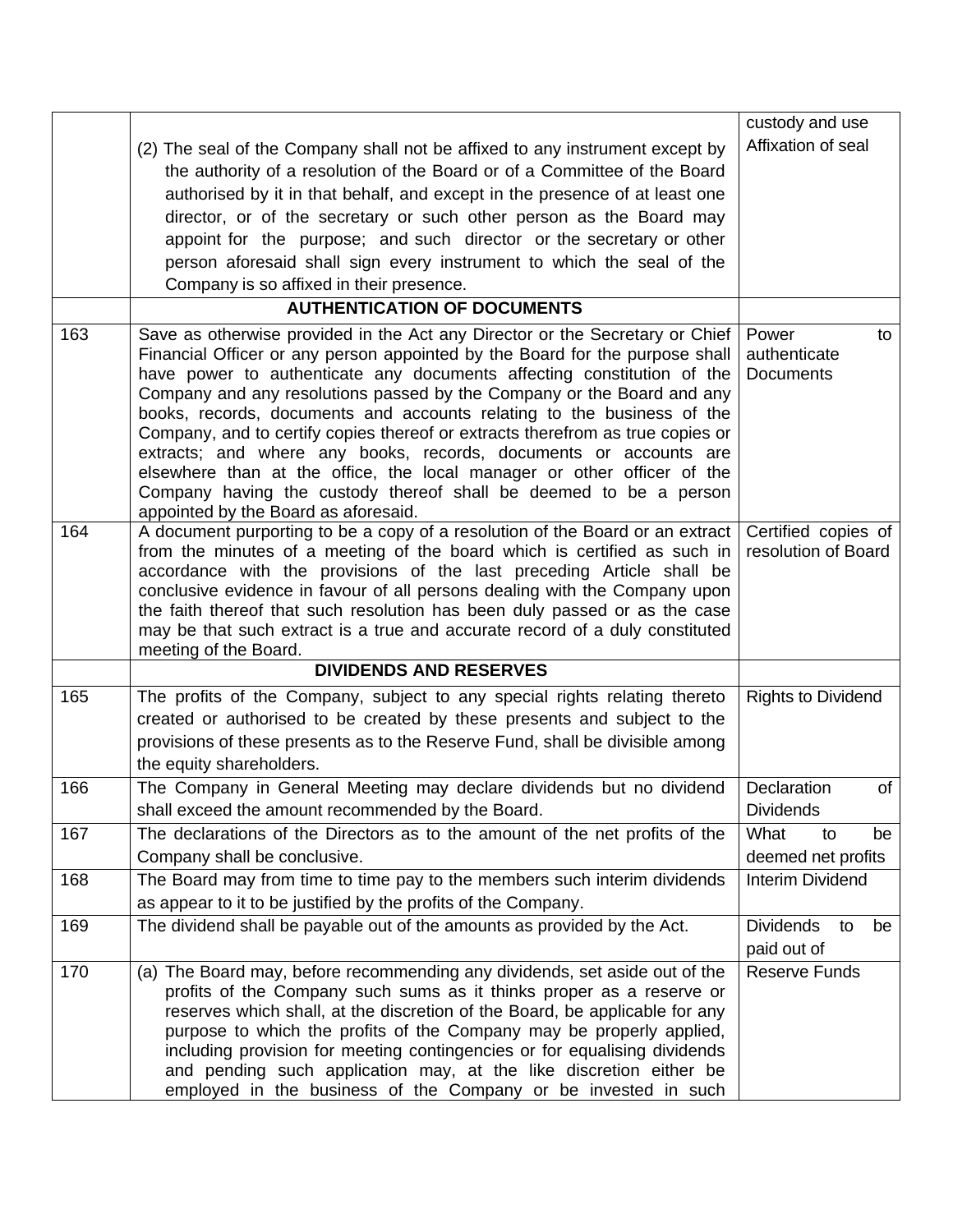|     | investments (other than shares of the Company) as the Board may, from<br>time to time, think fit.                                                                                                                                                                                                                                                                                                                                                                                                                                                                                                                                                                                                                                                         |                                                            |
|-----|-----------------------------------------------------------------------------------------------------------------------------------------------------------------------------------------------------------------------------------------------------------------------------------------------------------------------------------------------------------------------------------------------------------------------------------------------------------------------------------------------------------------------------------------------------------------------------------------------------------------------------------------------------------------------------------------------------------------------------------------------------------|------------------------------------------------------------|
|     | (b) The Board may also carry forward any profits which it may think prudent<br>not to divide without setting them aside as Reserve.                                                                                                                                                                                                                                                                                                                                                                                                                                                                                                                                                                                                                       |                                                            |
| 171 | (a) Subject to the rights of persons, if any, entitled to share with special rights<br>as to dividends, all dividends shall be declared and paid according to the<br>amounts paid or credited as paid on the shares in respect whereof the<br>dividend is paid.                                                                                                                                                                                                                                                                                                                                                                                                                                                                                           | Method of payment<br>of dividend                           |
|     | (b) No amount paid or credited as paid on a share in advance of calls shall<br>be treated for the purposes of these regulations as paid on the share.                                                                                                                                                                                                                                                                                                                                                                                                                                                                                                                                                                                                     |                                                            |
|     | (c) All dividends shall be apportioned and paid proportionately to the amounts<br>paid or credited as paid on the shares during any portion or portions of the<br>period in respect of which the dividend is paid but if any share is issued on<br>terms providing that it shall rank for dividends as from a particular date,<br>such shares shall rank for dividend accordingly.                                                                                                                                                                                                                                                                                                                                                                        |                                                            |
| 172 | The Board may deduct from any dividend payable to any member all sums of<br>money, if any, presently payable by him to the Company on account of calls<br>in relation to the shares of the Company or otherwise.                                                                                                                                                                                                                                                                                                                                                                                                                                                                                                                                          | Deduction<br>of<br>arrears                                 |
| 173 | Any General Meeting declaring a dividend or bonus may make a call on the<br>members of such amounts as the meeting fixes, but so that the call on each<br>member shall not exceed the dividend payable to him and so that the call be<br>made payable at the same time as the dividend and the dividend may, if so<br>arranged between the Company and themselves, be set off against the call.                                                                                                                                                                                                                                                                                                                                                           | Adjustment<br>of<br>dividend<br>against<br>call            |
| 174 | Any dividend, interest or other monies payable in cash in respect of<br>(a)<br>shares may be paid by electronic means, by cheque or warrant sent<br>through post directly to the registered address of the holder or, in the<br>case of joint holders, to the registered address of that one of the joint<br>holders who is first named in the Register of Members or to such person<br>and to such address of the holder as the joint holders may in writing<br>direct.<br>(b) Every such payment whether by electronic means, cheque or warrant<br>shall be made payable to the order of the person to whom it is sent.<br>(c) Every dividend or warrant or cheque shall be posted within thirty days<br>from the date of declaration of the dividends. | Payment<br>by<br>electronic<br>means/<br>cheque or warrant |
| 175 | The Directors may retain the dividends payable upon shares in respect of<br>which any person is under the transmission clause entitled to become a<br>member in respect thereof or shall duly transfer the same.<br>Where any instrument of transfer of shares has been delivered to the<br>Company for registration on holders, the Transfer of such shares and the<br>same has not been registered by the Company, it shall, and notwithstanding<br>anything contained in any other provision of the Act:                                                                                                                                                                                                                                               | Retention in certain<br>cases                              |
|     | a) transfer the dividend in relation to such shares to the Special Account<br>referred to in applicable provisions of the Act, unless the Company is                                                                                                                                                                                                                                                                                                                                                                                                                                                                                                                                                                                                      |                                                            |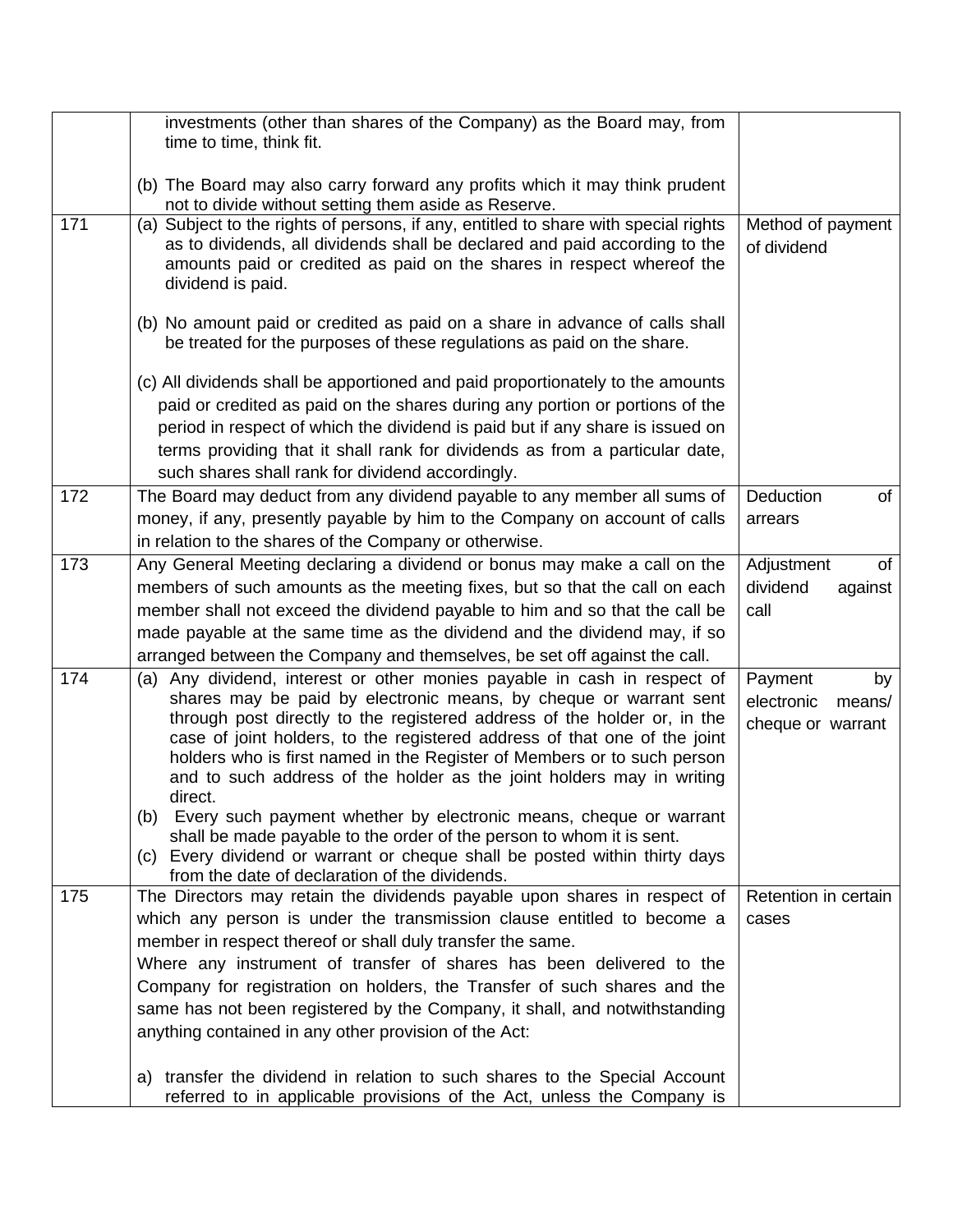|     | authorised by the registered holder, of such shares in writing to pay such<br>dividend to the transferee specified in such instrument of transfer, and                                                                                                                                                                                                                                                                                                                                                                                                                                                                                                                                                                     |                                                                 |
|-----|----------------------------------------------------------------------------------------------------------------------------------------------------------------------------------------------------------------------------------------------------------------------------------------------------------------------------------------------------------------------------------------------------------------------------------------------------------------------------------------------------------------------------------------------------------------------------------------------------------------------------------------------------------------------------------------------------------------------------|-----------------------------------------------------------------|
|     | Keep in abeyance in relation to such shares any offer of rights shares<br>b)<br>under applicable provisions of the Act, and any issue of fully paid-up<br>bonus shares in pursuance of the applicable provisions of the Act".                                                                                                                                                                                                                                                                                                                                                                                                                                                                                              |                                                                 |
| 176 | Any one of two of the joint holders of a share may give effectual receipt for<br>any dividend, bonus, or other money payable in respect of such shares.                                                                                                                                                                                                                                                                                                                                                                                                                                                                                                                                                                    | Deduction<br>of<br>arrears                                      |
| 177 | Notice of any dividend that may have been declared shall be given to the<br>person entitled to share therein in the manner mentioned in the Act.                                                                                                                                                                                                                                                                                                                                                                                                                                                                                                                                                                           | Notice of Dividends                                             |
| 178 | No dividend shall bear interest against the Company.                                                                                                                                                                                                                                                                                                                                                                                                                                                                                                                                                                                                                                                                       | <b>Dividend</b><br>not<br>to<br>bear interest                   |
| 179 | No unclaimed dividends shall be forfeited. Unclaimed dividends shall be dealt<br>with in accordance with the applicable provisions of the Companies Act,<br>2013.                                                                                                                                                                                                                                                                                                                                                                                                                                                                                                                                                          | Unclaimed<br><b>Dividend</b>                                    |
| 180 | Any transfer of shares shall not pass the right to any dividend declared<br>thereon before the registration of the transfer.                                                                                                                                                                                                                                                                                                                                                                                                                                                                                                                                                                                               | Transfer of share<br>not to pass prior<br><b>Dividend</b>       |
|     | <b>ACCOUNTS</b>                                                                                                                                                                                                                                                                                                                                                                                                                                                                                                                                                                                                                                                                                                            |                                                                 |
| 181 | The books of account and books and papers of the Company, or any of<br>(1)<br>them, shall be open to the inspection of directors in accordance with the<br>applicable provisions of the Act and the Rules.                                                                                                                                                                                                                                                                                                                                                                                                                                                                                                                 | Inspection<br>by<br><b>Directors</b>                            |
|     | (2) No member (not being a director) shall have any right of inspecting<br>any books of account or books and papers or document of the<br>Company except as conferred by law or authorised by the Board.                                                                                                                                                                                                                                                                                                                                                                                                                                                                                                                   | Restriction<br>on<br>inspection<br>by<br>members                |
|     | <b>INDEMNITY AND INSURANCE</b>                                                                                                                                                                                                                                                                                                                                                                                                                                                                                                                                                                                                                                                                                             |                                                                 |
| 182 | (a) Subject to the provisions of the Act, every director, managing director,<br>whole-time director, manager, company secretary and other officer of<br>the Company shall be indemnified by the Company out of the funds of<br>the Company, to pay all costs, losses and expenses (including travelling<br>expense) which such director, manager, managing director, whole time<br>director, chief financial officer, company secretary and officer may incur<br>or become liable for by reason of any contract entered into or act or deed<br>done by him in his capacity as such director, manager, company<br>secretary or officer or in any way in the discharge of his duties in such<br>capacity including expenses. | <b>Directors</b><br>and<br>officers<br>right<br>to<br>indemnity |
| 183 | Subject to the provisions of the Act, every director, managing director,<br>(b)<br>whole-time director, manager, company secretary and other officer of<br>the Company shall be indemnified by the Company out of the funds of<br>the Company, to pay all costs, losses and expenses (including travelling<br>expense) which such director, manager, managing director, whole time<br>director, chief financial officer, company secretary and officer may incur<br>or become liable for by reason of any contract entered into or act or deed                                                                                                                                                                             |                                                                 |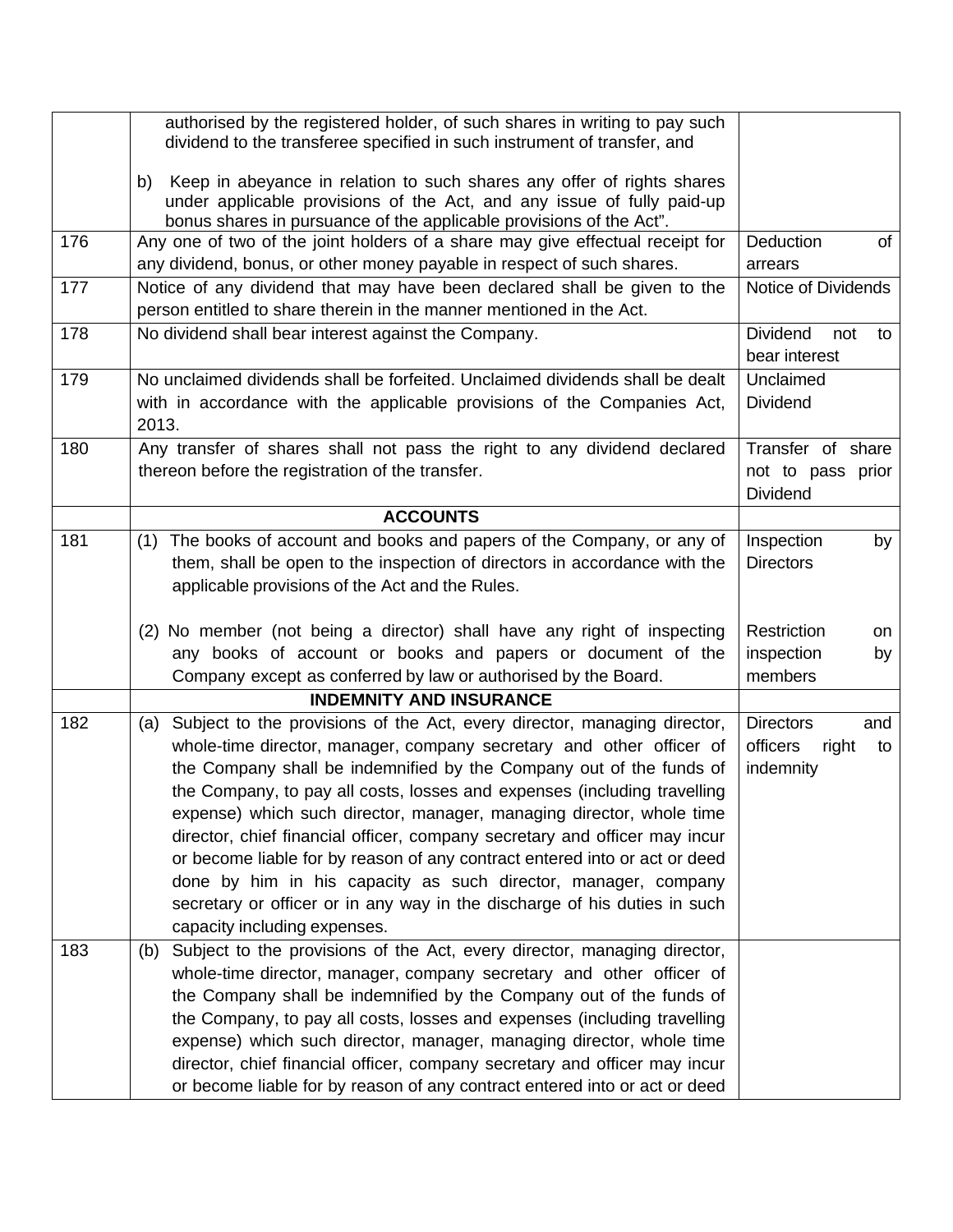|     | done by him in his capacity as such director, manager, company                  |                |
|-----|---------------------------------------------------------------------------------|----------------|
|     | secretary or officer or in any way in the discharge of his duties in such       |                |
|     | capacity including expenses.                                                    |                |
|     | (c) Subject as aforesaid, every director, managing director, whole time         | Insurance      |
|     | director, chief financial officer, manager, company secretary or other          |                |
|     | officer of the Company shall be indemnified against any liability incurred      |                |
|     | by him in defending any proceedings, whether civil or criminal in which         |                |
|     | judgment is given in his favour or in which he is acquitted or discharged       |                |
|     | or in connection with any application under applicable provisions of the        |                |
|     | Act in which relief is given to him by the Court.                               |                |
|     | The Company may take and maintain any insurance as the Board may<br>(d)         |                |
|     | think fit on behalf of its present and/or former directors and key              |                |
|     | managerial personnel for indemnifying all or any of them against any            |                |
|     | liability for any acts in relation to the Company for which they may be         |                |
|     | liable but have acted honestly and reasonably.                                  |                |
|     | <b>SECRECY CLAUSE</b>                                                           |                |
| 184 | No member shall be entitled to visit or inspect the Company's works without     | Secrecy clause |
|     | the permission of the Directors or Managing Director or to require discovery    |                |
|     | of or any information respecting any details of the Company's trading or any    |                |
|     | matter which is or may be in the nature of a trade secret, mystery of trade or  |                |
|     | secret process or which may relate to the conduct of the business of the        |                |
|     | Company and which, in the opinion of the Directors, will be inexpedient in the  |                |
|     | interests of the Company to communicate to the public.                          |                |
|     | Every Director, Managing Director, Manager, Secretary, Auditor, Trustee,        |                |
|     | Members of a Committee, Officers, Servant, Agent, Accountant or other           |                |
|     | person employed in the business of the Company, shall, if so required by the    |                |
|     | Directors before entering upon his duties, or at any time during his term of    |                |
|     | office sign a declaration pledging himself to observe strict secrecy respecting |                |
|     | all transactions of the Company and the state of accounts and in matters        |                |
|     | relating thereto, and shall by such declaration pledge himself not to reveal    |                |
|     | any of the matters which may come to his knowledge in the discharge of          |                |
|     | duties except when required so to do by the Board or by any General Meeting     |                |
|     | or by a Court of Law or by the persons to whom such matters relate and          |                |
|     | except so far as may be necessary, in order to comply with any of the           |                |
|     | provisions contained in these Articles.                                         |                |
|     | <b>GENERAL POWER</b>                                                            |                |
| 185 | Wherever in the Act, it has been provided that the Company shall have any       | General power  |
|     | right, privilege or authority or that the Company could carry out any           |                |
|     | transaction only if the Company is so authorized by its articles, then and in   |                |
|     | that case this Article authorizes and empowers the Company to have such         |                |
|     | rights, privileges or authorities and to carry such transactions as have been   |                |
|     | permitted by the Act, without there being any specific Article in that behalf   |                |
|     | herein provided.                                                                |                |